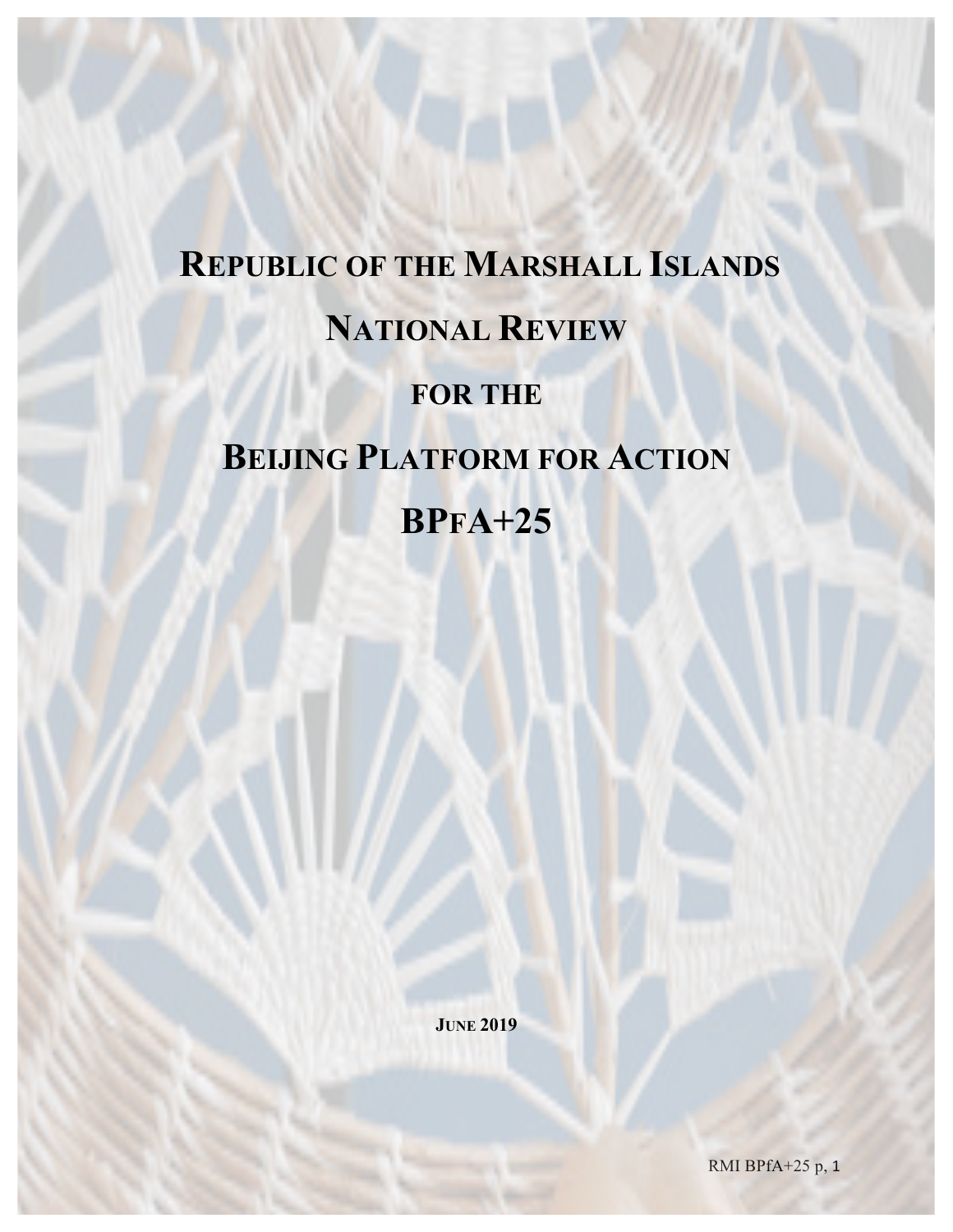#### Foreword

#### **Iakwe!**

It is an honor for me to introduce this national review of progress in the twenty-five years of implementing the Beijing Platform for Action in the Republic of the Marshall Islands (RMI). We, as a Government, recognize that positive advancements towards gender equality is vital for the sustainable future of the Republic of the Marshall Islands, and we recognize the need to do more. We are grateful for the strong partnerships and networks that have continued to support and assist the RMI in its efforts towards compliance with national and regional instruments, and convention commitments towards progressing gender equality.

As a matrilineal society, women have always held great power as landowners and decision-makers, recognized for the many roles they play to secure the well being of the family, community, and the overall peace and sustainability of society. We culturally value women and girls, but we realize that the lived experiences of our Marshallese women are far from perfect. While women and girls continue to bear the challenges in different areas of gender equality, women have proven to be effective agents of change, advocating for our atmosphere, communities, environment, blue pacific, and importantly for future generations.

In the following report, RMI goes through the strengths and weaknesses of our policies and activities towards implementing the Beijing Platform for Action. Despite limited human and financial resources, RMI is committed to ensuring that appropriate action takes place towards creating an enabling environment that allows women and men to develop capacities and reach their full potential. Let us continue to build strong partnerships and harmonize our efforts to deliver on the promises made in Beijing 25 years ago.

Komol tata and thank you,

Minister Amenta Matthew Culture and Internal Affairs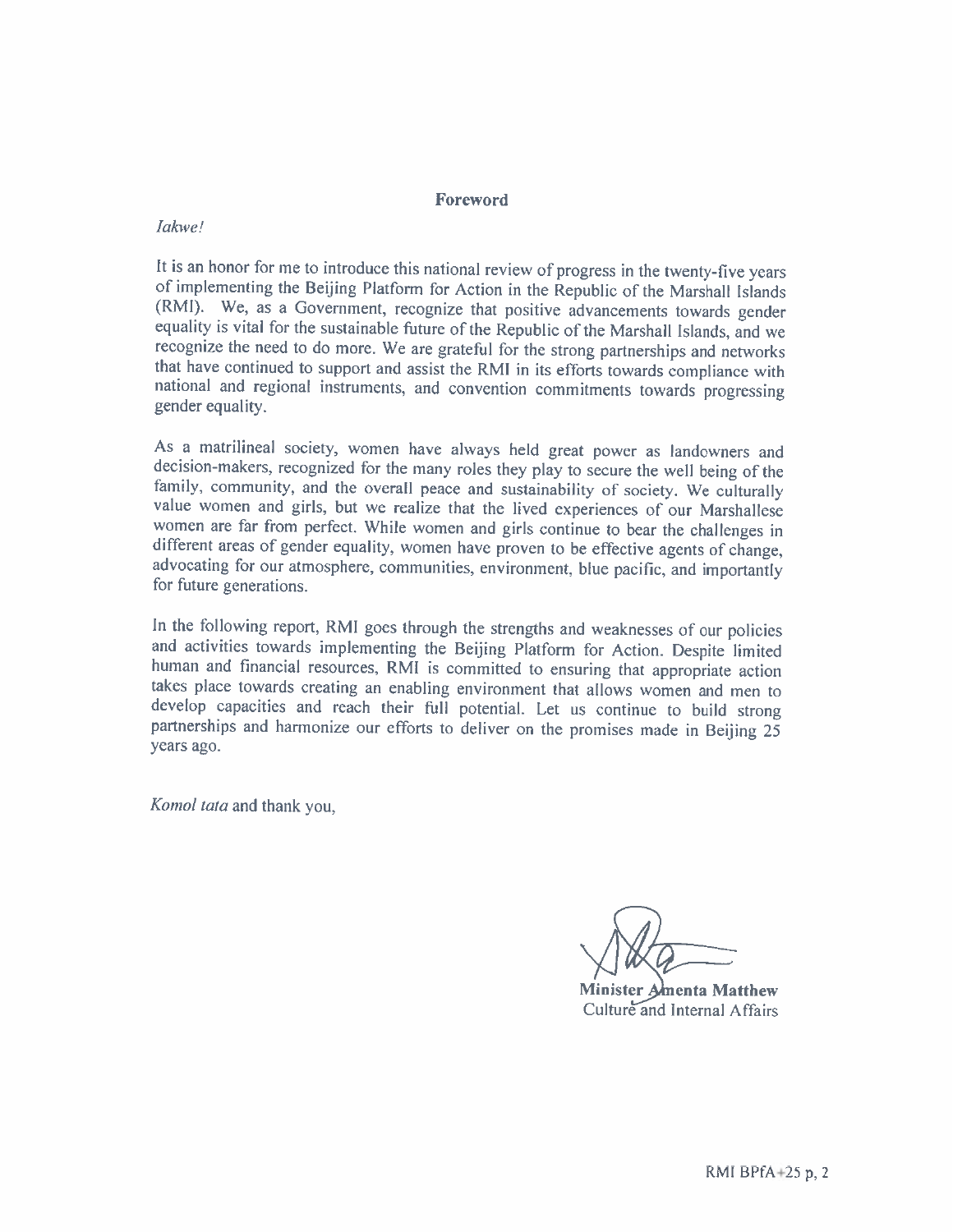| Foreword                                                                                   |                                                                           | $\boldsymbol{2}$        |
|--------------------------------------------------------------------------------------------|---------------------------------------------------------------------------|-------------------------|
|                                                                                            | <b>Table of Contents</b>                                                  | $\mathbf{3}$            |
|                                                                                            | <b>List of Acronyms</b>                                                   | $\overline{\mathbf{4}}$ |
| <b>Executive Summary</b><br>Section One: Priorities, achievements, challenges and setbacks |                                                                           | 9                       |
|                                                                                            |                                                                           | 10                      |
| $\Box$                                                                                     | Important Achievements; Key Challenges (Q1)                               | 10                      |
| $\Box$                                                                                     | Key Priorities (Q2)                                                       | 16                      |
| $\Box$                                                                                     | Multiple Forms of Discrimination (Q3)                                     | 21                      |
| $\Box$                                                                                     | Humanitarian Crises (Q4)                                                  | 28                      |
| $\Box$                                                                                     | Upcoming Priorities $(Q5)$                                                | 30                      |
| Section II: Progress across the 12 critical areas of concern                               |                                                                           | 32                      |
| $\Box$                                                                                     | Inclusive development, shared prosperity and decent work $(Q6-8)$         | 32                      |
| $\Box$                                                                                     | Poverty eradication, social protection and social service (Q9-12)         | 36                      |
| П                                                                                          | Freedom from violence, stigma, and stereotypes (Q13-18)                   | 48                      |
| $\Box$                                                                                     | Participation, accountability and gender-responsive institutions (Q19-25) | 56                      |
| ◻                                                                                          | Peaceful and inclusive societies (Q26-29)                                 | 62                      |
| $\Box$                                                                                     | Environmental conversation, protection and rehabilitation (Q30-31)        | 68                      |
|                                                                                            | <b>Section III: National Institutions and Processes</b>                   | 72                      |
| $\Box$                                                                                     | National Machinery (Q32-33)                                               | 72                      |
| □                                                                                          | Implementation and monitoring (Q34-35)                                    | 72                      |
|                                                                                            | <b>Section IV: Data and Statistics</b>                                    | 74                      |
| П                                                                                          | National Gender Statistics (Q36-37)                                       | 74                      |
| $\Box$                                                                                     | SDG Indicators (Q38-40)                                                   | 75                      |
|                                                                                            | <b>Annex 1: Background information of RMI</b>                             | 77                      |
| <b>Annex 2: Sources of Statistics and further reading</b><br>82                            |                                                                           |                         |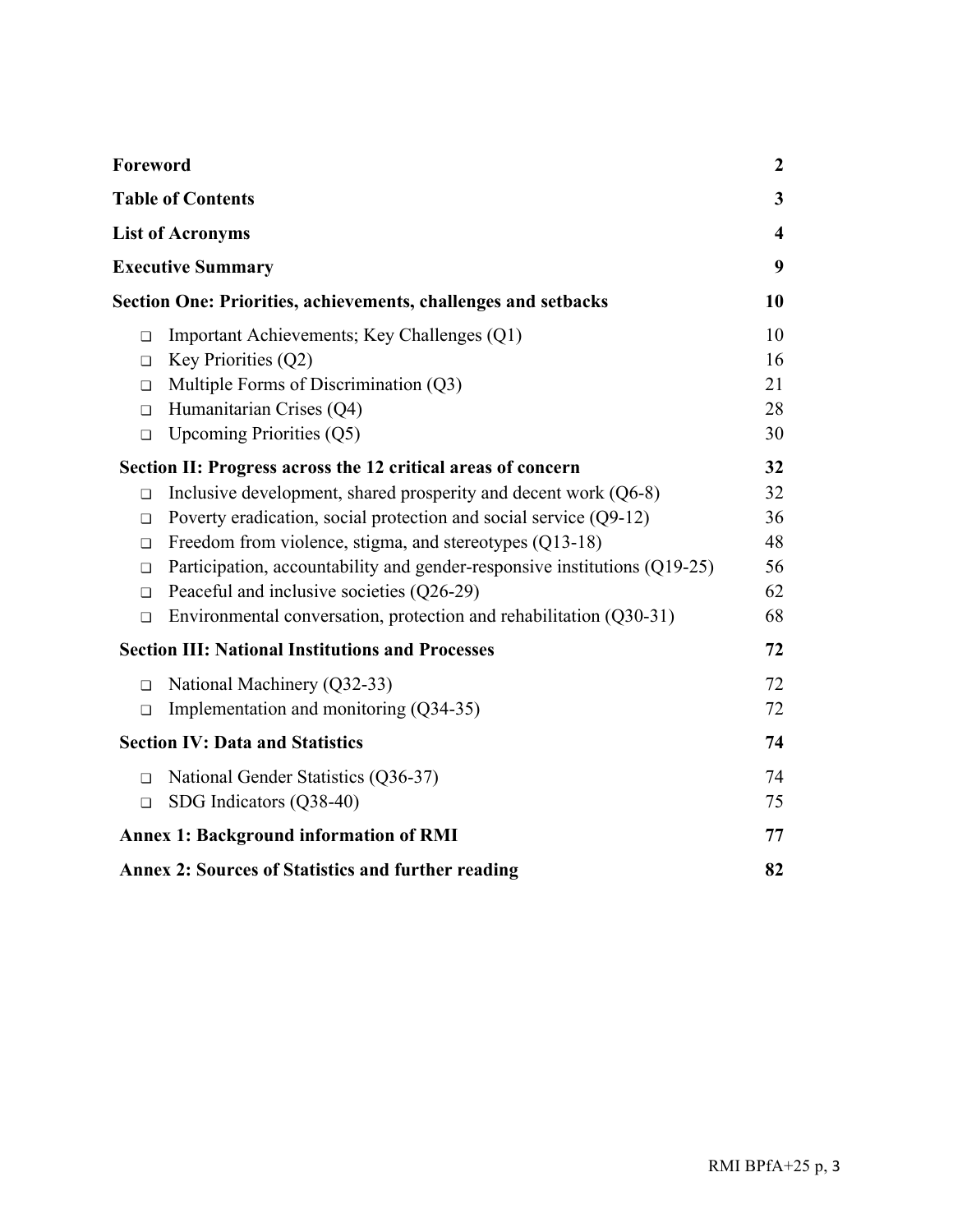# **List of Acronyms**

| AA            | Associate in Art                                                           |
|---------------|----------------------------------------------------------------------------|
| AS            | Associate in Science                                                       |
| AG            | <b>Attorney General</b>                                                    |
| <b>APTC</b>   | Australia Pacific Technical College                                        |
| <b>ART</b>    | <b>Antiretroviral Therapy</b>                                              |
| <b>APF</b>    | Asia Pacific Forum on NHRI                                                 |
| <b>CEDAW</b>  | Convention on the Elimination of all forms of Discrimination Against Women |
| <b>CMI</b>    | College of the Marshall Islands                                            |
| Con.Con.      | <b>Constitutional Convention</b>                                           |
| <b>CPBR</b>   | <b>Child Protection Baseline Report</b>                                    |
| <b>CRC</b>    | Convention on the Rights of the Child                                      |
| <b>CRPD</b>   | Convention of the Rights of People with Disability                         |
| <b>DM</b>     | Disaster Management                                                        |
| <b>DRR</b>    | <b>Disaster Risk Reduction</b>                                             |
| <b>DRMNAP</b> | Disaster Reduction Management National Action Plan                         |
| DV            | Domestic Violence                                                          |
| <b>DVPPA</b>  | Domestic Violence Protection and Prevention Act                            |
| <b>EPPSO</b>  | Economic, Policy, Planning and Statistics Office                           |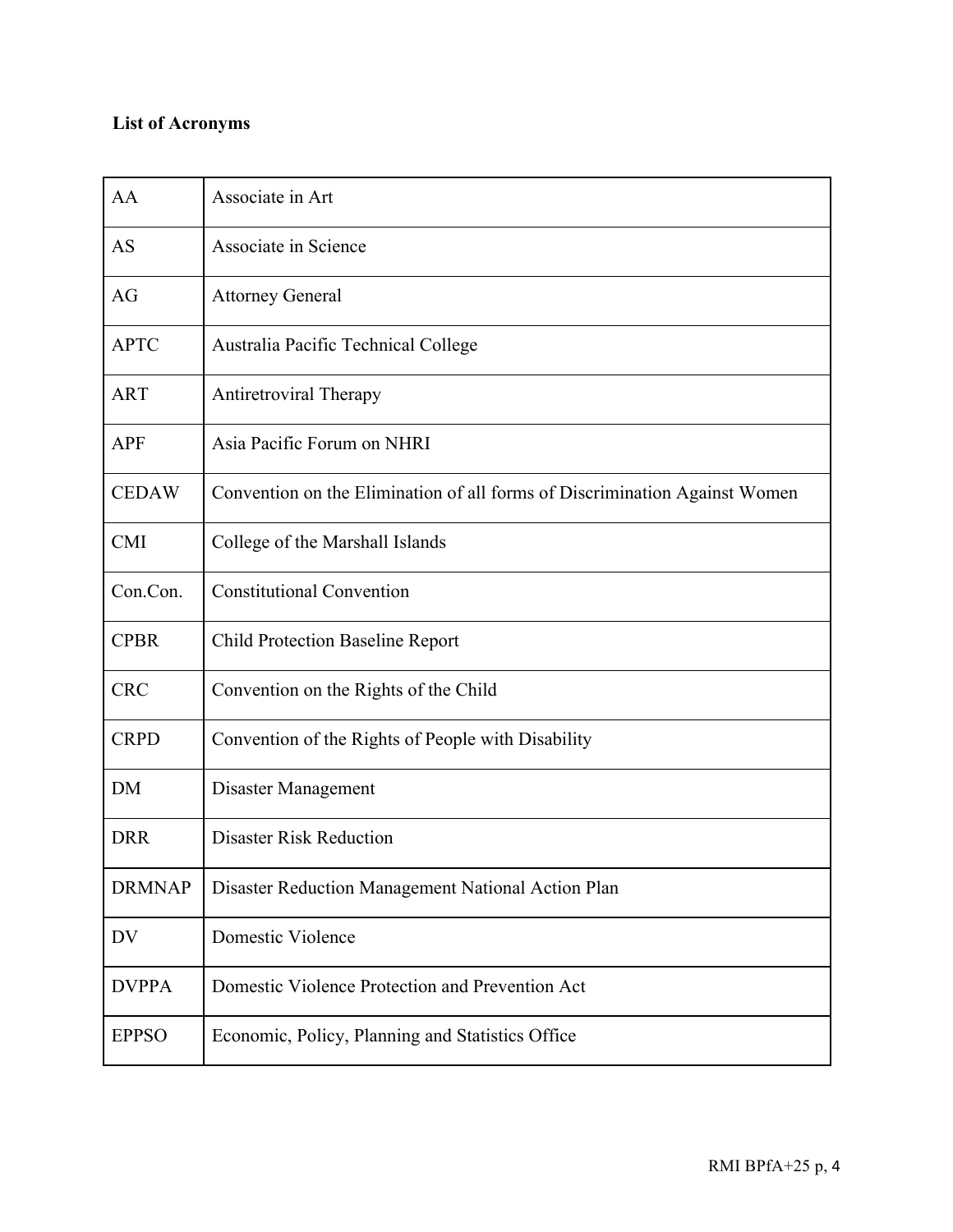| EU          | European Union                                            |
|-------------|-----------------------------------------------------------|
| <b>FEMA</b> | Federal Emergency Management Agency                       |
| <b>FHSS</b> | Family Health Survey Study                                |
| FY          | <b>Fiscal Year</b>                                        |
| <b>GCF</b>  | Green Climate Fund                                        |
| <b>GDP</b>  | <b>Gross Domestic Product</b>                             |
| <b>GED</b>  | <b>General Educational Development</b>                    |
| <b>GID</b>  | Gender in Development                                     |
| <b>GRMI</b> | Government of the Republic of the Marshall Islands        |
| HIV/STI     | Human Immunodeficiency Virus/Sexual Transmitted Infection |
| <b>HPV</b>  | Human Papillomavirus                                      |
| <b>HRC</b>  | Human Rights Committee                                    |
| <b>ICPD</b> | International Conference on Population and Development    |
| <b>ICT</b>  | Information and Communications Technology                 |
| <b>IOM</b>  | International Organization for Migration                  |
| <b>JNAP</b> | Joint National Action Plan for Climate Change             |
| <b>MCH</b>  | Maternal and Child Health                                 |
| <b>MDG</b>  | Millennium Development Goals                              |
| <b>MIMA</b> | Marshall Islands Mayors Association                       |
| <b>MIPD</b> | Marshall Islands Police Department                        |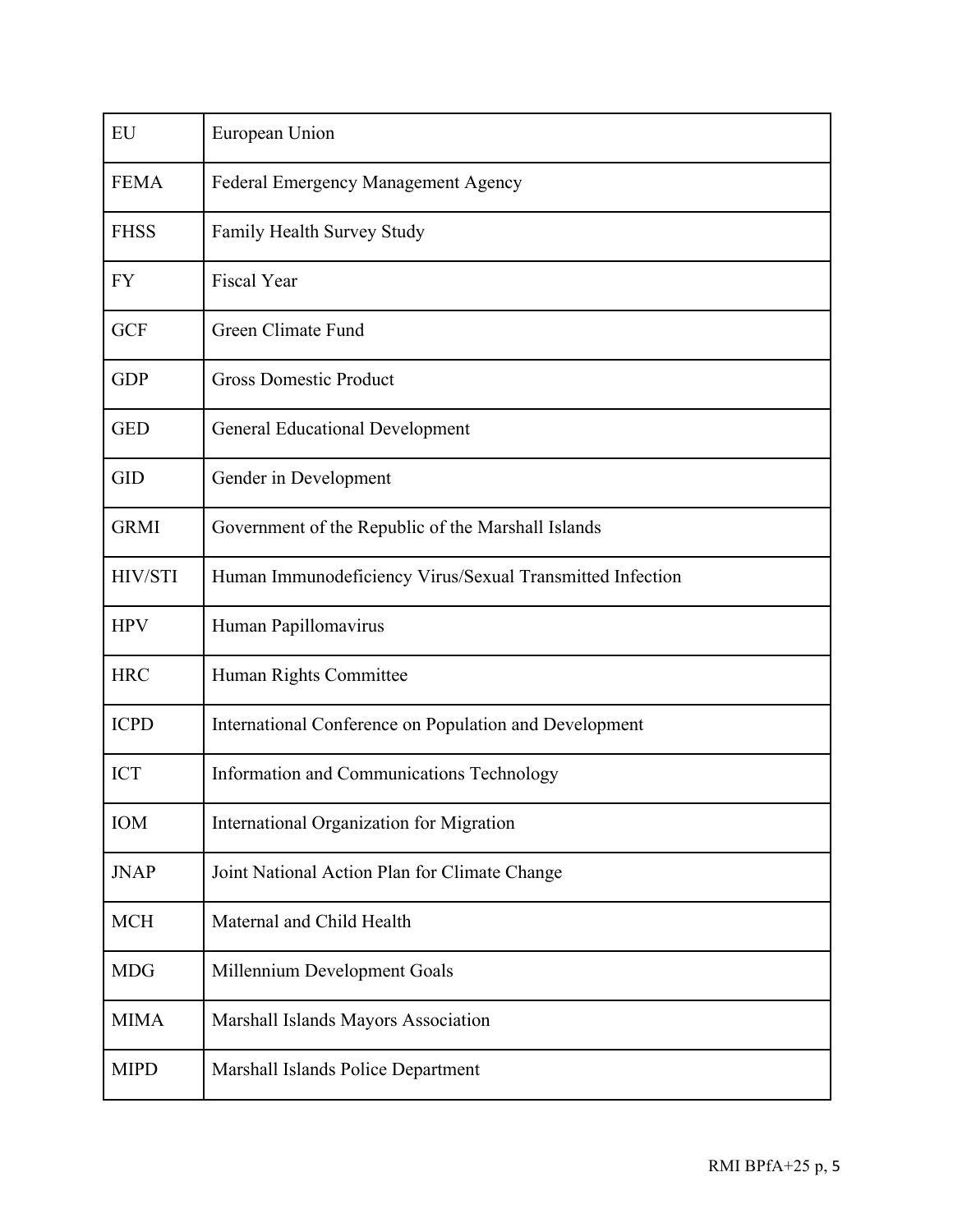| <b>MIDPO</b>  | Marshall Islands Disabilities Persons Office      |
|---------------|---------------------------------------------------|
| MIJ           | Marshall Islands Journal                          |
| <b>MIPSSA</b> | Marshall Islands Public School System             |
| <b>MOCIA</b>  | Ministry of Culture and Internal Affairs          |
| <b>MOHHS</b>  | Ministry of Health and Human Services             |
| <b>NCCPF</b>  | National Climate Change Policy Framework          |
| <b>NDMO</b>   | National Disaster Management Office               |
| <b>NGO</b>    | Non Government Organization                       |
| <b>NHRI</b>   | National Human Rights Institution                 |
| Nitijela      | <b>RMI National Parliament</b>                    |
| <b>NMRF</b>   | National Mechanism on Reporting and Follow-up     |
| <b>NSP</b>    | National Strategic Plan                           |
| <b>NTA</b>    | National Training Council                         |
| <b>NTHT</b>   | National Taskforce on Human Trafficking           |
| <b>OEPPC</b>  | Office of Environmental Protection                |
| <b>OHCHR</b>  | United Nations High Commissioner for Human Rights |
| <b>PDNA</b>   | Post Disaster Needs Assessment                    |
| <b>PGEP</b>   | Progressing Gender Equality Pacific               |
| <b>PIFS</b>   | Pacific Islands Forum Secretariat                 |
| <b>PPA</b>    | Revised Pacific Platform for Action               |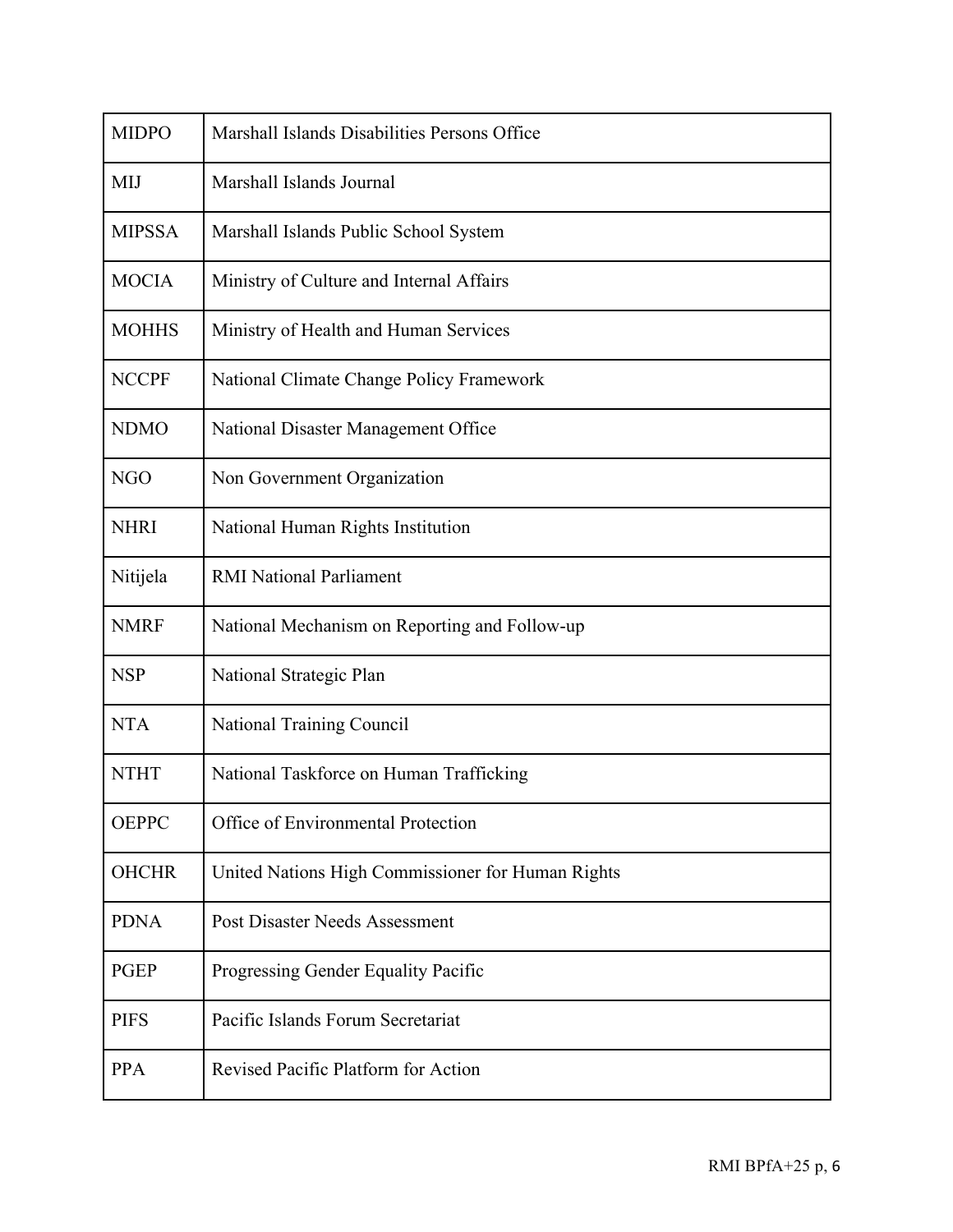| <b>PRSD</b>    | Pacific Regional Strategy on Disability                   |
|----------------|-----------------------------------------------------------|
| <b>PSC</b>     | <b>Public Service Commission</b>                          |
| <b>PSS</b>     | Public School System                                      |
| <b>RDC</b>     | <b>Resource Development Committee</b>                     |
| <b>RMI</b>     | Republic of the Marshall Islands                          |
| R <sub>O</sub> | Reverse Osmosis                                           |
| <b>ROC</b>     | Republic of China (Taiwan)                                |
| <b>RRRT</b>    | Regional Rights Resource Team                             |
| <b>RPD</b>     | <b>Rights of Persons with Disabilities</b>                |
| <b>RPDA</b>    | Rights of Persons with Disabilities Act 2015              |
| <b>SDG</b>     | <b>Sustainable Development Goals</b>                      |
| <b>SOPAC</b>   | South Pacific Applied Geoscience Commission               |
| <b>SPC</b>     | Pacific Community                                         |
| <b>SPREP</b>   | Secretariat of the Pacific Regional Environment Programme |
| <b>SRH</b>     | Sexual Reproductive Health                                |
| <b>STI</b>     | <b>Sexually Transmitted Infection</b>                     |
| <b>UN</b>      | <b>United Nations</b>                                     |
| <b>UNDP</b>    | <b>United National Development Program</b>                |
| <b>UNICEF</b>  | United Nations International Children's Emergency Fund    |
| <b>UNFPA</b>   | United National Family and Population Fund                |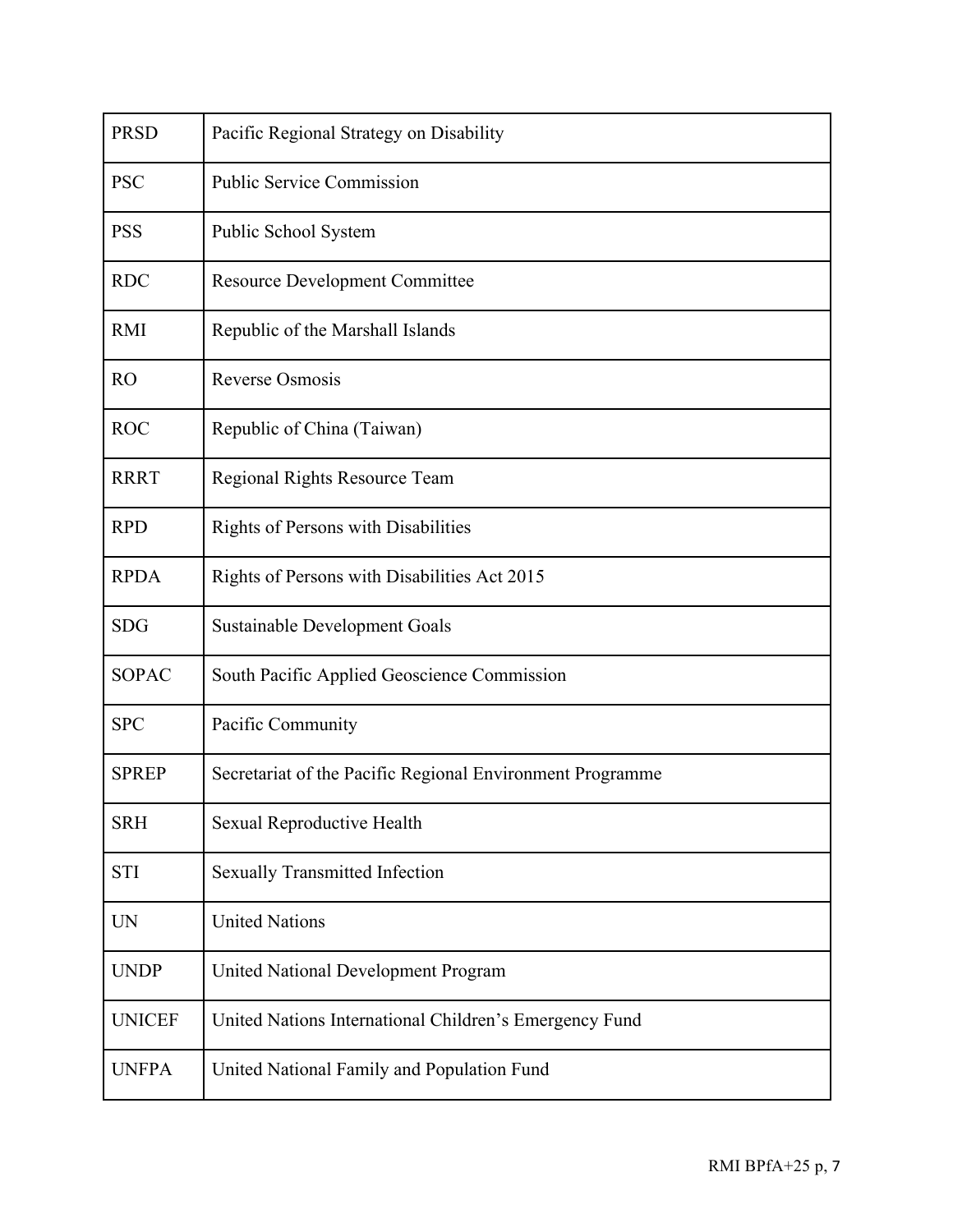| <b>UNTF</b>  | <b>United National Trust Fund</b>      |
|--------------|----------------------------------------|
| <b>USA</b>   | United States of America               |
| <b>USP</b>   | University of the South Pacific        |
| <b>VAW</b>   | Violence Against Women                 |
| <b>VIA</b>   | Visual Inspection with Acetic Acid     |
| <b>WAM</b>   | Waan Aelon in Majol                    |
| <b>WASH</b>  | Water Sanitation Hygiene               |
| <b>WE</b>    | Women Empowerment                      |
| <b>WHO</b>   | World Health Organization              |
| WiM          | Weto in Mour                           |
| <b>WUTMI</b> | Women United Together Marshall Islands |
| <b>YSB</b>   | Youth Services Bureau                  |
| <b>YTYIH</b> | Youth to Youth in Health               |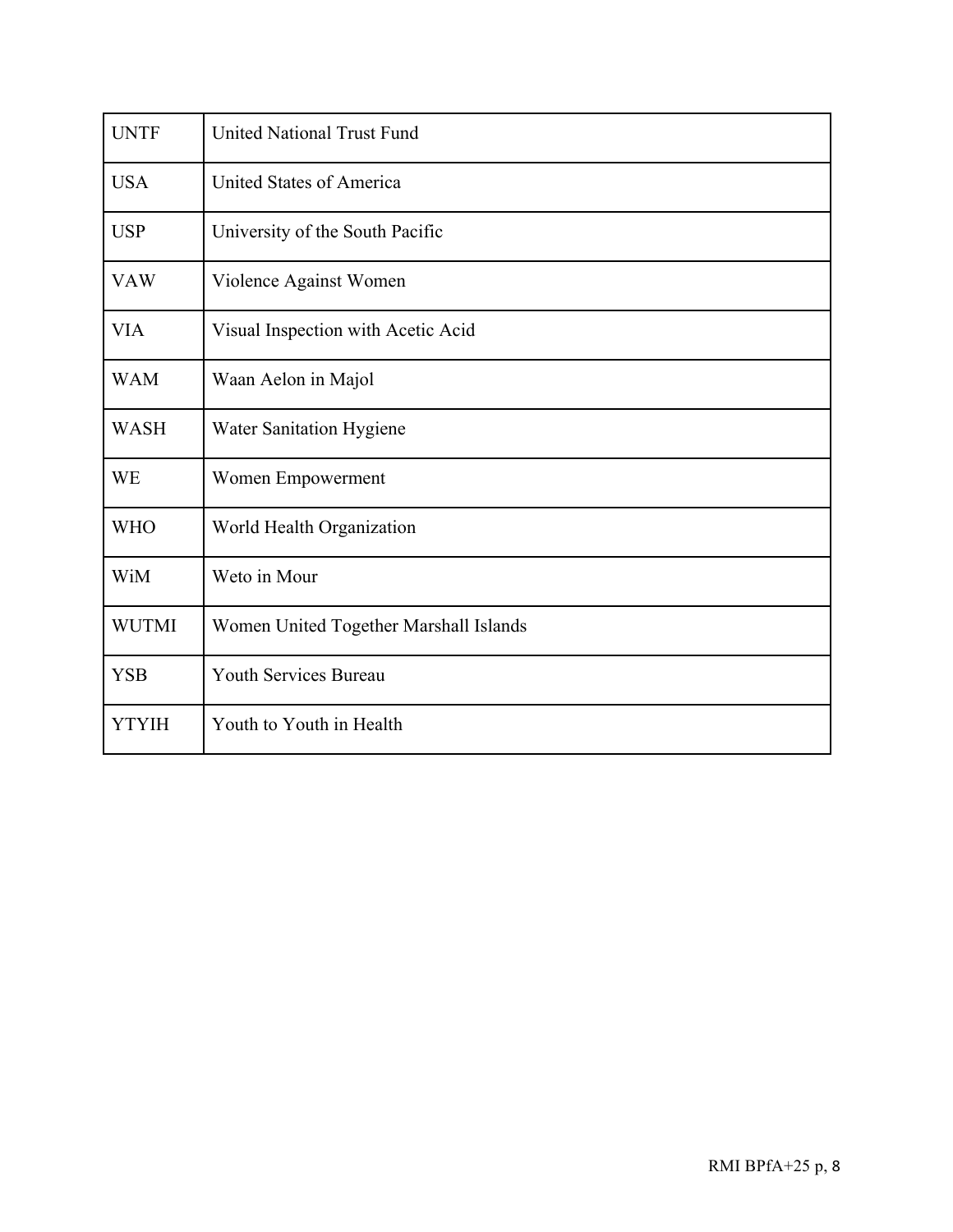## **Executive Summary**

This Report reflects the Republic of the Marshall Islands' commitment to the Beijing Platform for Action and its implementation. This Report has been prepared in accordance with the guidelines note of the comprehensive National Review. The goal of this National Review is to assess how well the Republic of the Marshall Islands is implementing the Beijing Declaration and Platform for Action (1995). The objectives of this review are as follows:

- To identify achievements, gaps and setbacks, and outline strategies for addressing those gaps and challenges;
- To renew commitment and clear sets of priority actions, with timelines, actors and resources for their implementation;
- To align and build synergies with work on the 2030 Agenda for Sustainable Development and galvanize its gender-responsive implementation and involve all stakeholders.

Furthermore this review discusses progress made in implementation and identifies challenges that occurred. This review provides a discussion on future plans and initiatives to achieve gender equality and the empowerment of women in the Republic of the Marshall Islands.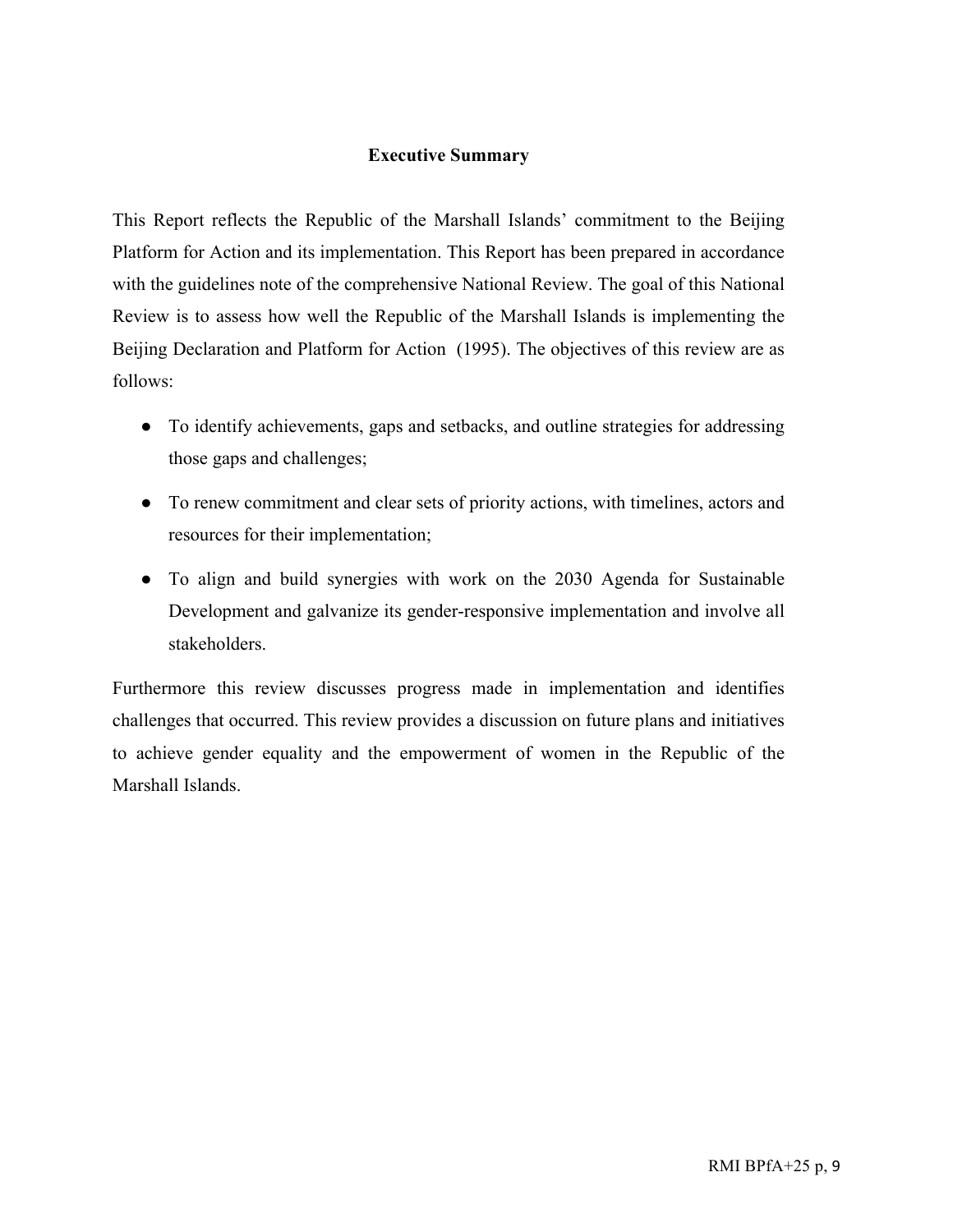## **Section One: Priorities, achievements, challenges and setbacks**

**1. What have been the most important achievements, challenges and set-backs in progress towards gender equality and the empowerment of women over the past 5 years?** 

## **Important Achievements:**

Over the past five years, the Government of the Republic of the Marshall Islands (GRMI) has undertaken important steps towards progressing gender equality and the empowerment of women and girls. The key achievements are as follows:

- March 2015: Acceded to the Conventions on the Rights of Persons with Disabilities (CRPD). CRPD State Report is currently with Cabinet for endorsement;
- January 2016: RMI made history by electing the first woman President, Head of Country H.E. President Dr. Hilda C. Heine. Progress is also evident in the increased number of women in *Nitijela* (Parliament) from one (1) to three (3), which is also historical since RMI has never had more than one (1) woman in *Nitijela* since its independence in 1986, and through five electoral cycles;
- July 2016: RMI submitted its combined  $3<sup>rd</sup>$  and  $4<sup>th</sup>$  Periodic Reports on the implementation of the Convention on the Rights of the Child;
- September 2016: RMI submitted its combined  $2<sup>nd</sup>$  and  $3<sup>rd</sup>$  Periodic Reports on the implementation of the Convention on the Elimination of All Forms of Discrimination Against Women (CEDAW);
- August 2017: H.E President Dr. Hilda C. Heine initiated the Micronesian Women's Conference, to collectively identify opportunities and challenges to develop strategic recommendations to increase progress towards gender equality and the empowerment of women in the thematic areas of economic empowerment, eliminating violence, health, climate change and leadership;
- March 2018: Ratification of Convention Against Torture (CAT), the International Covenant on Economic, Social and Cultural Rights (ICESCR), and the International Covenant on Civil and Political Rights (ICCPR);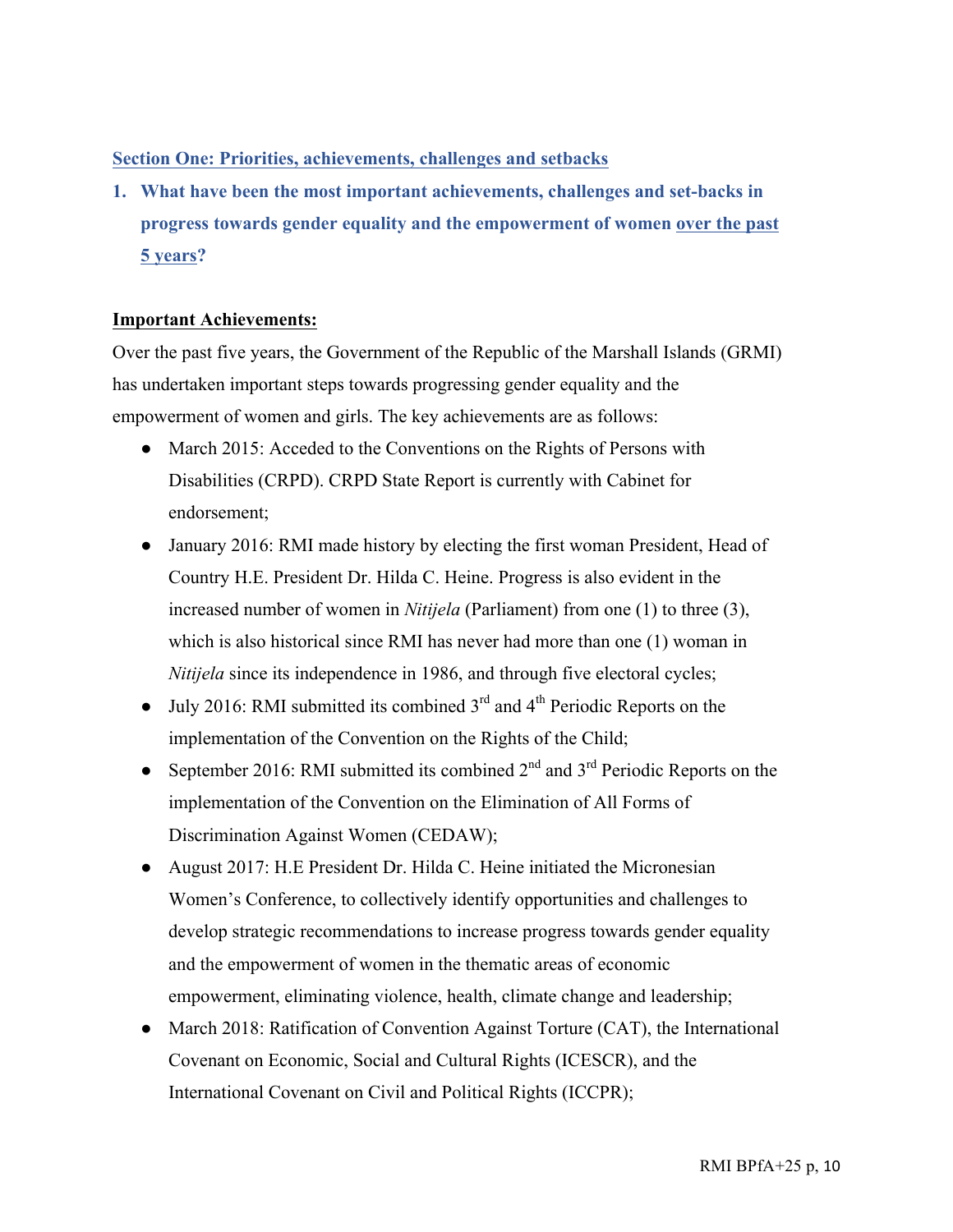- May 2018: Publication of the *Gender Equality Where Do We Stand Booklet.* The booklet provides statistical analysis on the priority outcomes within the Gender Mainstreaming Policy;
- September 2018: First island nation to do so, RMI released Tile Til Eo (Lighting the Way) Climate Strategy 2050, a long term climate strategy to become carbon neutral by 2050;
- September 2018: RMI puts forwards its candidacy to the United Nations (UN) Human Rights Council for 2020-2022;
- November 2018: RMI became the first country to submit its second national determined contribution (NDC) which sets a revised, more ambitious binding target of reducing greenhouse gas (GHG) emissions to at least 32% below 2010 levels by 2025 and to at least 45% below 2010 levels by 2030;
- November 2018: First female Ambassador to the Republic of China (Taiwan);
- March 2019: The Inaugural Pacific Women Leaders Coalition Conference was convened by President H.E. Dr. Hilda C. Heine, as the first virtual conference for women around the Pacific to establish a women's coalition to support leaders to accelerate progress toward gender equality and empowerment of women.
- March 2019: Establishment of the Kora im an Kil Fund, for progressive support towards gender equality and women's economic empowerment for Marshallese women and girls.
- April 2019: Establishment of a new diplomatic post to the UN Geneva Office, with the first Ambassador a female;
- April 2019: GRMI and the World Bank launched a Multisectoral Early Childhood Development Project to support areas such as reproductive, maternal, newborn and child health and nutrition services, with a focus on the first 1,000 days of life;

## **Challenges & Setback**

While progress has been made in the last five years, despite considerable efforts, RMI acknowledges that particular challenges remain.

● Limited Economic Opportunities: According to the RMI Census and Population Housing 2011, women's participation in the workforce was 28% in terms of the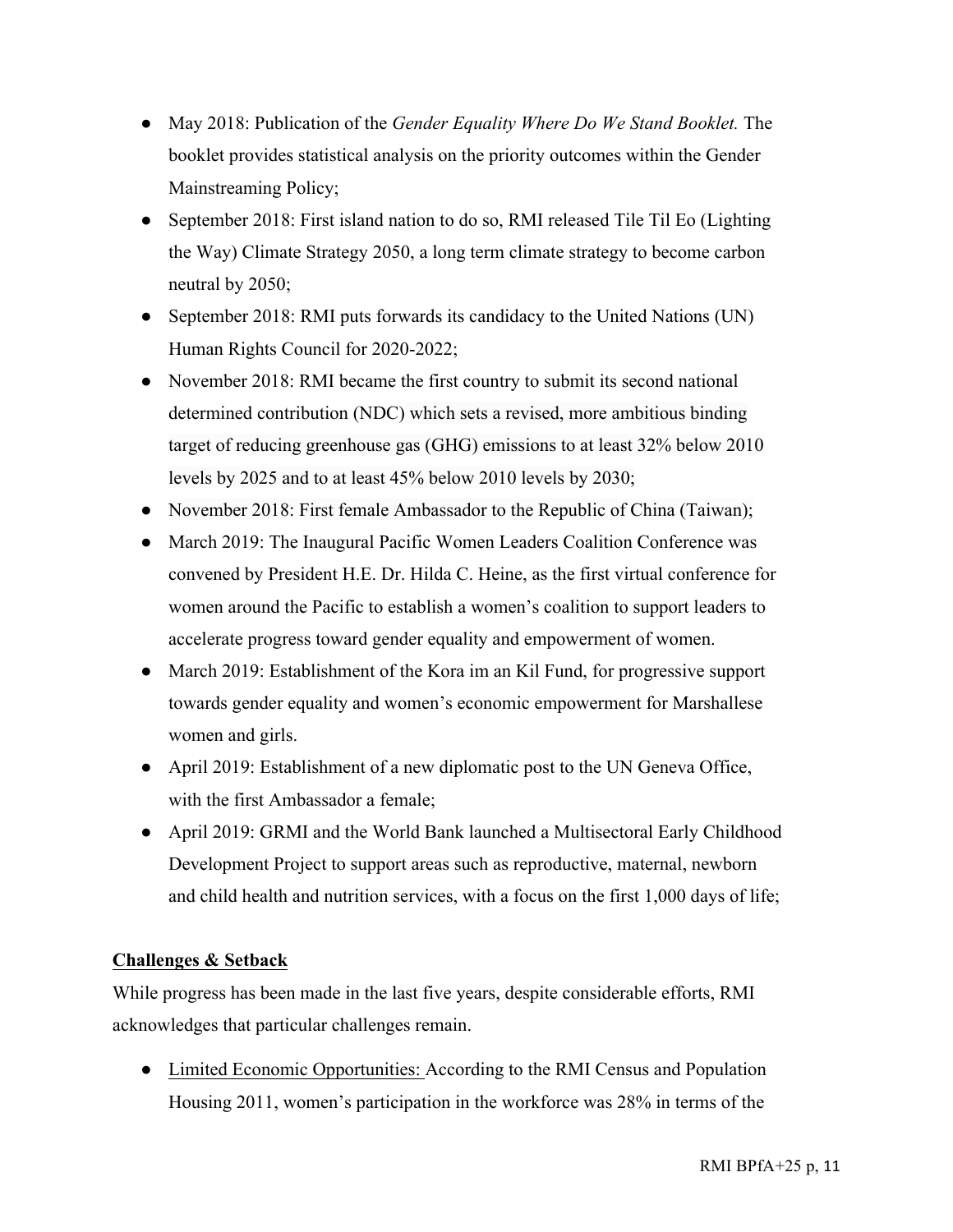work-to-population ratio, 23% points lower than the male equivalent, which was 51%. These percentages suggest that many people were significantly underemployed, if not actually unemployed, although there is no information about how these women and men used their time in terms of productive and reproductive work. Working men were more likely to work for wages or salaries than women, and women were more likely to work producing goods for sale than men, with 30% of women working in craft and related occupations compared to 23% of men. Three-in-10 women (31%) worked in vulnerable employment as own-account operators, unpaid workers in family enterprises or producing goods for own consumption or sale, compared to one-in-five men  $(21\%)$ .<sup>1</sup>

There are training programs largely focused on handicrafts and sewing, but there are limited opportunities available to put these skills to work after training or to create viable businesses. The Bank of the Marshall Islands, privately owned, offers microcredit loans. However, many women have trouble accessing these because of high interest rates. Furthermore, if business grows slowly, the entrepreneur will have trouble making the repayments and may end up defaulting. There are no other microcredit programs aimed at encouraging women entrepreneurs. It is anticipated that the Kora im an Kil Fund will provide women as well as men an innovative mechanism to progress gender equality in the RMI.

● Low Representation in Decision Making: Representation of women in the *Nitijela* (3 out of 33 members are women) and Local Councils (3 out of 24 members are women) are low, despite the Marshall Islands having a woman as president, as well as the low proportion of women in senior management positions. In the public service, women comprise 43% of employees and 38% of management positions. Women are under-represented on the boards of statutory bodies and state-owned enterprises, making up  $25\%$  of board members.<sup>2</sup>

 

 $<sup>1</sup>$  Source: Republic of the Marshall Islands. Gender Equality Where Do We Stand. 2018</sup>

 $2$  Ibid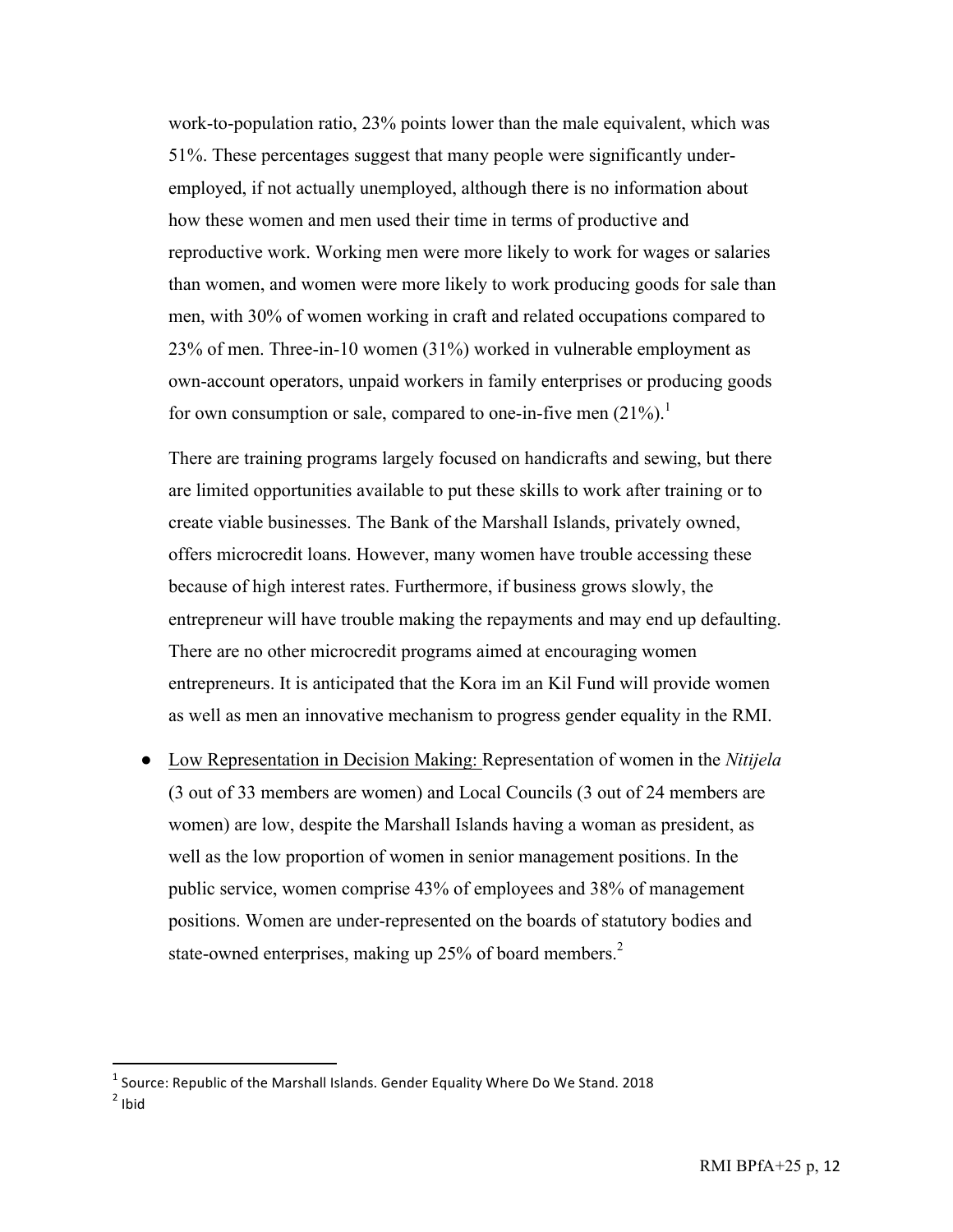• Impact of Climate Change: Women are more vulnerable than men to the effects of humanitarian crises such as climate change, and their critical role in recovery and resilience is gaining recognition. The 2015-2016 drought reduced women's incomes from handcrafts because of reduced supply of materials (pandanus, coconut, vines, etc.), increased their time and effort, and in some cases cost, to secure water for drinking and other household tasks for their families across the RMI, as well as compromised their food security with related malnutrition notably in the outer islands. Natural disasters have resulted in an unknown number of internally displaced people, forced to leave their homes and, for some, their island because of climate change.

Recent research examining the need for child protection in RMI found that there was little knowledge within communities about plans in place to deal with natural disasters and the effects of climate change, and that children, who make up about 40% of the population, were the group most vulnerable to the impacts of disasters.

• Prevalence of violence against women: in 2015, Women United Together Marshall Islands (WUTMI), a local women's group Nongovernmental Organization (NGO), completed a comprehensive survey on domestic violence. The survey showed that violence against women and girls is alarmingly high, with 51% of women experiencing intimate partner physical and/or sexual violence in their lifetime and 18% of women currently experiencing physical and/or sexual violence. Two out of every three women are survivors of physical and/or sexual violence by an intimate partner or another person in their lifetime. Attitudes to domestic violence perpetuate prevalence, with 85% of women agreeing that domestic violence is justified under certain circumstances. When women did report the violence, it was because they were severely injured, their life had been threatened or they could not endure the violence any longer. Most women who experienced physical violence had experienced it multiple times. The violence starts early in a relationship, with 38 per cent of survey respondents aged 15–24 years already reporting partner violence.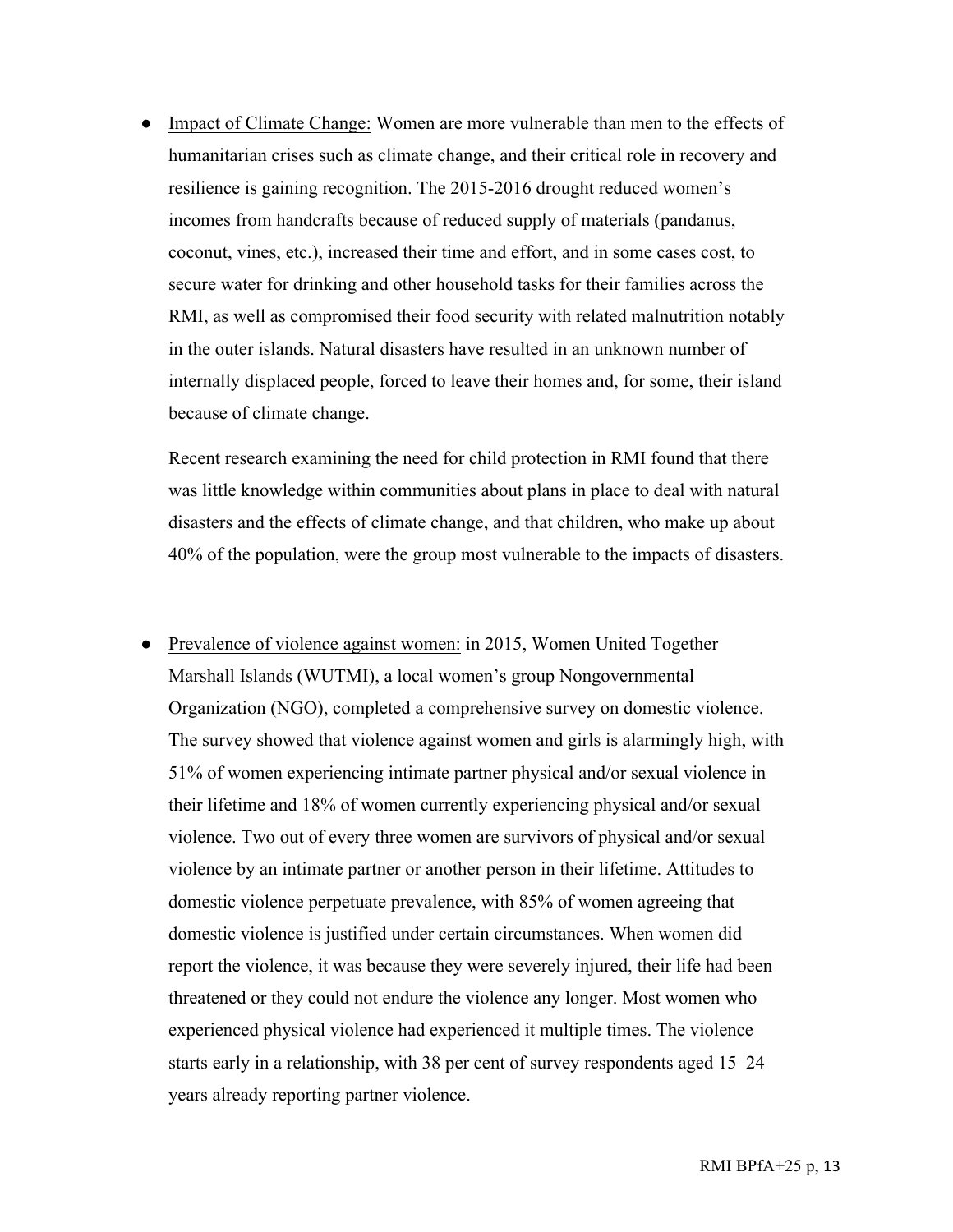The Family Health and Safety Survey reported on sexual violence, emotional abuse and controlling behaviors. Of all ever-partnered women, 21 per cent reported that they had experienced at least one act of sexual violence in their lifetime. More than one-quarter of women reported that their partner either took the money that they earned / saved or refused to give her money for the needs of the family. $3$ 

- Epidemic levels of NCDs: There is very little information about morbidity and mortality trends for women and men. Non-communicable diseases (NCDs) are at epidemic levels, with about 74% of deaths for both men and women aged 15 to 49 years attributed to NCDs in 2017. Providing equitable access to affordable health care is a major challenge, with 94% of rural women and 79% of urban women reporting problems in accessing healthcare, regardless of age, number of children, education, or wealth quintile. Within the lifetime of the cohort of the population exposed to fallout radiation in 1954, the excess cancers caused by the radiation are estimated at 530; with an expected total number of cancers (fatal plus nonfatal) of about 6,130. With women being mostly responsible for the health of their family, they are on the front line for 'outbreak-prone diseases' such a pink-eye (including chlamydial conjunctivitis), diarrhea, hepatitis and tuberculosis.
- High Rate of Teenage Pregnancy: Childbearing starts early and is nearly universal among Marshallese women. The teenage pregnancy rate (20.6 percent of total number of live births) is higher than in most other Pacific Island countries.<sup>4</sup> Although statistics show that teenage pregnancy has decreased by one third since 2014, prevalence of teenage pregnancy remains an issue.<sup>5</sup> On average women marry when they are 24 years old, compared with 26 years for men, and women

 

 $3$  Source: Republic of the Marshall Islands. Family Health and Safety Survey. 2014.

 $4$  Source: Ministry of Health and Human Services Annual Report. 2013

 $5$  Source: RMI Gender Equality Where Do We Stand. 2018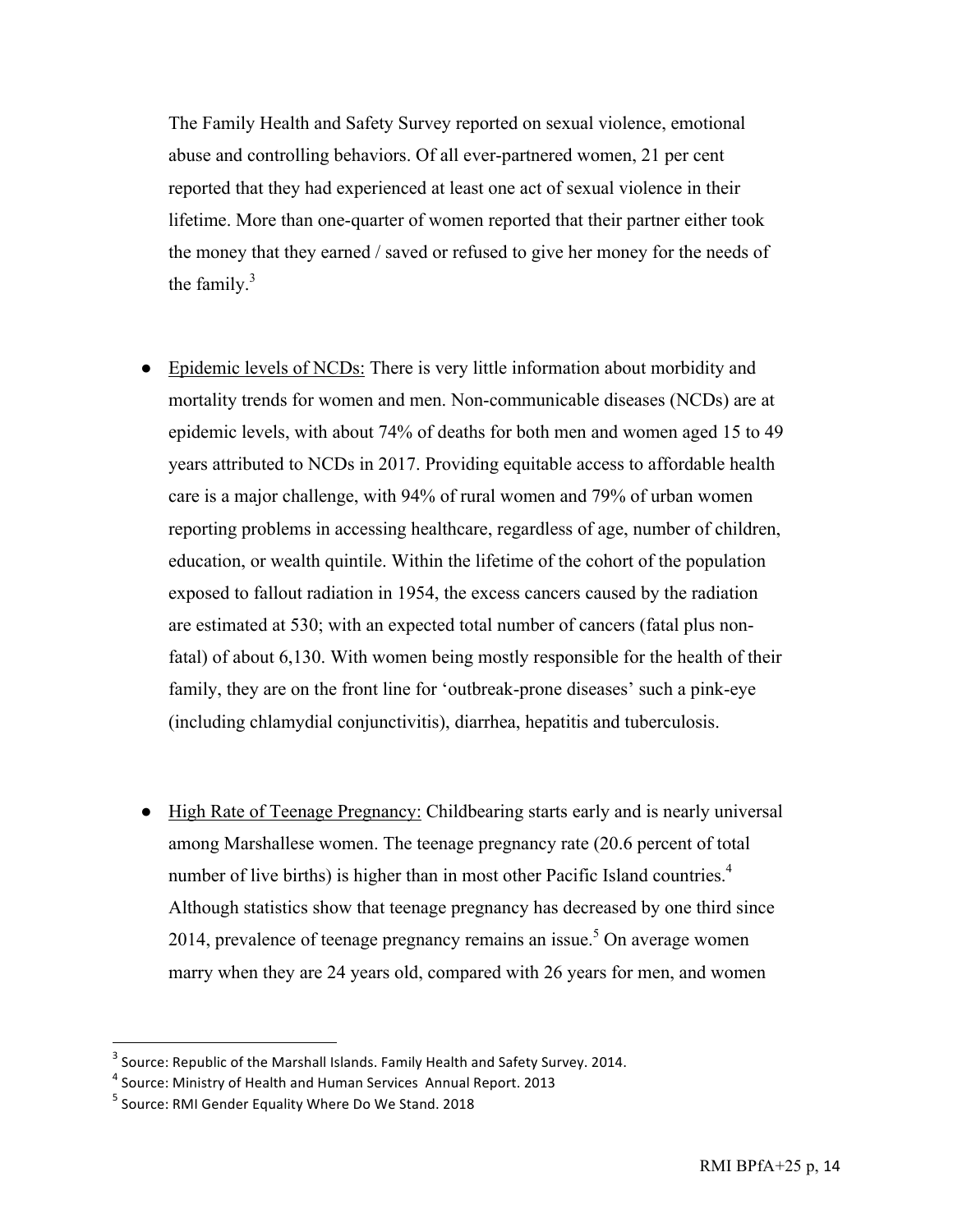aged between 20 to 24 years are married or in a union before age 18, often associated with childbearing and rearing.

- Data collection and management: Due to the lack of financial and human resources, and technical capacity, RMI continues to face the challenge with producing statistical information in a timely manner.
- Delivery service to the outer islands/rural areas: The GRMI continues to struggle with achieving the proper capacity for initiating, supplying and sustaining outer island support. Human, technical and financial resources continue to be lacking and what resources are available are often unable to reach much further than the urban centers of Majuro and Ebeye.

Transportation from urban centers to the outer islands is fairly affordable but not easily accessible. Air transport is only available through Air Marshall Islands, a state owned enterprise. Mechanical and other logistical difficulties make air travel an unreliable mode of reaching the outer islands. Travel by ship is also fairly unreliable with inconsistent scheduling and trips frequently postponed. Transportation within atolls is affordable if undertaken by walking or riding on traditional canoes, but can be prohibitively expensive if undertaken on motor vehicles or motor boats, as fuel is available at very high cost.

Generally, communication on the outer islands is limited to shortwave and CB radio. Most dispensaries and schools will have a shortwave radio they can use to communicate with their home base in Majuro. Many islands will also have an NTA shortwave radio with which they can place calls to cell phones or landlines in the RMI or abroad. In recent years, several outer islands have also received DAMA phone systems. DAMA sites allow outer islanders to make phone calls and be reached by phone.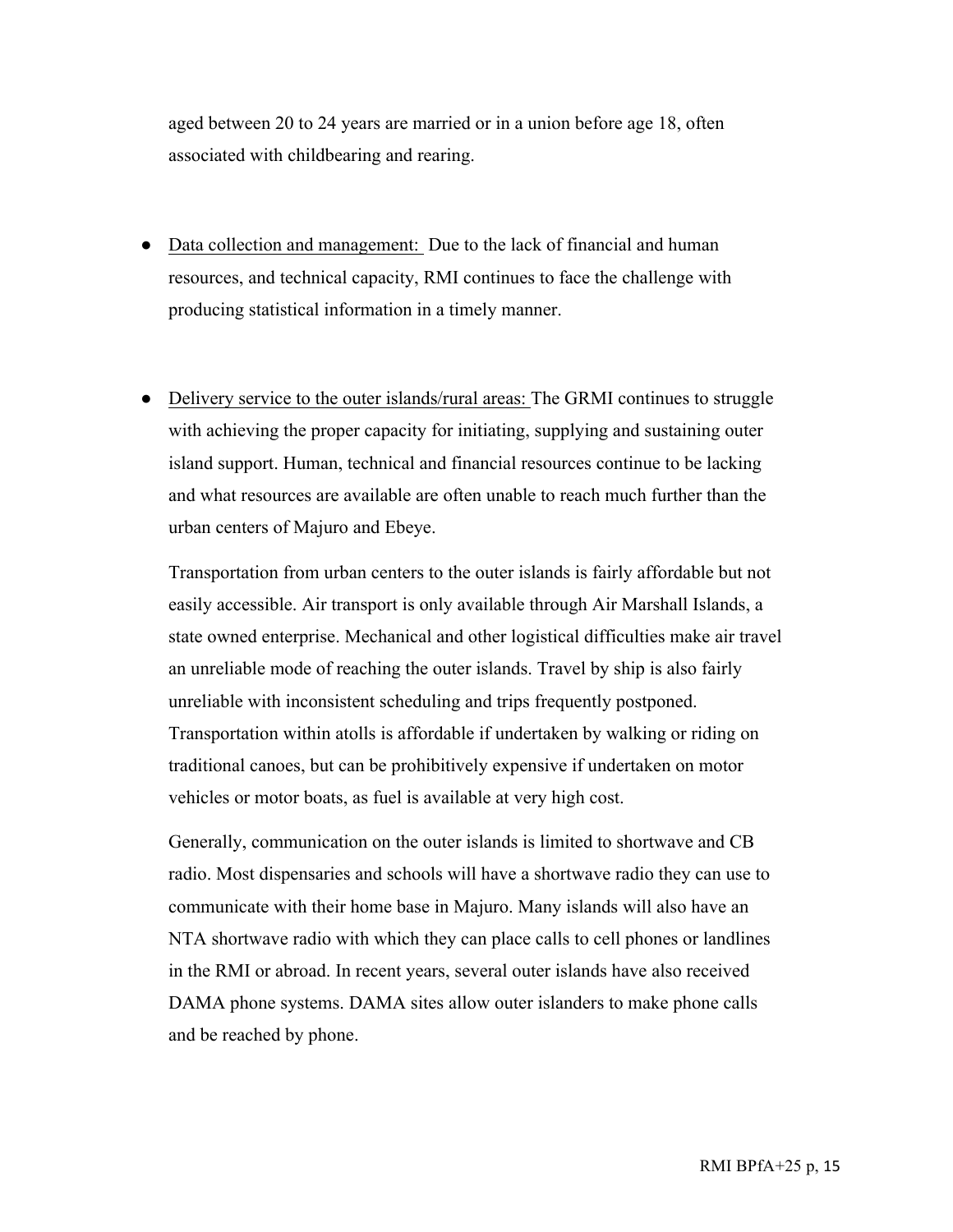# **2. Which of the following have been the top five priorities for accelerating progress for women and girls in your country over the past five years through laws, policies and/or programmes? (please check relevant categories)**

The priority areas the RMI has continued working towards over the past five years for accelerating progress for women and girls are embedded in the National Gender Mainstreaming Policy. The Gender Policy recognizes that women and men are equal partners in the development of the RMI. The policy was developed in line with the NSP, which acknowledges gender equality as an issue affecting all development priorities that needs to be considered and integrated into the five main sector covered within the NSP, even though gender goals and priorities are specifically outlined in the Social Sector focus of the Plan. The policy aims to address gender inequality for the overall population and to benefit all women living in the RMI.

# Priority Outcome 1: Strengthened capacity across government to deliver genderresponsive programs and services

The delivery of gender-responsive programs and services requires a good understanding of the diversity of needs women and men may have across all dimensions of their life. Additionally, we must consider the fact that women face additional hurdles due to social and cultural barriers that contribute to disadvantages they may face, inducted discrimination, social, cultural, or economic inequalities, and prevention from accessing equal opportunities. Therefore, all ministries and departments, including local government bodies, must adopt a gender mainstreaming approach.

Strategic actions that the RMI has taken to address priority outcome 1 are outlined below:

- Continuously advocate and raise awareness on gender inequality issues
- Increasing capacity of senior government managers and all staff in the public service on gender mainstreaming through training, the development of guidelines, and technical assistance.
- Use CEDAW and other human rights instruments in the process of developing, reviewing and adopting new laws and policies, and reviews.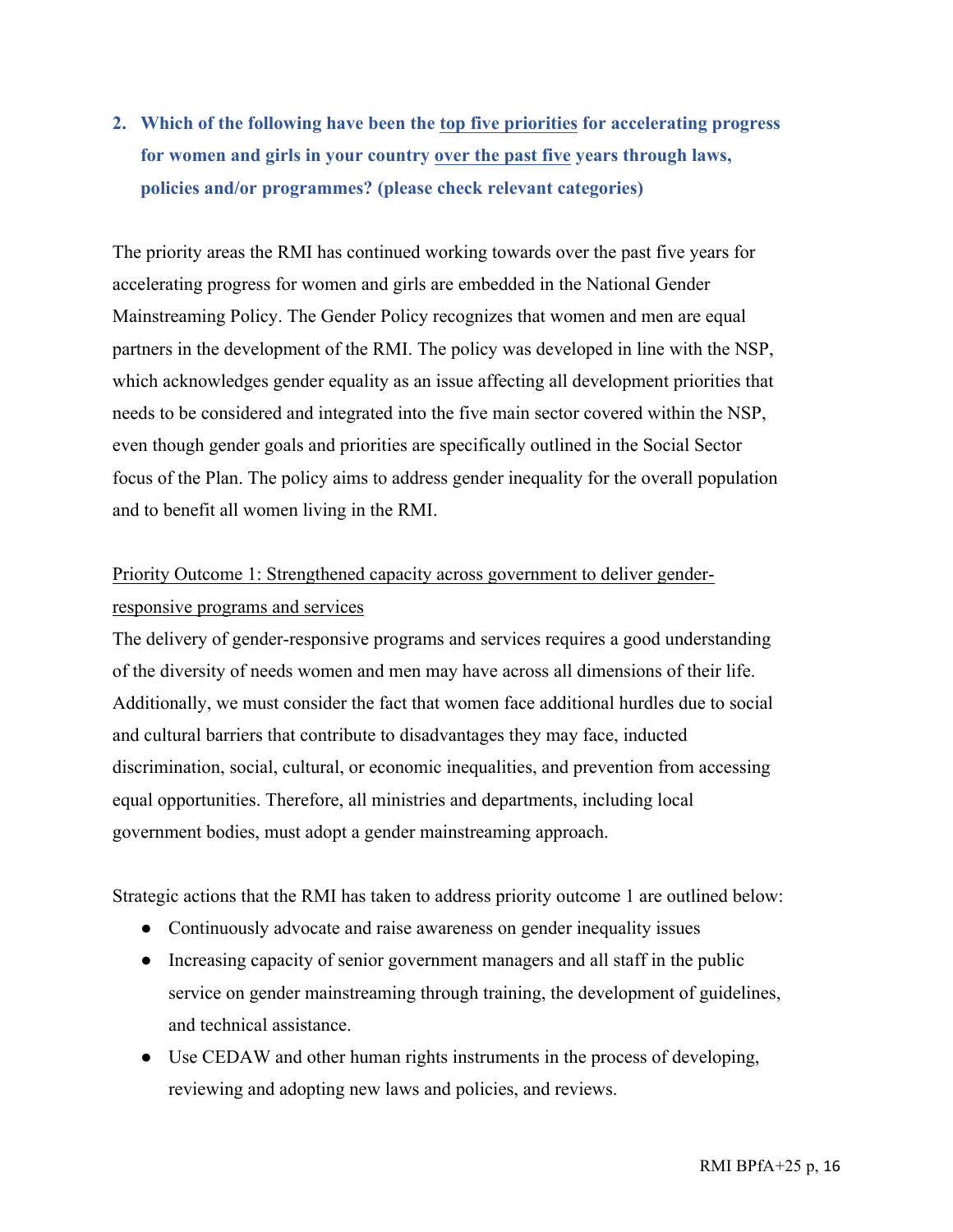- Establishment of gender focal points in every ministry to monitor accountability of government institutions and staff for mainstreaming gender within their functions.
- Strengthened the GID Office to improve coordination between government institutions, and effectively implement the National Gender Mainstreaming Policy

## Priority Outcome 2: Secure Family Wellbeing

Family is a basic unit of our society, responsible for the well-being and safety of all its members. Men and women must work together as equal partners to support their families to overcome many challenges, particularly arising from the changing environment. The Gender Policy encourages strong partnership between civil society organizations, faithbased organizations as well as the private, local, and central governments to ensure that women and men, as well as boys and girls, receive the attention required and that our support promotes equitable access to resources and services, and promotes gender equality.

Strategic actions that the RMI has taken to address priority outcome 2 include:

- Continuous support to WUTMI and their work to promote shared responsibility between women and men in the household as well as parental skills training for both mothers and fathers.
- Expand sports programs for boys and girls, and disseminate information about healthy nutrition.
- Currently reviewing school curricula and all teaching materials produced in the RMI in order to eliminate gender stereotypes and all forms of discrimination. Also strengthen family life education through the school curriculum. Promote respectful relationships at school, and adopt policies against sexual harassment and bullying.
- Continuously awareness raising, and disseminate information about sexual and reproductive health and rights.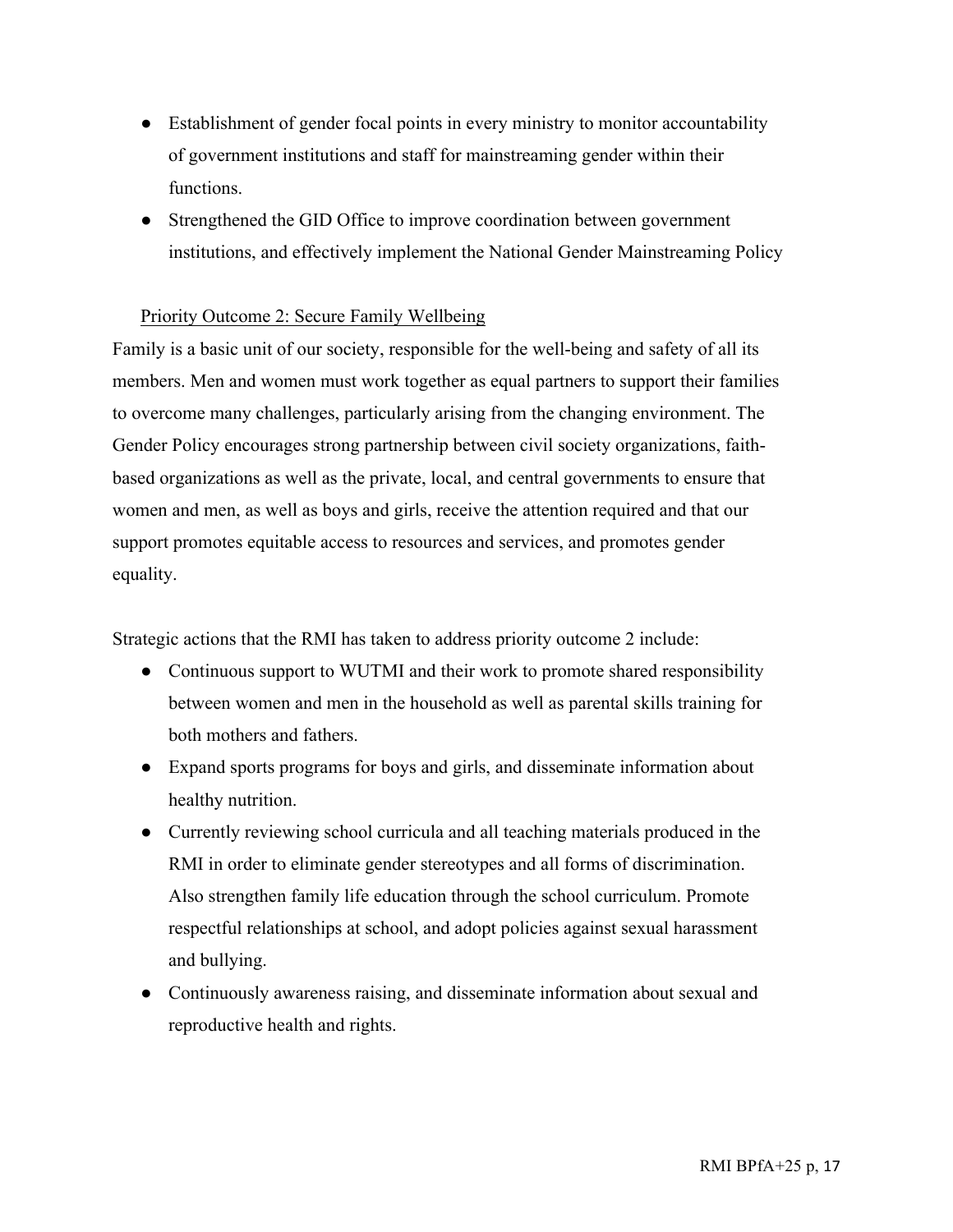● Involve women and men in disaster risk preparedness and climate change adaptation initiatives. In addition, support the role of women and men in food and water security.

# Priority Outcome 3: Elimination of gender-based violence and protection and care of survivors

Gender based violence is a challenge that is complicated by social practices, cultural beliefs, and a lack of institutional support and agencies to provide relief of shelter. The Family Health and Safety Study (FHSS), conducted in 2013 and 2014, sought information on the prevalence, frequency and types of violence against women. According to the study, 48% of ever-partnered women reported having experienced violence in their lifetime and 16% had experienced physical violence in the 12 months preceding the study.<sup>6</sup> Domestic violence is not a private matter and cannot be justified for any reason. The Government is committed to create all the conditions to prevent domestic violence, to protect the victims, and to provide justice and care for the survivors.

Key progress to eliminate gender-based violence in the RMI has been the enactment of the *Domestic Prevention and Protection Act* (Amended) 2018 and continuous support to civil society organizations in providing effective services to survivors. GRMI through the Gender in Development (GID) office has an MOU with WUTMI to fund the *Weto in Mour* Project (WiM), the first ever support service to address violence against women and girls and its victims, to access support and protections. The Australian Government through the Pacific Women Shaping Pacific Development (Pacific Women) Initiative supports the WiM program as well. Other achievements include training for judges, prosecutors, and other law enforcement officers on the Domestic Violence (DV) legislation through the technical assistance from developing partners. The Government, along with civil society organizations will continue to bolster their awareness raising campaigns and tailor such campaigns to fit Marshallese way of thinking.

 

 $6$  Source: RMI. Family Health and Safety Survey. 2014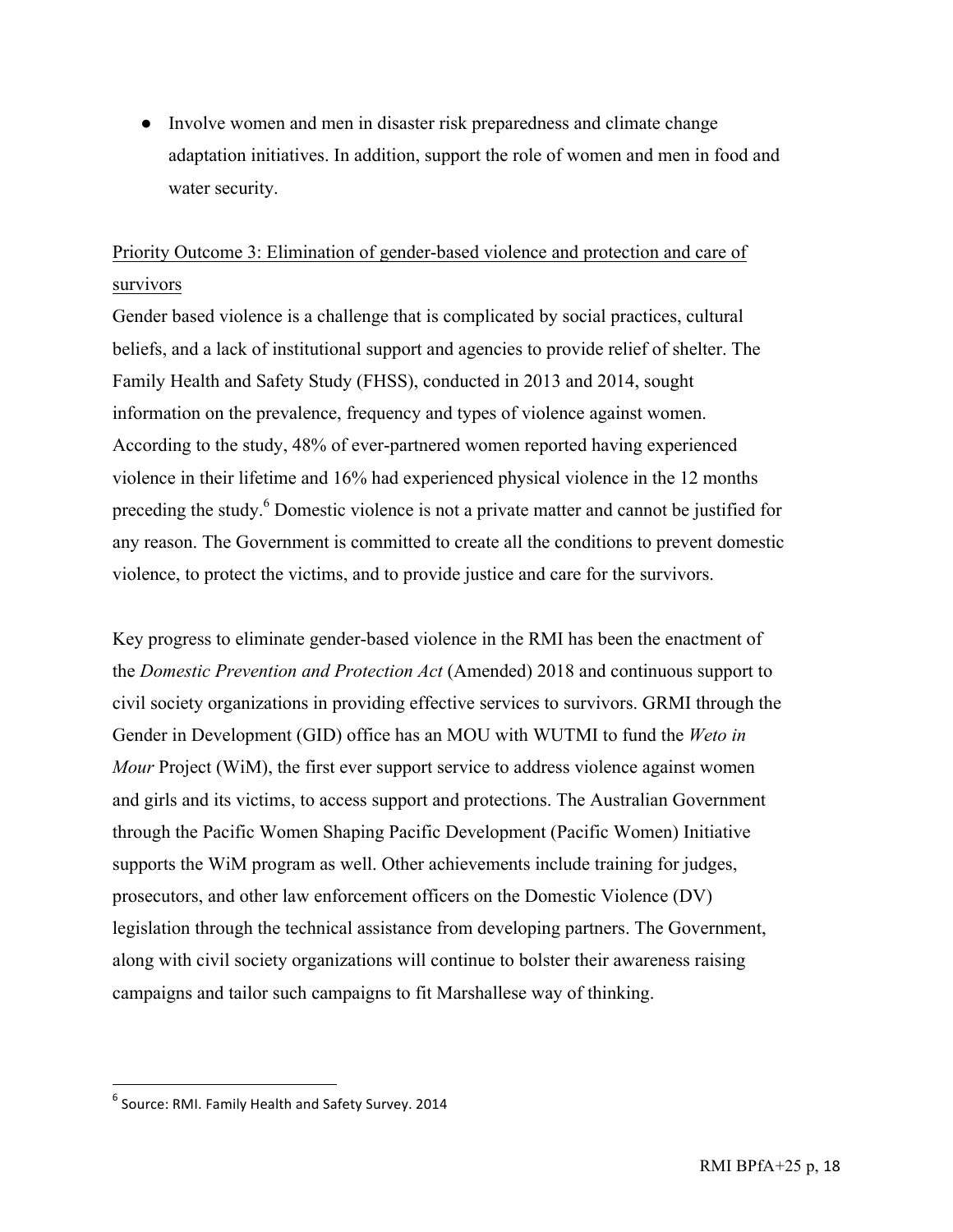# Priority Outcome 4: Enabling environment for equitable participation in, and benefit from, economic development.

Women's economic empowerment remains a key challenge, as women continue to face limited job opportunities and remain under-represented in management positions. While GRMI has yet to establish the Gender Equality Bill, the Bill will address equal opportunity for women and men in the workforce. Nevertheless, a majority of women are involved in income-generating activities, in the cultural industry or in food production and processing. In many outer island/rural areas families facing scarce job opportunities, income earned by women in necessary for the survival of families. Handicraft making is a vital source of income and one which has gained momentum for outer islands women as well as women in the urban centers.

There have been several independent projects addressing women's economic empowerment through both non-governmental and governmental institutions. These include the ongoing jaki-ed (fine clothing mats) weaving training programs run by USP; Waan Aelõñ in Majõl (WAM), a very successful grassroots NGO working with young Marshallese. WAM provides a six-month program of vocational and life skills training to youth-at-risk using the medium of traditional outrigger canoes, boat building, carpentry and woodworking; program capacity is twenty-five students; and the Juren-Ae, teaches school dropouts and young mothers basic handicraft and sewing skills. Additionally, the government has supported attendance of local handicraft practitioners in national, regional, and international cultural expositions such as the 12th Festival of Pacific Arts that took place in Guam in May 2016. Over 100 participants represented the RMI during the 12th Festival of Pacific Arts.

Priority Outcome 5: Equitable participation for women and men in decision-making The Marshall Islands, like the majority of the Pacific Island countries, has low representation of women in the legislature compared to international rates. In 2017, the adoption of temporary special measures in the form of electoral quotas for women in our Parliament and the inclusion of sexual orientation as a ground for non-discrimination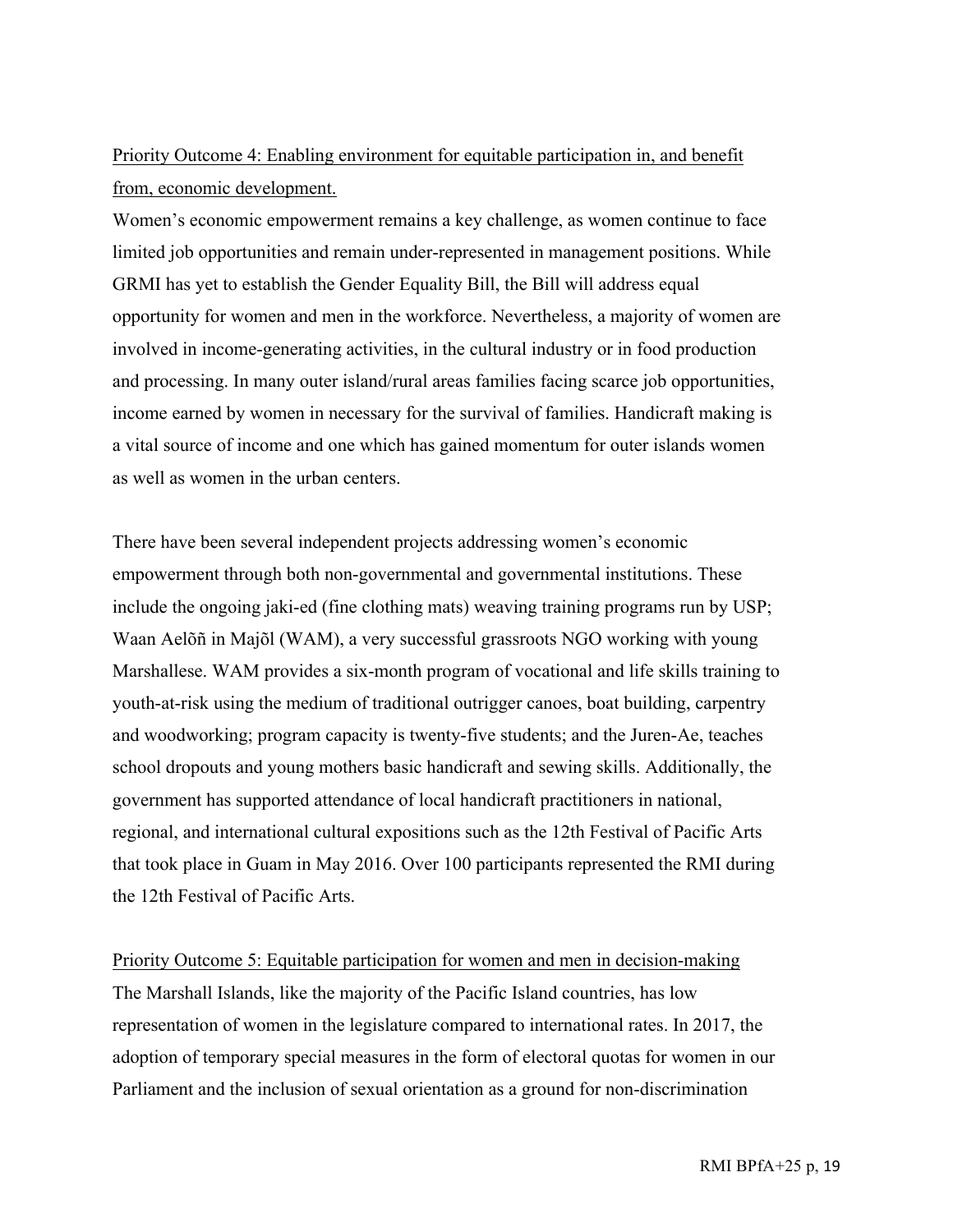were both proposed as amendments to the Constitution. However, both proposals were unfortunately defeated during the 2017 Constitutional Convention. Provisions to address this are under the Gender Equality Bill.

In 2015 and 2018, Government and WUTMI conducted a women's mock local government and training session. The Mock Parliament provided many women, including some who were standing for national and local office, the chance to gain experience as parliamentarians. Something that they were not able to receive elsewhere.

There are no legal barriers that prevent women from running for local or national office. However, a negative perception about women's participation in politics continues to exist and there are social barriers in place, including historically low numbers of female candidates. The 2015 General Election records show that of the 822 candidates running for local government council seats, 165, or just 16% were women. Only 56 women won seats, as opposed to 258 males. For the *Nitijela*, there were 91 candidates, 5 of them were women, or 95% males and 5% females.

While men still dominate in most senior positions, it should be worth noting that there are increasing numbers of women in high level government positions, management, government boards and diplomatic posts. Our highlight in this area is that in 2015 and after 39 years of independence, the Marshall Islands elected three women to parliament, one of whom is currently President of the RMI. Females occupy other positions listed below:

- Minister of Culture and Internal Affairs;
- Ambassador and Permanent Representative to the United Nations;
- Ambassador and Permanent Representative to the UN Office in Geneva;
- Ambassador to the Republic of China (Taiwan);
- Deputy Chief of Missions to the UN;
- Deputy Chief of Mission to the Republic of China (Taiwan);
- Consul General to RMI Honolulu Consulate;
- Secretary of Natural Resources & Commerce;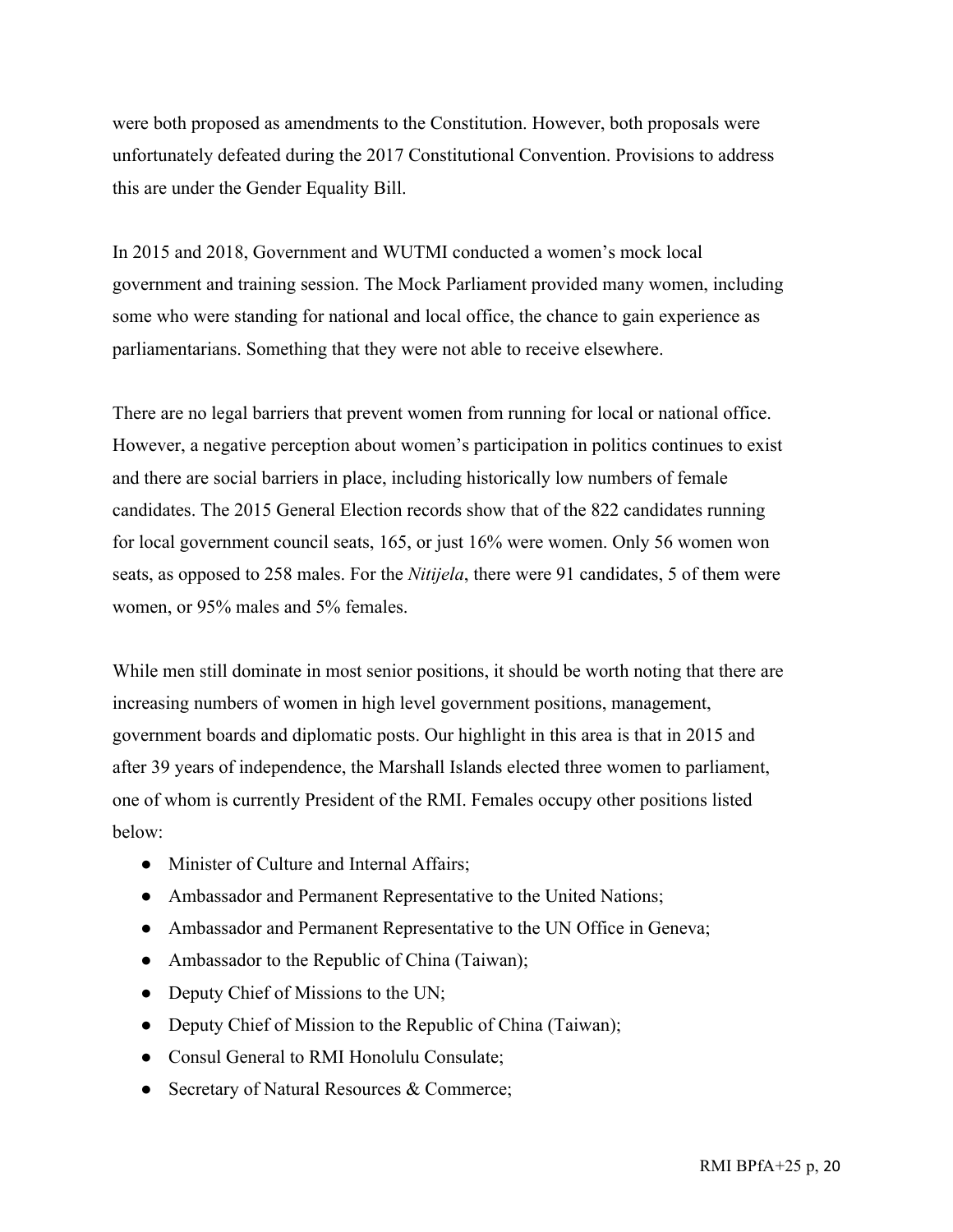- Secretary of Finance;
- Administrator of Marshall Islands Social Security;
- Clerk of the *Nitijela*;
- Chief Clerk of Courts;
- Clerk of Council of Iroij.

Institutional arrangements for the implementation of the National Gender Mainstreaming

## **Policy**

The Gender and Development (GID) Office in the Ministry of Culture and Internal Affairs (MOCIA) is responsible for RMI's National Gender Mainstreaming Policy. However, the implementation of the Gender Mainstreaming Policy requires the contribution of all levels of government institutions, from every sector, and from civil society organizations. While RMI does not have a National Human Rights Institute (NHRI) or a formal National Mechanism on reporting and follow-up (NMRF), the Human Rights Committee is a multi-stakeholder committee with a broad mandate to promote the human rights of the Marshallese people. This includes providing advice to the Government and supporting the development of human rights policy and legislation; monitoring human rights implementation; preparing reports to UPR and UN Treaty Bodies; and investigating complaints of human rights violations. Proposal 18 to create an Ombudsman's Office in the RMI was approved by the Constitutional Convention and is with the Parliament for referendum.

**3. Over the past five years, have you taken specific measures to prevent discrimination and promote the rights of women and girls who experience multiple and intersecting forms of discrimination? (please check relevant categories)**

## **Strengthened legislation**

Since the last national review submitted to the Beijing Platform for Action in 2014, national legislations have been enacted or amended by Parliament to strengthen legal context for equality and human rights*.* The following legislations show the progress the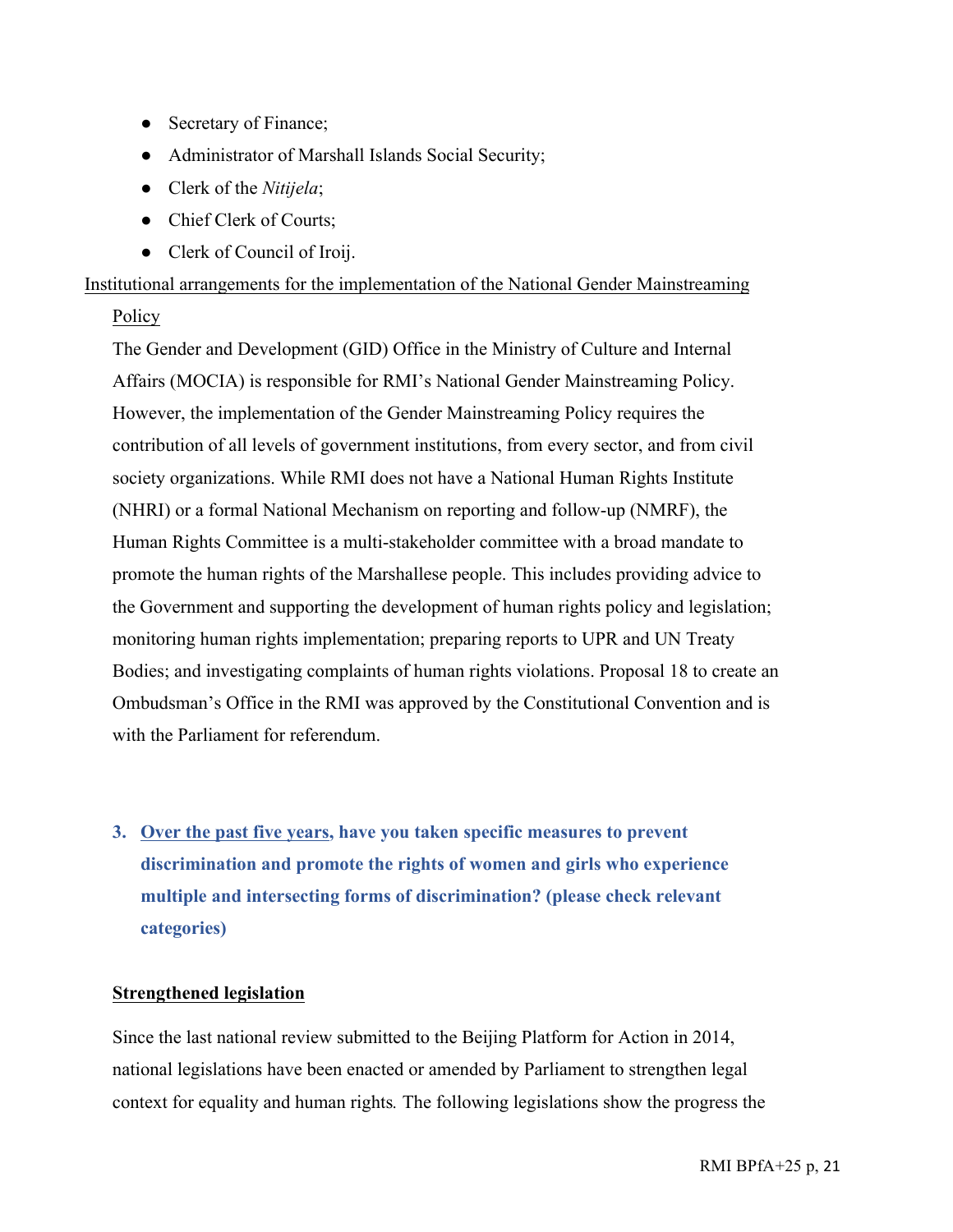RMI has made, in the last five years, in terms of adopting laws and policies towards progressive compliance with CEDAW and other convention commitments:

- *Child Rights Protection Act, 2015:* An Act to declare the rights of children and provide for their protection, promotion, enforcement, and implementation in the Republic of the Marshall Islands as required under the United Nations Convention on the Rights of the Child. *The Sale of Tobacco Act 1966*, *Child Abuse and Neglect Act* and *Adult Film Act 1994* were repealed and strengthened by the *Child Rights Protection Ac*t.
- *Rights of Persons with Disabilities Act, 2015 (RPD):* An Act to declare the equal rights and freedoms of all persons with disabilities and provide for the protection, promotion and enforcement of those rights and freedoms, as a step towards implementing the legal obligations of the Marshall Islands.
- *Human Rights Committee Act, 2015:A*n Act to establish a Human Rights Committee (HRC), to provide for its membership, functions, powers and administration, to establish a complaint mechanism for the redress of human rights violations, and for related purposes. HRC replaced the Resource Development Committee (RDC).
- *Youth Service Corps Act, 2016:* An Act to provide voluntary service for community development and conservation related activities.
- *Birth, Deaths and Marriages Registration Act (Amendment) 2016:* Amended the age of female from 16 to 18 years of age.
- *Equal Employment Opportunity Act 2017:* Ensure that all employees of a person or other entity doing business in the Republic of the Marshall Islands are treated equally in regards to obtaining employment benefits.
- *Prohibition of Trafficking in Persons Act, 2017:* Strengthens the legal framework for dealing with trafficking, including sex trafficking of girls and women. It creates various offences in trafficking and applies stiffer penalties than previously applied.
- *Domestic Prevention and Protection Act (Amended) 2018:* An Act to amend the Domestic Violence Prevention and Protection Act 2011.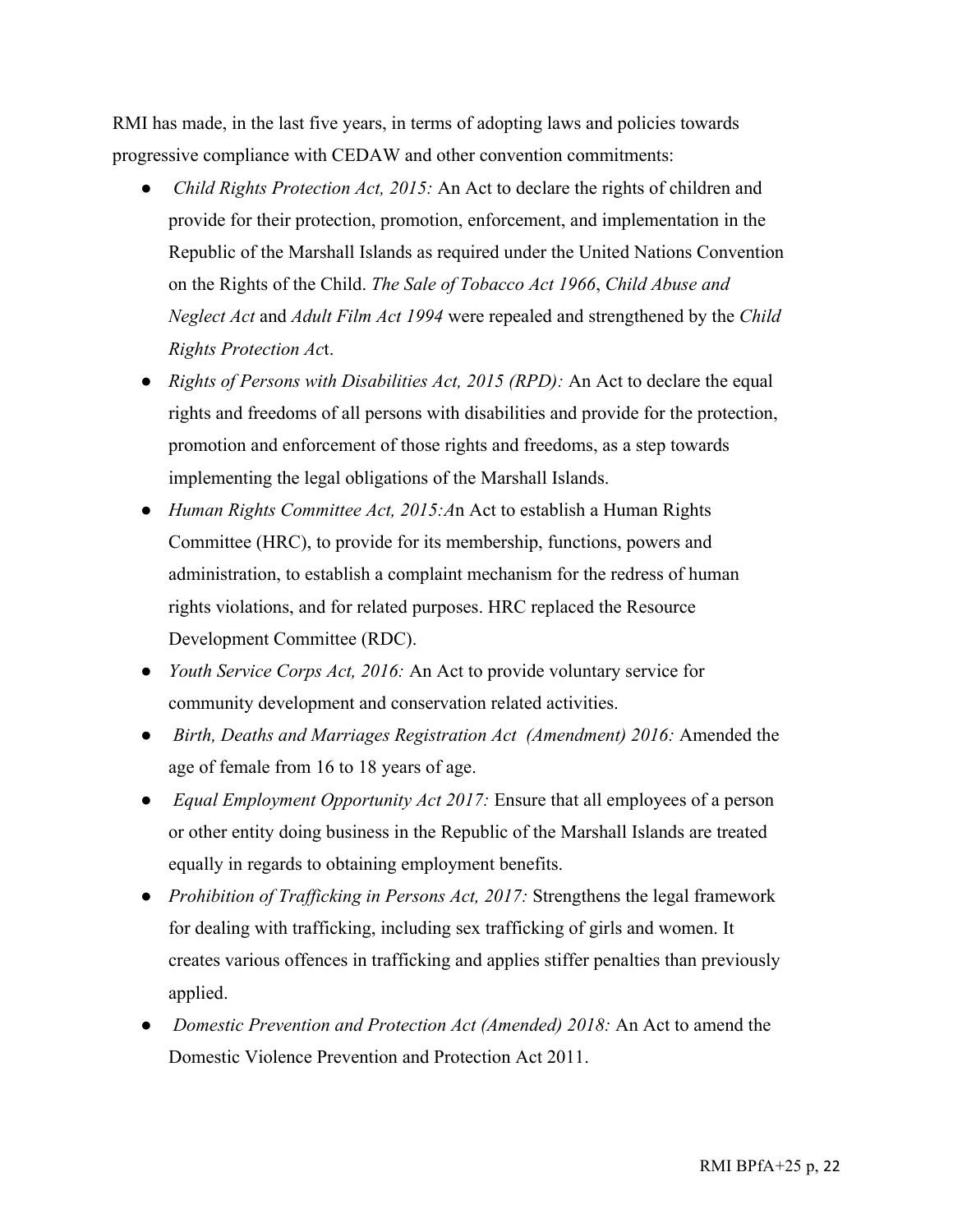- *Minimum Wage Act (Amended) 2018:* An Act to increase the minimum wage to three dollars (\$3.00) and fifty cents.
- *Senior Citizens Act 2018:* An Act to grant benefits and privileges to Senior Citizens and related purposes.

## **National Action Plans, Policies and Strategies**

The following is a list of the current government policies and action plans that impact the lives of women and address challenges they face, including discrimination.

- National Strategic Plan (2015-2017): The government adopted a national framework, the National Strategic Plan (NSP), designed as a rolling plan to coordinate development goals and objectives in the medium term (2015-2017) and will be continuously updated to meet longer term objectives as RMI moves towards scheduled completion of Compact of Free Association, as Amended funding in  $2023$ .<sup>7</sup> The objective of the NSP is "sustainable, equitable and measurable development reflecting the priorities and culture of the Marshallese People." The NSP includes five sectors, in which each sector is broken down into several related strategic areas. The five sectors include: (1) Social Development, (2) Environment, (3) Infrastructure Development, (4) Sustainable Economic Development, and (5) Good Governance. The Social Development Sector is comprised of the following strategic areas:
	- 1A. Health
	- 1B. Education
	- 1C. Gender

 

- 1D. Children, Youth, and Vulnerable Groups
- 1F. Community Development

The NSP was developed in line with RMI's various regional and international commitments that call for the protection and promotion of gender equality and human rights such as CEDAW, CRC, CRPD, Beijing Platform for Action,

 $^7$  RMI NSP. Available: https://www.adb.org/sites/default/files/linked-documents/cobp-rmi-2016-2018-ld-04.pdf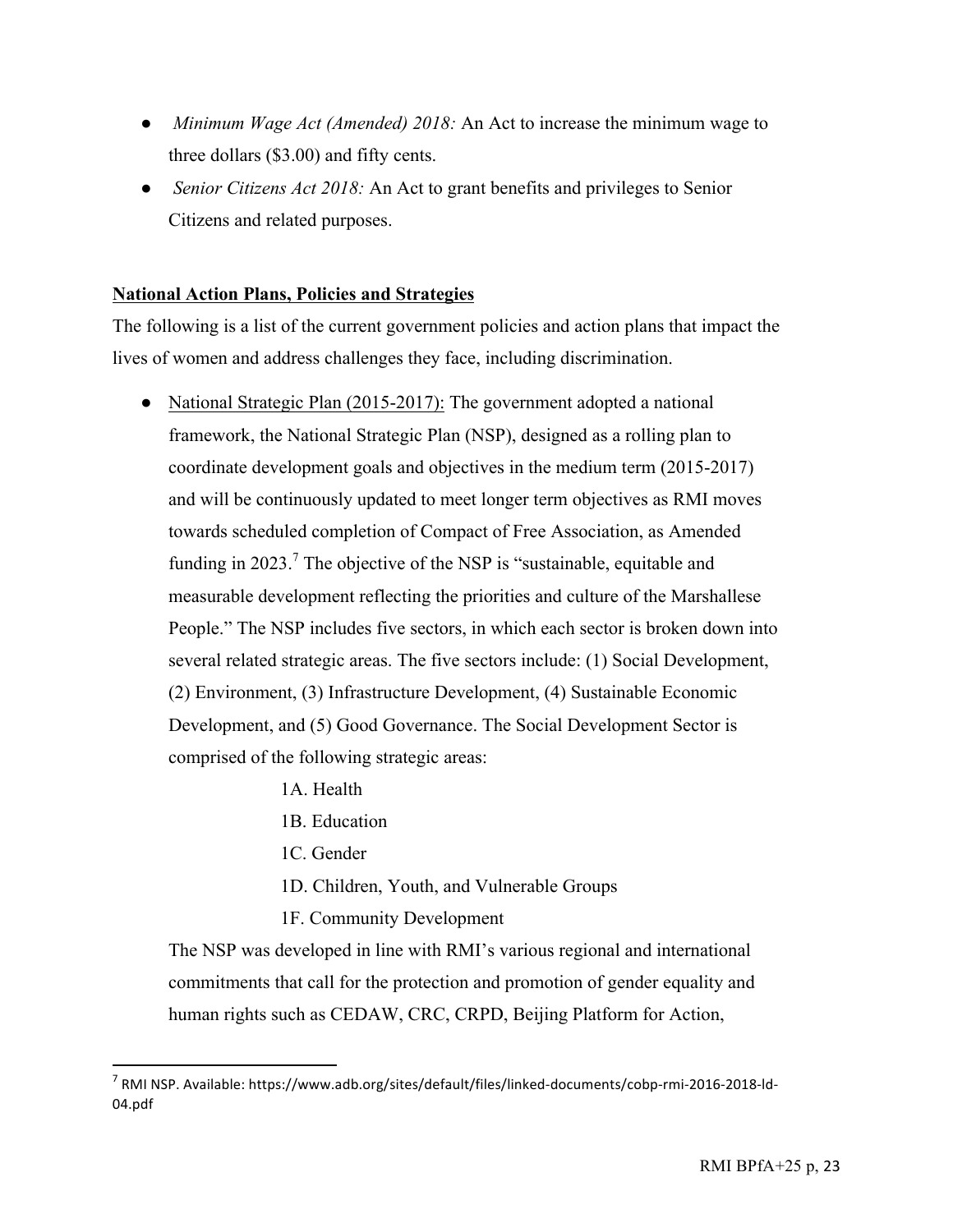MDGs, Pacific Leaders Gender Equality Declaration 2012, amongst others. The NSP also shows linkage of Government's commitment to the Sustainable Development Goals.

- Agenda 2020: A Framework for Progress (Agenda 2020): Identifies major national challenges and priority reforms to be addressed by Government by the year 2020. It aims to strengthen the results-focus, proactively address the most pressing problems, and develop a culture of customer service in the public sector. Agenda 2020 builds on the RMI NSP and other policies and strategies.
- National Gender Mainstreaming Policy 2015-19: In 2013, the combined efforts of the RMI Government and NGOs, in collaboration with technical assistant from Pacific Community (SPC) led to the establishment of the National Gender Mainstreaming Policy to replace the National Women's Policy, which had expired in 2010. In early 2015, the new Gender Policy was reviewed and approved by the Government. The main purpose of the policy is to "guide the process of developing laws, policies, procedures and practices that will address the needs, priorities and aspirations of all women and men and effectively eliminate all forms of discrimination and inequality." The policy was established in line with the Convention on the Elimination of all Forms of Discrimination Against Women (CEDAW), the Convention on the Rights of the Child (CRC), the Pacific Plan, the Millennium Development Goals (MDGs), the Beijing Platform for Action, the Revised Platform for Action for the Advancement of Women and Gender Equality, the 2012 Forum Leaders' Gender Equality Declaration, and the RMI NSP. The five priority outcomes are:
	- ❏ strengthened capacity across the government to deliver gender responsive programs and services;
	- ❏ secure family wellbeing
	- ❏ elimination of gender based-violence and protection and case of survivors
	- ❏ enabling environment for an equitable participation in and benefit from economic development; and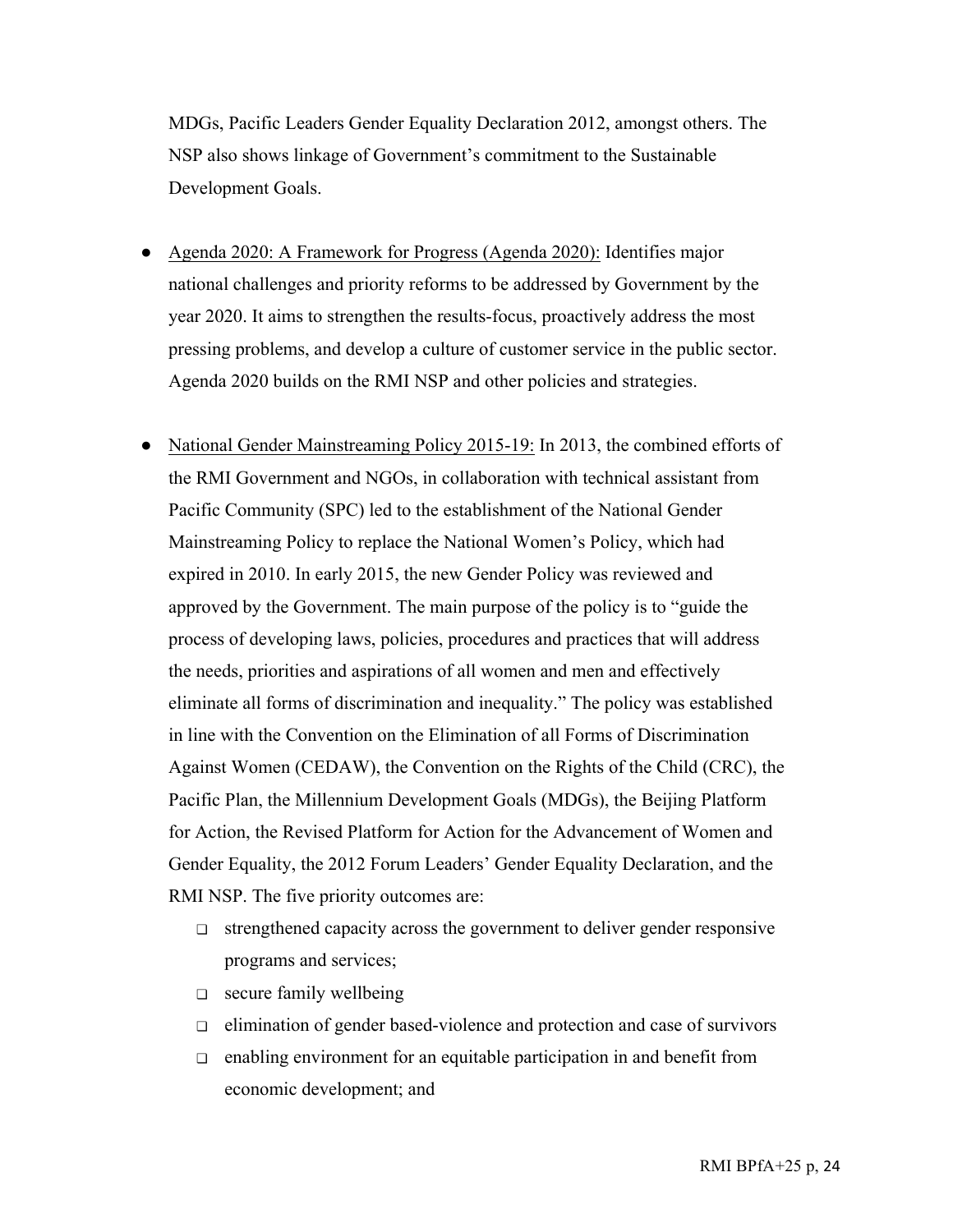- ❏ an equitable participation of women and men in decision making.
- National Policy on Disability Inclusive Development Action Plan (2014-2018): In 2014, *Nitijela* approved this policy which "provides a comprehensive framework for improving the quality of life of a person with disabilities and to increase their meaningful participation in society" in line with the goal that the "RMI becomes a barrier-free society that respects the rights of all persons with disabilities by empowering, including and providing them with the means of achieving their rights." The Disability Policy was developed in line with the CRPD, the Pacific Regional Strategy on Disability (PRSD) and the Incheon Strategy. The 10 priority areas within the policy specifically address women with disabilities and the multiple discrimination they are likely to face.

Objectives include that all women with disabilities enjoy their full enjoyment of all human rights and fundamental freedoms, that violence against women with disabilities is effectively addressed, and that youth with disabilities are empowered to participate fully in society. *Nitijela* ratified the CRDP in January of 2015, and in September, the Rights of Persons with Disabilities Act was passed. The policy is currently being reviewed and revised.

• National Reproductive Health Policy/Strategy (2014-2016): In light of RMI's commitments under the International Conference on Population and Development (ICPD) and the MDGs, the RMI is active in improving reproductive health services, including making pregnancy safe and offering adequate family planning services. The policy envisions quality service of Sexual and Reproductive Health (SRH) for all the people of the RMI. The thematic areas of the policy are maternal and neonatal health, provision of family planning, adolescent sexual and reproductive health, the control of STIs/HIV and integration with other SRH programs, other gynecological morbidities, cervical and breast cancer, gender and reproductive health, reproductive health commodity security, and male involvement in reproductive health.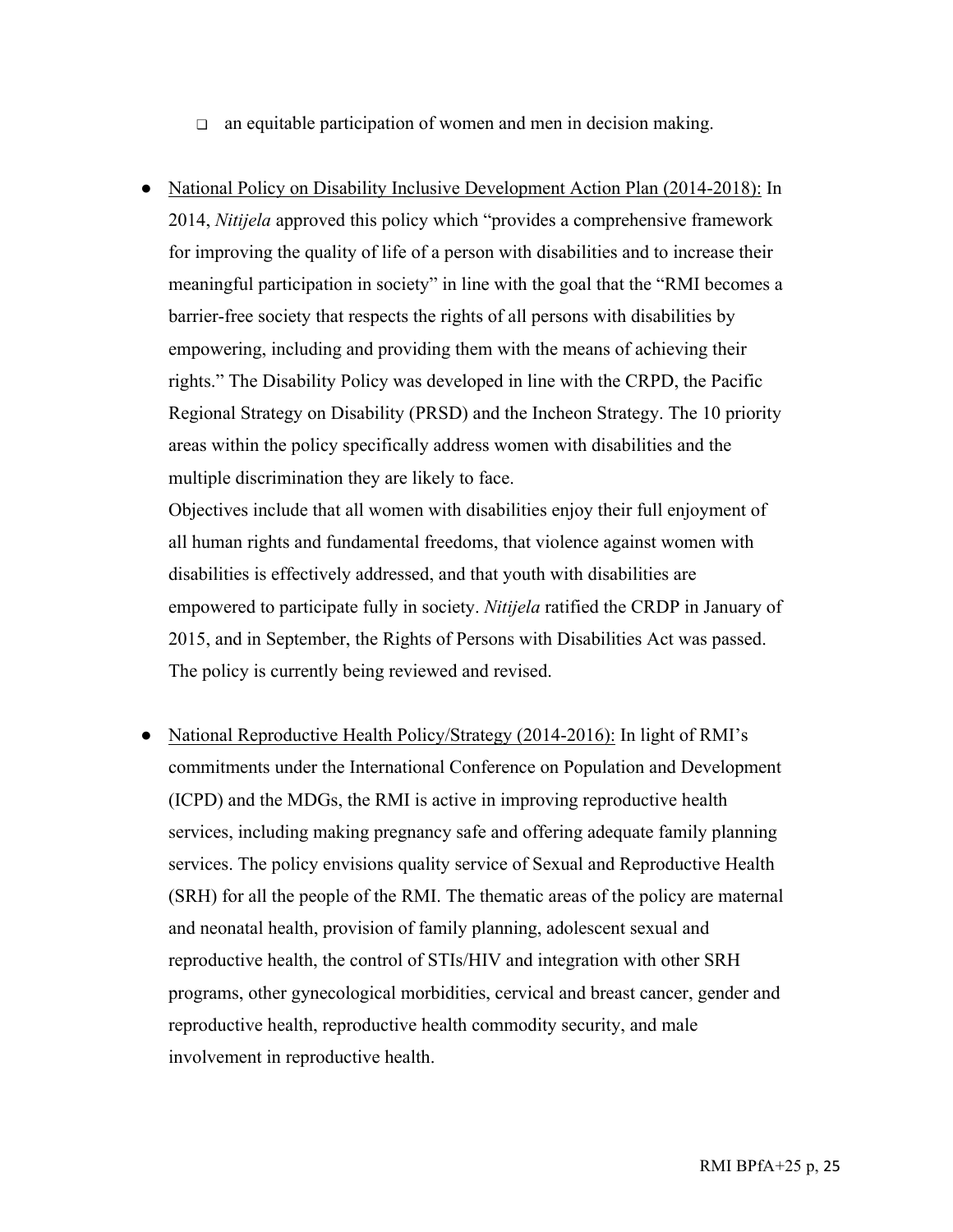- RMI Prevention of Adolescent Pregnancy: A 3-year Strategy (2014-2016): Adolescent pregnancy in the RMI has been a major social issue, with a recorded adolescent fertility rate of 85 births per year per 1000 women aged 15-19, which is by far the highest adolescent pregnancy rate in the Pacific. To address this social issue, the 3-year strategy was developed in 2014 with specific actions based on qualitative and quantitative data collected. The five strategic areas are: commitment, prioritization and policies, youth friendly services and environment, early education and intervention, and support. To implement this strategy, YTYIH has been granted the Teen Pregnancy Prevention Project, which commenced in 2016 and continuing in the next 5 years. Collaborating partners with YTYIH are MOH, PSS, and MOCIA.
- **RMI Joint National Action Plan for Climate Change Adaptation and Disaster Risk** Management (JNAP) (2013-2018): The JNAP provides a detailed strategy for "holistically and co-operatively" addressing risks in the RMI. The JNAP's goals include: establishing and supporting an enabling environment for improved coordination of disaster risk management/climate change adaptation in the RMI, public education and awareness of effective Climate Change Adaptation and Disaster Risk Management from local to national level, enhanced emergency preparedness and response at all levels within the RMI, improved energy security while working towards a low carbon future for the RMI, enhanced local livelihoods and community resilience for all people of the RMI, and an integrated approach to development planning including consideration of climate change and disaster risks.
- RMI Public Service Regulations prohibit discrimination against a person with HIV/AIDS, TB or another communicable disease. In 2009, a review of HIV, Human Rights, and the Law was conducted by the SPC RRRT, which suggested that Government and the private sector should develop a code of practice on HIV in the workplace, which protects people from stigma and encourages information, education, access to services, and confidentiality.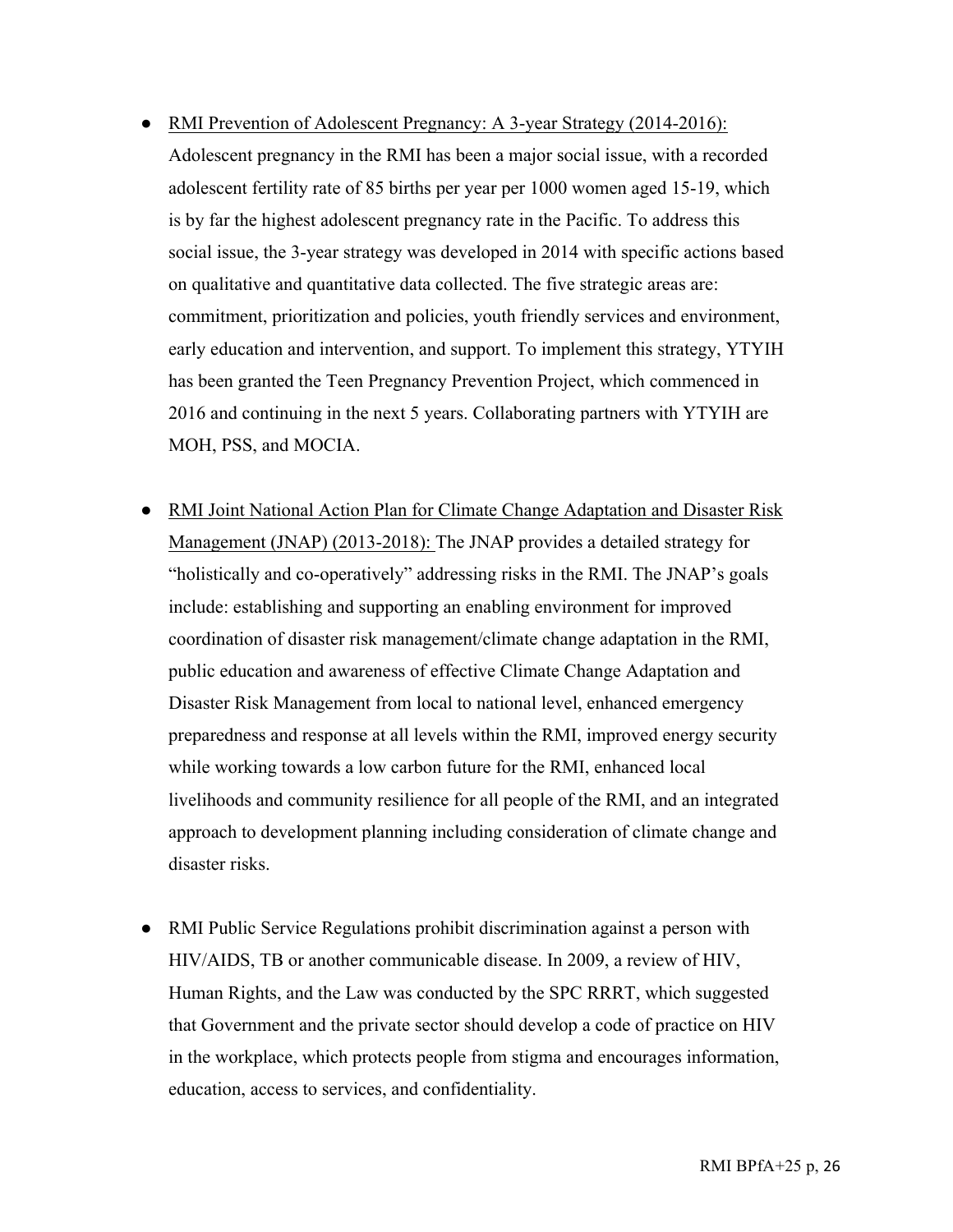The following are a list of bills currently in Nitijela:

## ● **Gender Equality Bill 2019**

In early 2019, Cabinet submitted a *Gender Equality Bill*, the first standalone antidiscrimination bill. The Bill establishes a legislative framework for domesticating many of the fundamental rights and obligations under CEDAW. As a gender equality law, it provides a straightforward initial response to RMI's legislative obligations as a State Party to the Conventions and makes a strong symbolic statement about the importance of Government attaches to achieving gender equality.

The Gender Equality Bill is an enabling piece of legislation that addresses key areas of gender discrimination and inequality of relevance to Marshallese society. It establishes general prohibitions of discrimination, outlines obligations to protect the human rights and fundamental freedoms of women and girls on an equal basis with men and boys, and otherwise promotes gender equality across all areas.

## ● **Rights of Persons with Disability (Consequential Bill)**

In 2015, *Nitijela* enacted the *Rights of Persons with Disabilities (RPD) Act 2015*, which gave legal effect to the *CRPD*. The Act came into force in October 2016 and incorporates all the substantive rights and obligations under the Convention, requiring that all domestic laws, regulations, and by-laws are harmonized, over the past few months in Ministries and Agencies.

The consequential amendments that form the substance of the Bill are the product of a detailed review of approximately 300 statutes: the full complement of the MIRC as in January 2018. Over 100 statutes across 41 Titles require consequential amendment for harmonization with the *RPD Act* and the *CRPD*. The amendments address several areas of non-compliance and consolidate the mainstreaming of disability rights across the full spectrum of sectoral laws, as required by the Convention.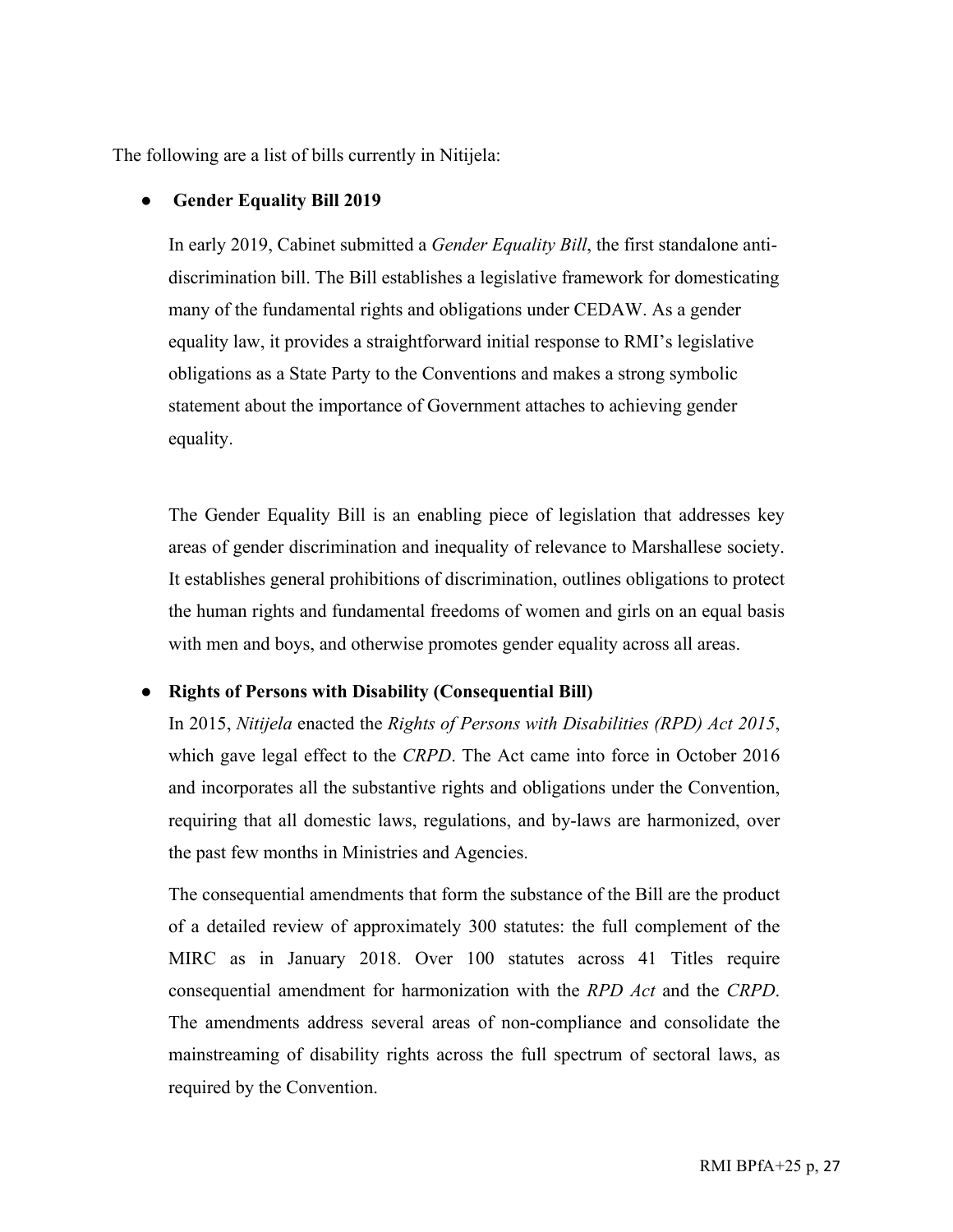Amendments relate to several core disability rights and common areas of discrimination. Shortfalls are found in respect of the rights to equality and non discrimination (Article 5), accessibility (Article 9), equal recognition before the law and the right to legal capacity (Article 12), access to justice (Article 13), liberty and security of person (Article 14), education (Article 24), work and employment (Article 27), and participation in public and political life (Article 29). Many statutes contain the same or similar rights violations.

#### ● **Labor (Minimum Conditions) Bill 2018**

As a state party to the International Labor Organization, an Act setting out the minimum conditions of employment is necessary. Employment conditions for Government employees are provided for under the Public Service Regulations or the Public School System Human Resources Regulations, but no such conditions exist for the private sector. This Bill endeavors to remedy that and provide minimum conditions such as employment of children and women, annual and sick leave, and so forth.

# **4. Has the increasing number of humanitarian crises—caused by conflict, extreme weather or other events—affected the implementation of the BPfA in your country?**

Yes. Climate change poses a considerable threat to both economic and social life. If sea levels rise as expected, life in the RMI will become significantly more difficult and dangerous and daily life is being affected currently. For example, in March 2014, inundation occurred as a result of extremely high tides and a southern swell. Over one thousand residents of Majuro atoll were forced from their homes, and residents on outer islands including considerable property and crop damage.

The Government of RMI declared a state of drought emergency on 3 February 2016, which was subsequently elevated to a state of disaster on 4 March. On 27 April 2016, US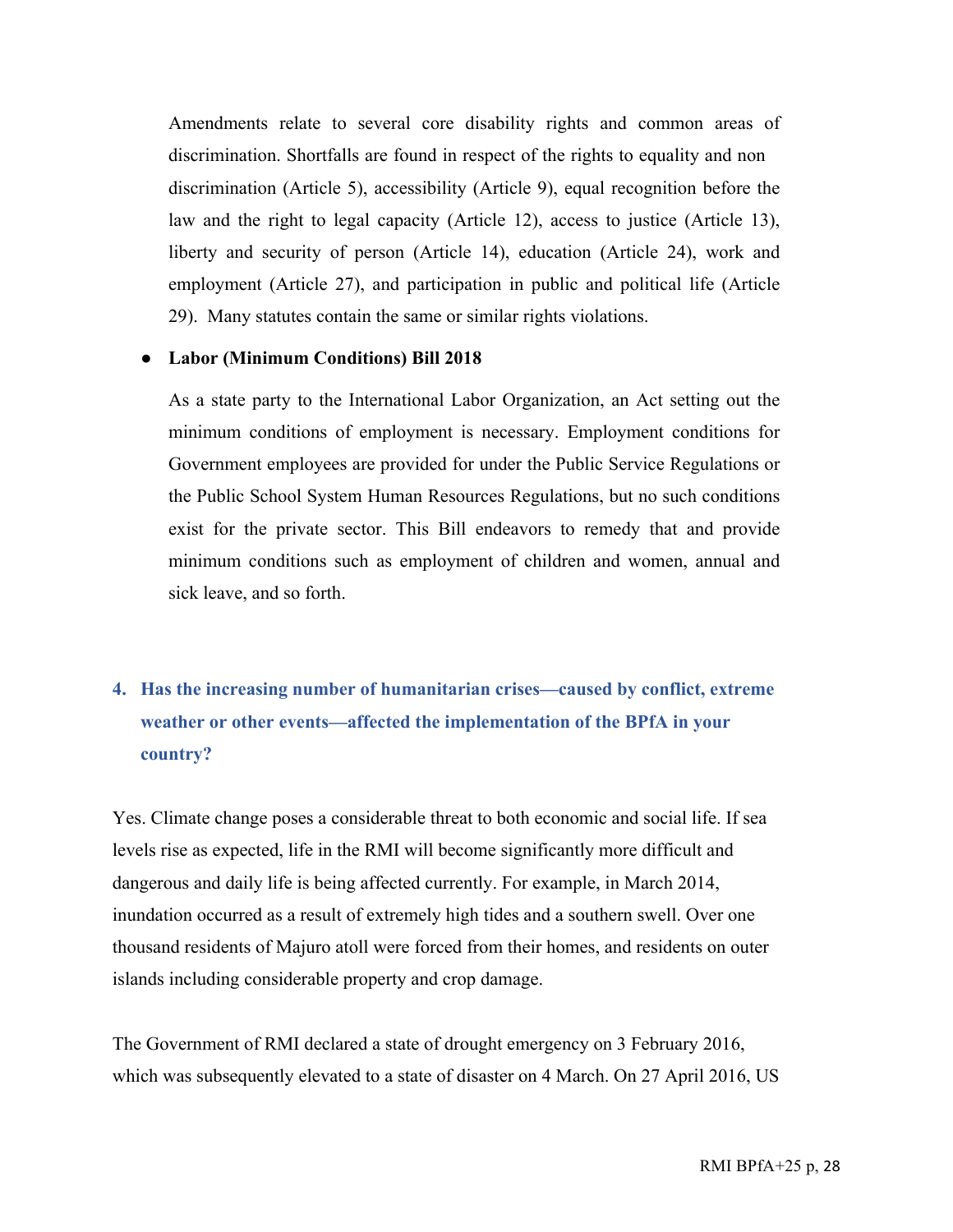President Barack Obama declared the drought a disaster for the Marshall Islands. With the assistance of The European Union, the Pacific Community, the United Nations Development Programme, the United Nations, and the World Bank, a Post Disaster Needs Assessment (PDNA) commenced on 1 August 2016. As the assessment was being carried out, it became apparent that the financial impacts were considerable across all sectors, and that the private sector was affected to a much greater degree than the public sector. The PDNA also revealed a significant decline in the quality of life for people in RMI as a direct result of the drought conditions experienced.

The drought affected the activities of families in terms of reduced income from handicrafts because of reduced supply of materials (pandanus, coconut, vines, etc.). In general, however, the fragility of outer island economics was strained under disaster conditions. Many families in RMI, especially in the outer islands, produce a significant proportion of their own food, notably fish, traditional tree crops like coconut, breadfruit and pandanus, and other crops such as bananas and taro. During the drought, fishermen reported that they had to go further to get their normal fish catch, resulting in more time spent fishing. Most atolls and islands reported the total loss of local crops and traditional medicines. Many reported having to change from their 'traditional' diet to relying on imported goods and canned food.

Families reported on the increased burden of the drought in terms of normal household roles and responsibilities. A wife and mother of three reported spending three extra hours a day collecting and fetching water during the drought, while a young man from Arno spent two hours a day collecting his family's drinking water from the Reverse Osmosis (RO) unit some distance away. Families highlighted the cost of the drought in terms of additional financial and time burdens to secure potable water for drinking and other water for household tasks. The drought research indicated that it is mostly men, and young men, in households who collect drinking water, because of their physical strength, while water resources are managed by both women and men, based on their household roles and responsibilities. However, when water supplies were at their lowest levels, whole families would go to the water stations to collect and carry as much water as they could.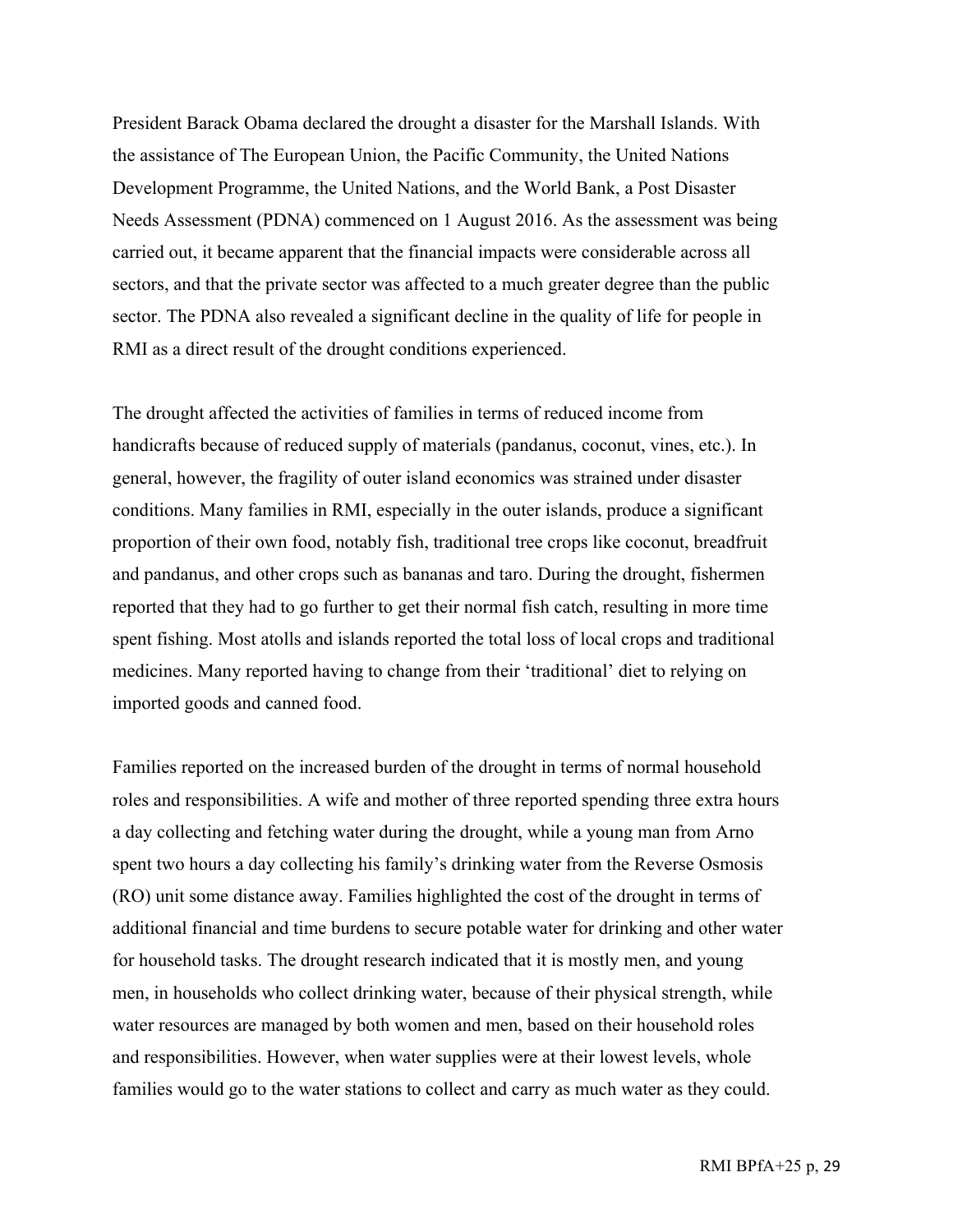Women in women-headed households relied on family members, friends and neighbors for their drinking water – the traditional social protection systems and social capital. Children's education was affected by the need to collect drinking water in the mornings, the lack of drinking water and sanitation in some schools, the closure of one school for 20 days affecting 39 children, not being able to attend school because of insufficient water to bathe or wash school uniforms and general lassitude related to the high temperatures and insufficient drinking water.

Women are largely responsible for the health and well-being of their families, especially their children and older persons. The drought worsened seasonal disease outbreaks, notably conjunctivitis, diarrhea, influenza and scabies. The drought impact assessment shows that children with malnutrition treated in hospital increased almost five-fold, implying that the overall level of child malnutrition could have substantially increased. Low-income families were faced with difficult and stressful decisions about spending their limited income on water security rather than other regular purchases.

Women often bear the brunt of climate change effects. Events like the inundation and the drought necessitate the relocation of families, and in some cases, communities. As the traditional homemakers, women are put under pressure to ensure that their families are able to meet their needs. Additionally, relocation poses serious safety and sanitation threats to women and children.

**5. Which of the following does your country consider to be the top five priorities for accelerating progress for women and girls in your country for the coming five years through laws, policies and programmes? (please check relevant categories)**

While RMI continues to progress towards priorities mentioned in Question 2, RMI plans to include the following priorities: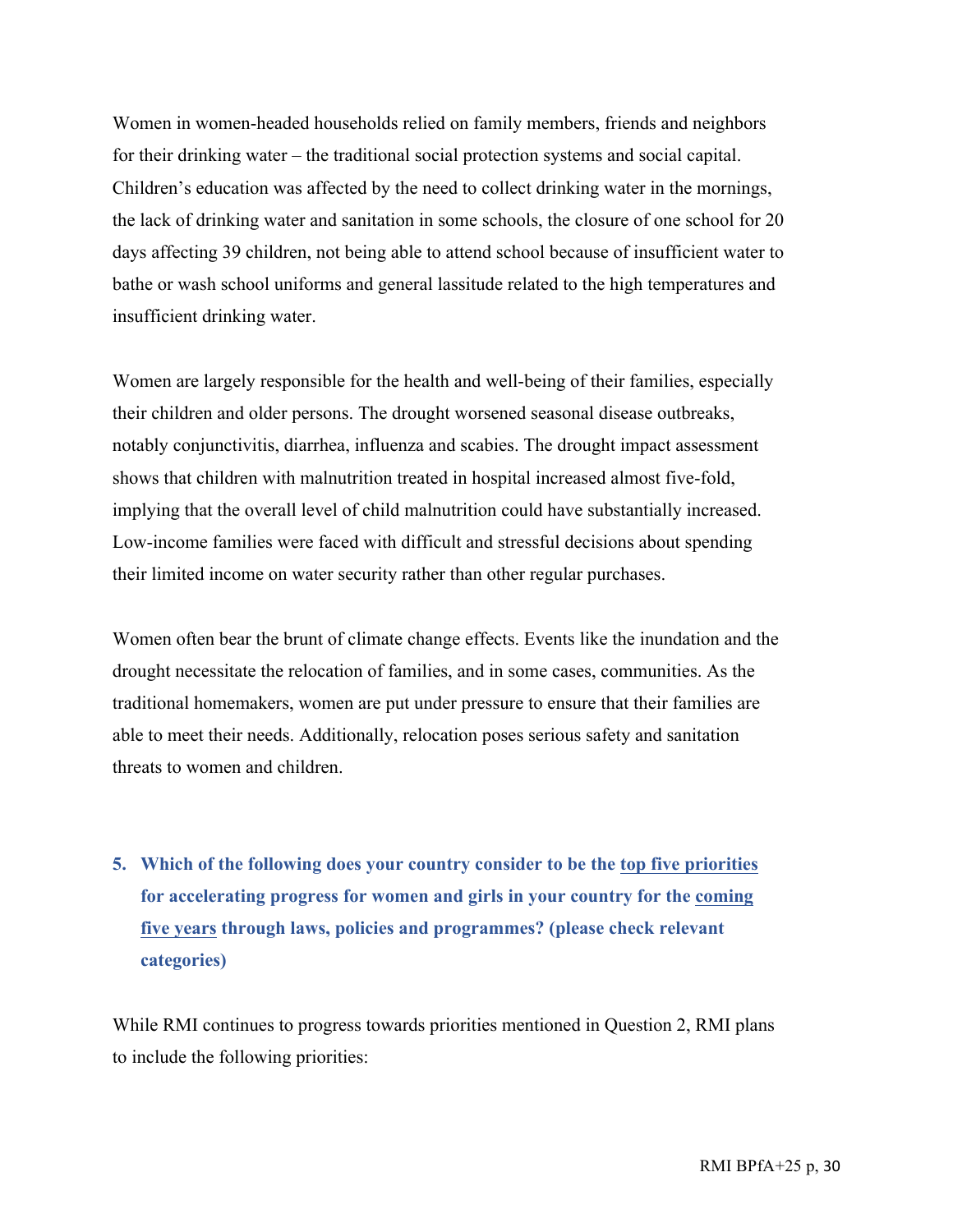- Gender and climate change: Gender responsive disaster risk prevention, reduction, and resilience building; Strengthening women's participation in ensuring environmental sustainability
- Gender-responsive budgeting.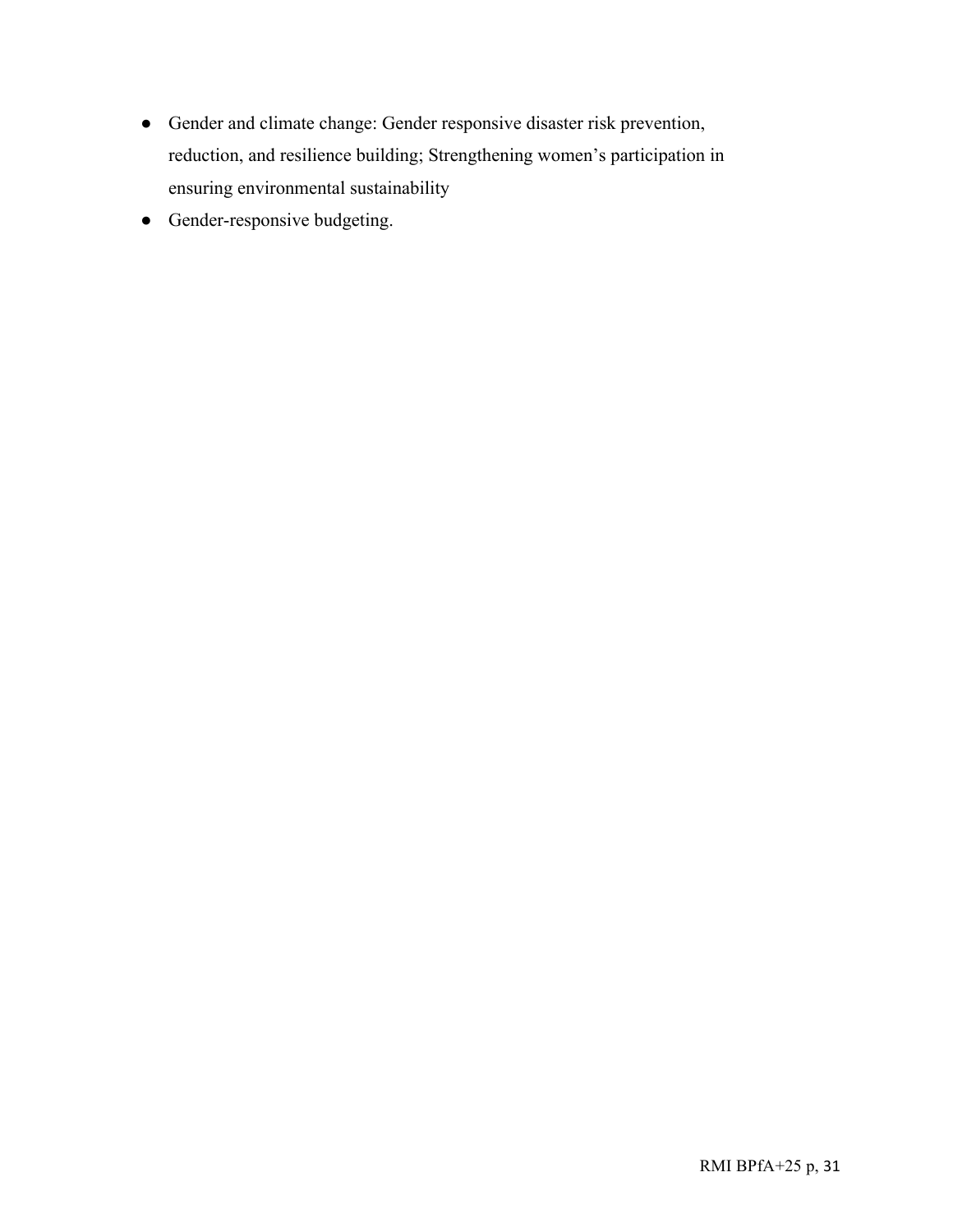**Section Two: Progress across the 12 critical areas of concern**

**Inclusive development, shared prosperity and decent work** 

**Critical areas of concern:** Women and poverty Women and the economy Human rights of women The girl child

## **6. What actions has your country taken in the last five years to advance gender equality in relation to women's role in paid work and employment?**

The *Minimum Wage Act 1986* was amended in 2017. The act states that the minimum wage for every Government employee or any private employer shall be two dollars and fifty cents (\$2.50) per hour of work performed by such employee. A subsequent increase of fifty cents (\$.50) will be added on September 8, 2018 and every year thereafter until the minimum wage reaches four dollars (\$4). The *Equal Employment Opportunity Act 2017* proposes to provide equal employment opportunities for all employees. It prohibits discrimination and requires that employers or business entities doing business in the RMI treat employees equally in regards to obtaining employee benefits.

Although there has been increases in women's participation in the workforce, the overall context of the economic development of the RMI, particularly women's economic empowerment, remains a key challenge as women continue to face limited job opportunities and remain underrepresented in management positions. Nevertheless, a majority of women are involved in income-generating activities, in the cultural industry or in food production and processing. In many outer island families facing scarce job opportunities, the income earned by women is necessary for the survival of families.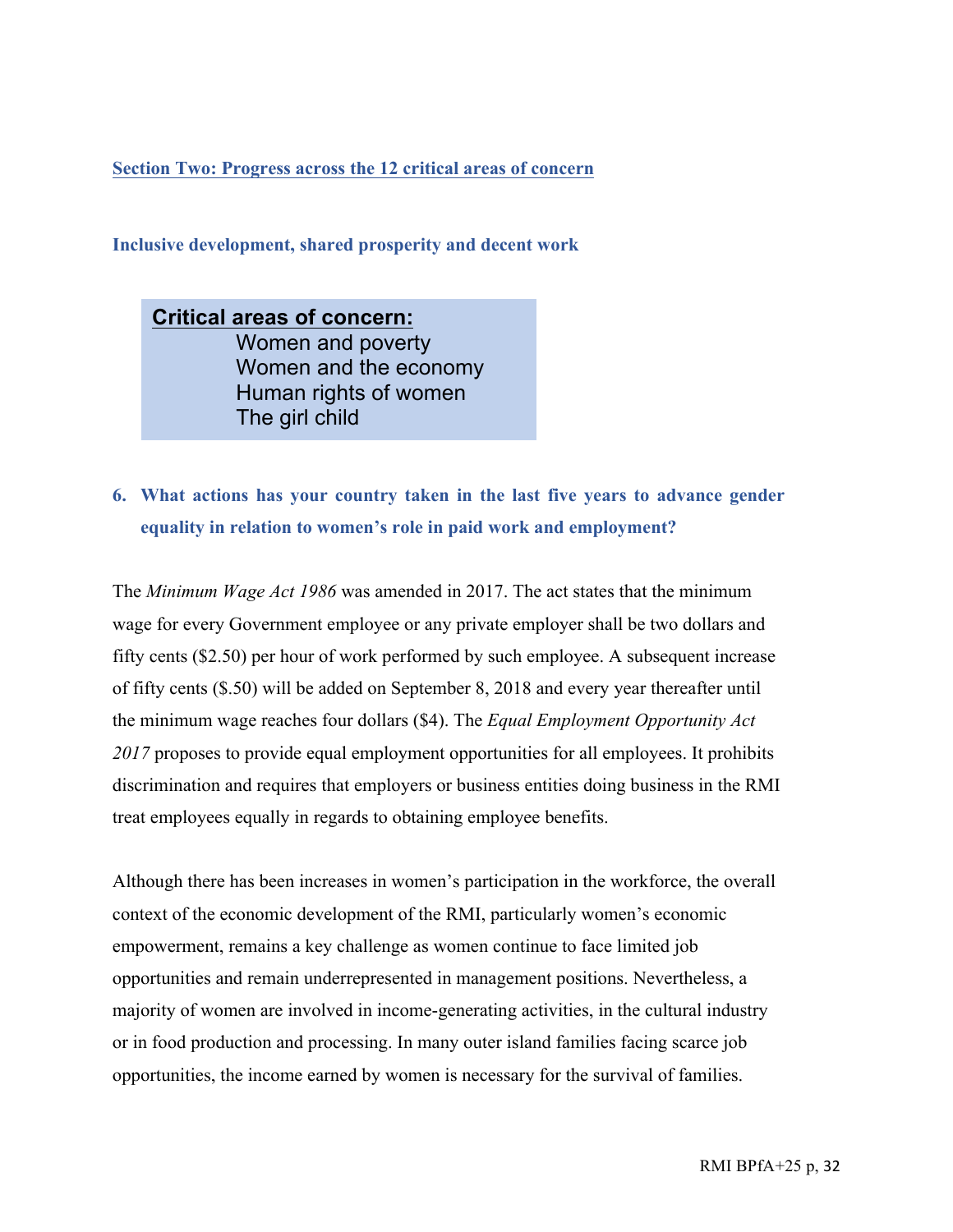Handicraft making is a vital source of income and one which has gained momentum for outer islands women as well as women in the urban centers.

One of the significant changes for women in the RMI since the adoption of the Beijing Platform has been the increased presence of women in the workforce.<sup>8</sup> According to the 2011 Census of Population and Housing, the number of working women since 1997 increased by 54% and men by 33%. Furthermore, the gross average earnings for men increased by 27% and for women by 55%, reducing the gender gap earnings from 27% to 10%.

Recent data shows that in 2017, 93% of women worked in the service industry such as wholesale and retail trade, public administration, education and financial intermediation. Also in that same year, women's gross earnings in fisheries were higher than those of men, who earned \$.89 for every \$1.00 earned by women. In electricity, gas, and water supply, men earned \$.77 for every \$1.00 earned by women. However, in the service sector, where most women work, for every \$1.00 earned by men, women earned \$.83.

Women working in public enterprises such as the National Telecommunications Authority, Marshall Electricity Company, Tobolar, and Air Marshall Islands, on average had higher gross earnings than men. Similarly, women in government agencies, such as the Marshall Islands Marine Resources Authority and Social Security Administration, on average had higher gross earnings than men. However, women's gross average earnings in the baking sectors were 14% lower than those of men because more women work in lower paid jobs (clerks, tellers) than men (managers, supervisors). In addition, men working in the US Base in Kwajalein, local government and private sector had, on average, higher gross earnings than women. 9

In 2017, women had higher gross average earnings than men in public enterprises, the RMI government and government agencies. This was due to the fact that women hold

 

 $8$  Source: RMI Census and Population. 2011

<sup>9</sup> Source: RMI. Gender Equality Where Do We Stand. 2018.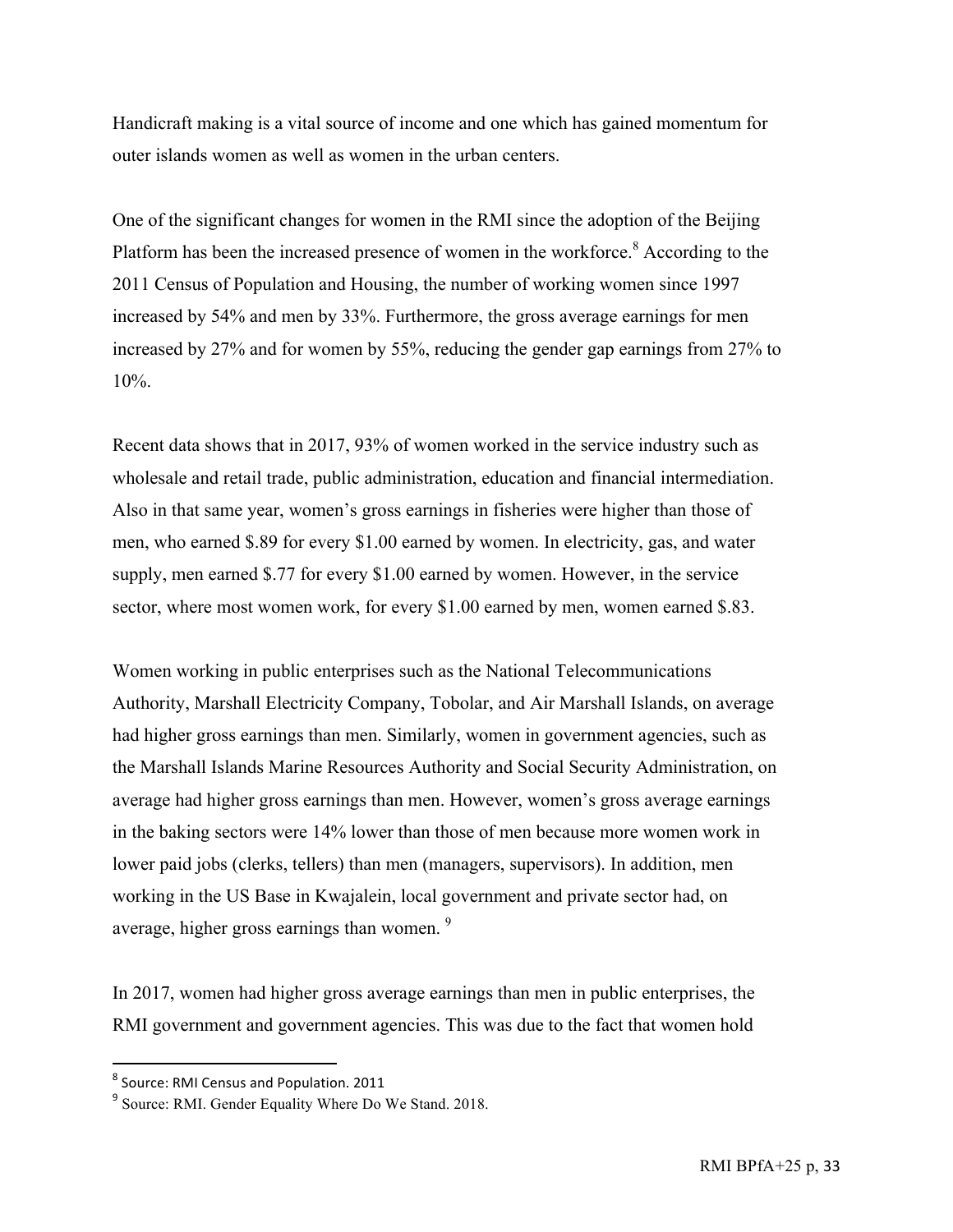professional and managerial occupations in these sectors. In comparison to men, average gross earnings were higher than women's in the private sector, banking, and local government and NGOs. The local government was the highest gender gap in earnings in which women earned \$.57 to every \$1.00 earned by men. The highest gender gap in earnings in favor of women was highest in government agencies, where for every \$1.00 earned by 254 women working in the sector, on average the 474 men earned \$.80.

The most recent innovative mechanism to accelerate progress towards gender equality is the Kora im an Kil Fund. The purpose of the Kora im an Kil Fund is to create a groundbreaking and sustainable change for women and girls, men and boys in the Marshall Islands, through transformative grants for organizations, groups, networks and communities to achieve outcomes that accelerate progress towards gender equality. It will guarantee gender equality in the uptake of opportunities, resources and rewards; build and strengthen gender-focused networks and coalitions to improve the lives of women throughout the RMI; foster economic growth while protecting and promoting human rights; and provide support to organizations that assist GRMI implement policies and programs for gender equality and women's human rights.

**7. What actions has your country taken in the last five years to recognize, reduce and/or redistribute unpaid care and domestic work and promote work-family conciliation?**

Maternity leave provisions for the government employment system is provided under the Public Service Regulations. The Regulations on maternity leave states:

Female employees may be granted maternity leave for such periods and subject to such conditions as the Commission from time to time prescribes. The following conditions for maternity leave shall be followed:

(1) The employee shall be entitled to 20 work days of maternity leave. This leave can be taken before and/or after delivery;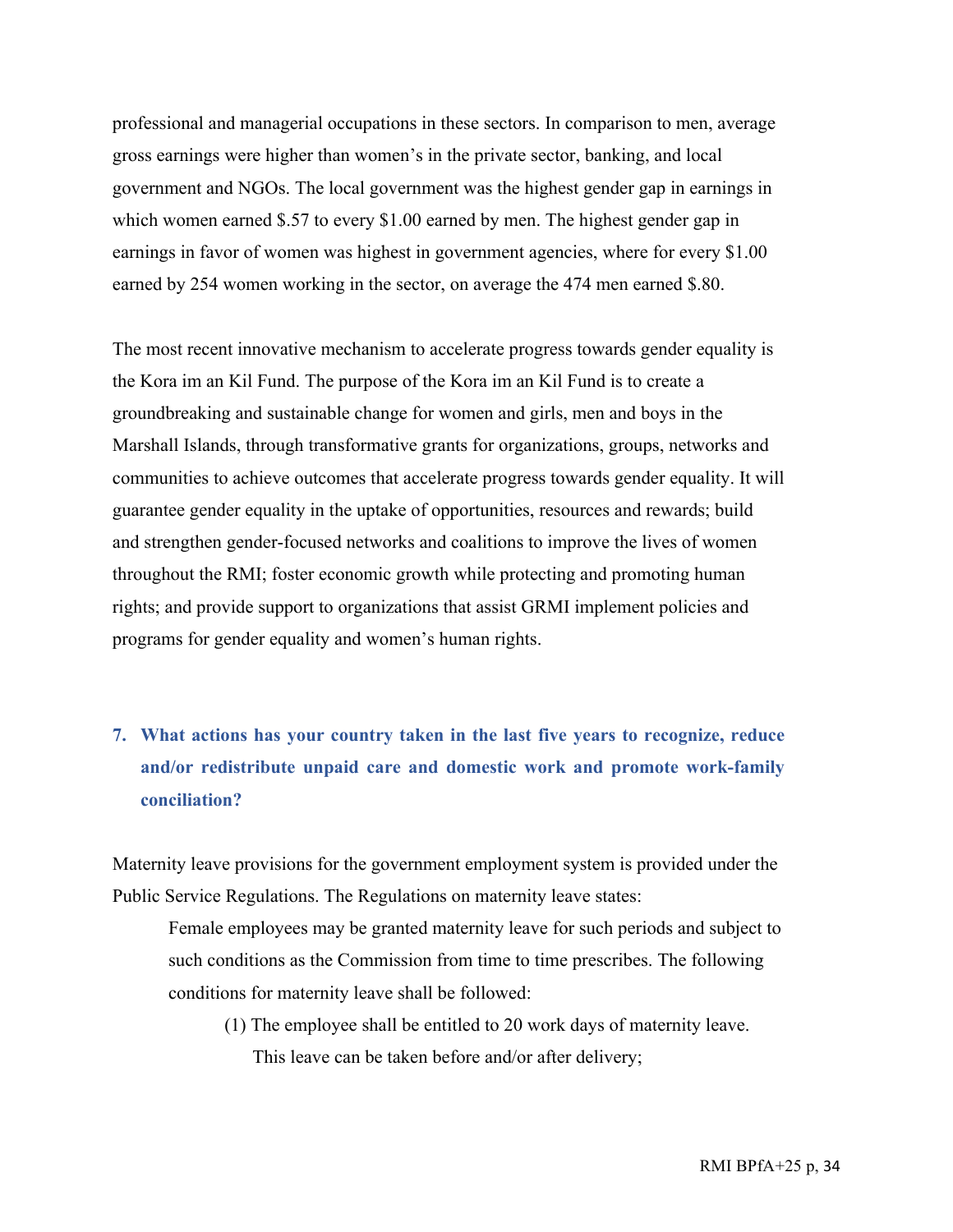(2) The employee on maternity leave shall be paid full salary;

(3) Maternity leave shall be granted only for four deliveries.<sup>10</sup> Culturally, extended family is always so prevalent and close at hand that childcare is always been assumed to be a family task. The GRMI has not moved towards providing childcare programs or regulations. GRMI recognizes the need to invest more into this issues.

# **8. Has your country introduced austerity/fiscal consolidation measures, such as cuts in public expenditure or public sector downsizing, over the past five years?**

Yes. The Decrement Management Plan was introduced to cut the national budget. However, impact on women/men has not been assessed.

 

<sup>10</sup> Source: RMI Public Service Regulations. 2011. Available: http://rmicourts.org/wpcontent/uploads/Public-Service-Regulations-2011.pdf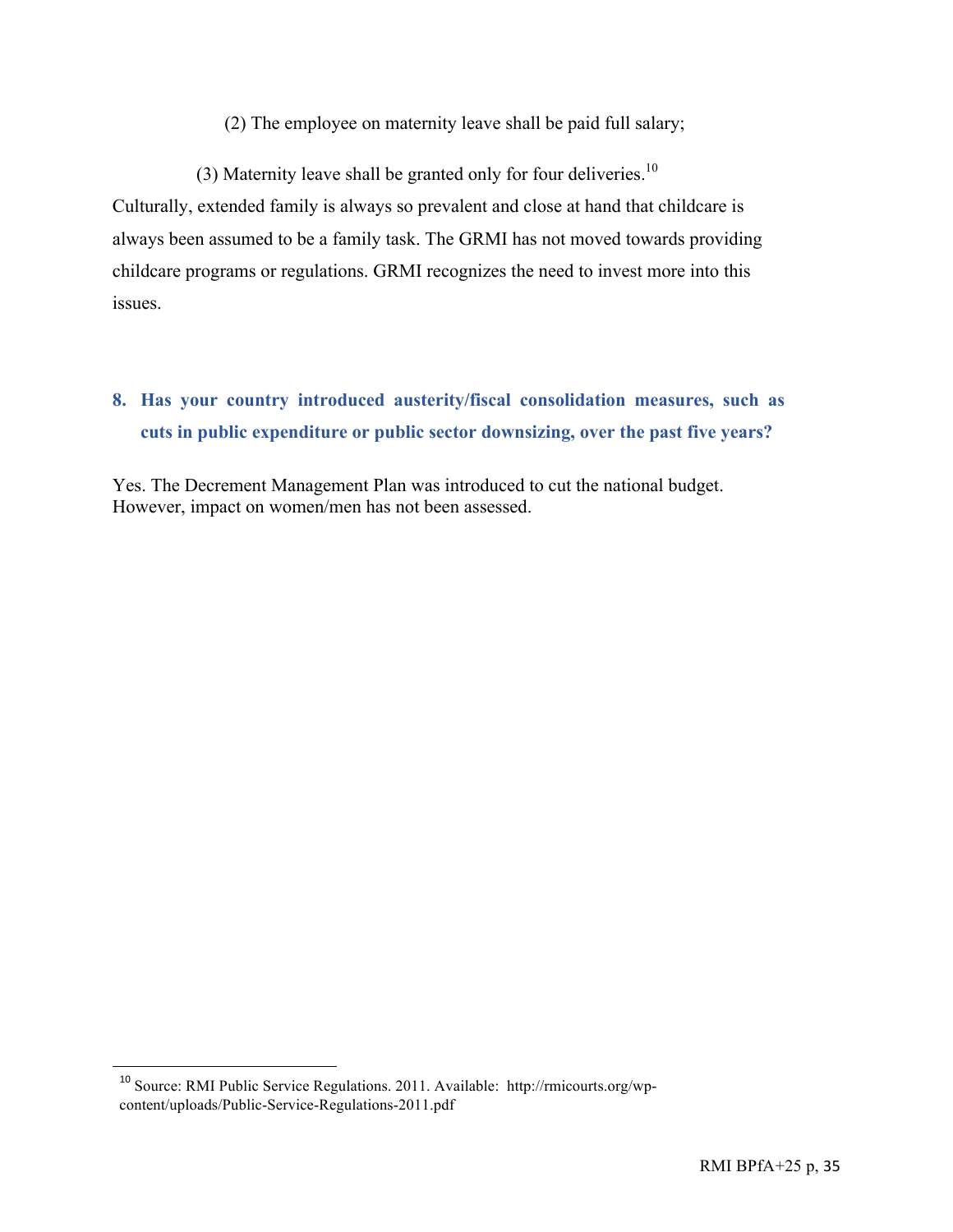#### **Poverty eradication, social protection and social services**

**Critical areas of concern:** Women and poverty Education and training of women Women and health Human rights of women

## **9. What actions has your country taken in the last five years to reduce/eradicate poverty among women and girls?**

A number of advancements were made in the last five years that enable the government to continue to ensure the enjoyment of the right to education and the right to health. In the area of education, major advancements include the enactment of the *Marshall Island Public School System Act 2013* (MIPSSA), replacing the *Education Act* of 1992. Important features of the MIPSSA include a newly established public school system and governing board as well as clear standards for curriculum, attendance, teacher certification, student and teacher conduct, nutrition, transportation, and student health and safety. Additionally, beginning in 2013, collection of all registration fees was suspended and all public school students were able to attend school free of charge. Another initiative that has done much to improve outer island students' ability to access education is the solar panel installation project that enables school children to study after dark.

In the area of health, a number of independent initiatives have addressed existing obstacles in accessing healthcare. In 2014, Majuro Hospital opened a new Maternal and Child Health (MCH) clinic. This increased ability to provide quality care to mothers and children is further supported by the early childhood hearing screening program. An important development to ensure access to quality specialty care has been MOHHS's partnership with medical missions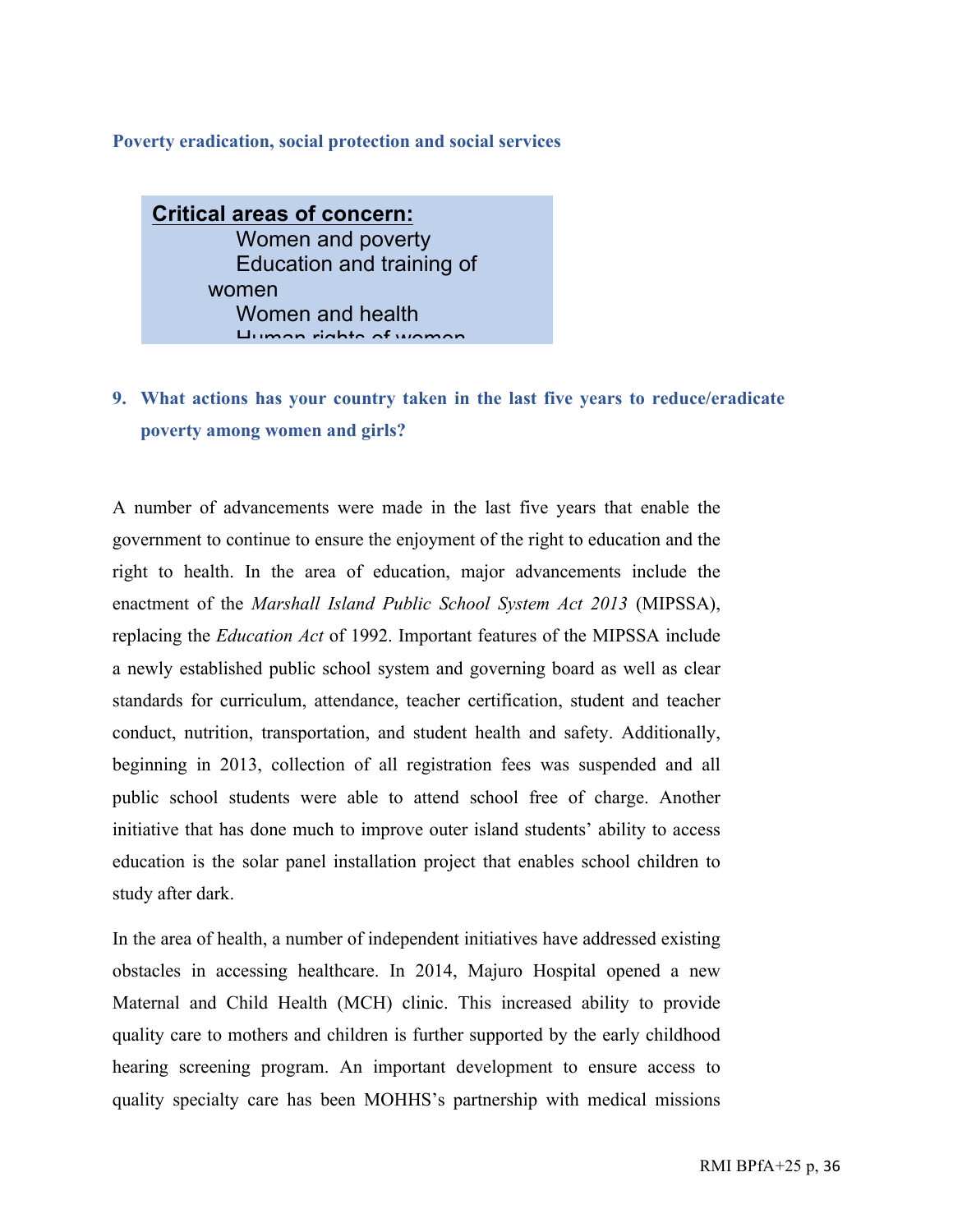from abroad who have been able to deliver care in fields like obstetrics and gynecology, orthopedics, and ophthalmology to patients on Majuro and Ebeye. Preventative health and education programs on the outer islands are conducted mostly through the Health mobile teams. Representatives from the different departments, including public health, will go along with the mobile team, and education and prevention programs will be presented on these visits.

As mentioned in Question 1, the ECD project will address issues relating to health and education such as poor nutrition and lack of early learning opportunities, which has had a detrimental effect on the country's development. The new program will address this by focusing on:

- increasing access to effective and quality maternal and child health services;
- creating opportunities for early stimulation and learning;
- piloting a social protection system and support for families with young children; and
- addressing the limited affordability of nutritious diets, especially for children in vulnerable families.

In addition, the Kora im an Kil Fund (Question 6) will support women and genderinterested groups, organizations and networks to implement projects and programs to achieve gender equality.

## **10. What actions has your country taken in the last five years to improve access to social protection for women and girls?**

RMI does not provide social assistance in the form of family benefits. There is no overall welfare system based on need, disability or other qualification. Benefits to those who have paid into the social security system come under the *Social Security (Amendment) Act* of 2016, which includes old age insurance benefits, disability insurance benefits, surviving spouses insurance and parent's benefit and surviving child's insurance benefit.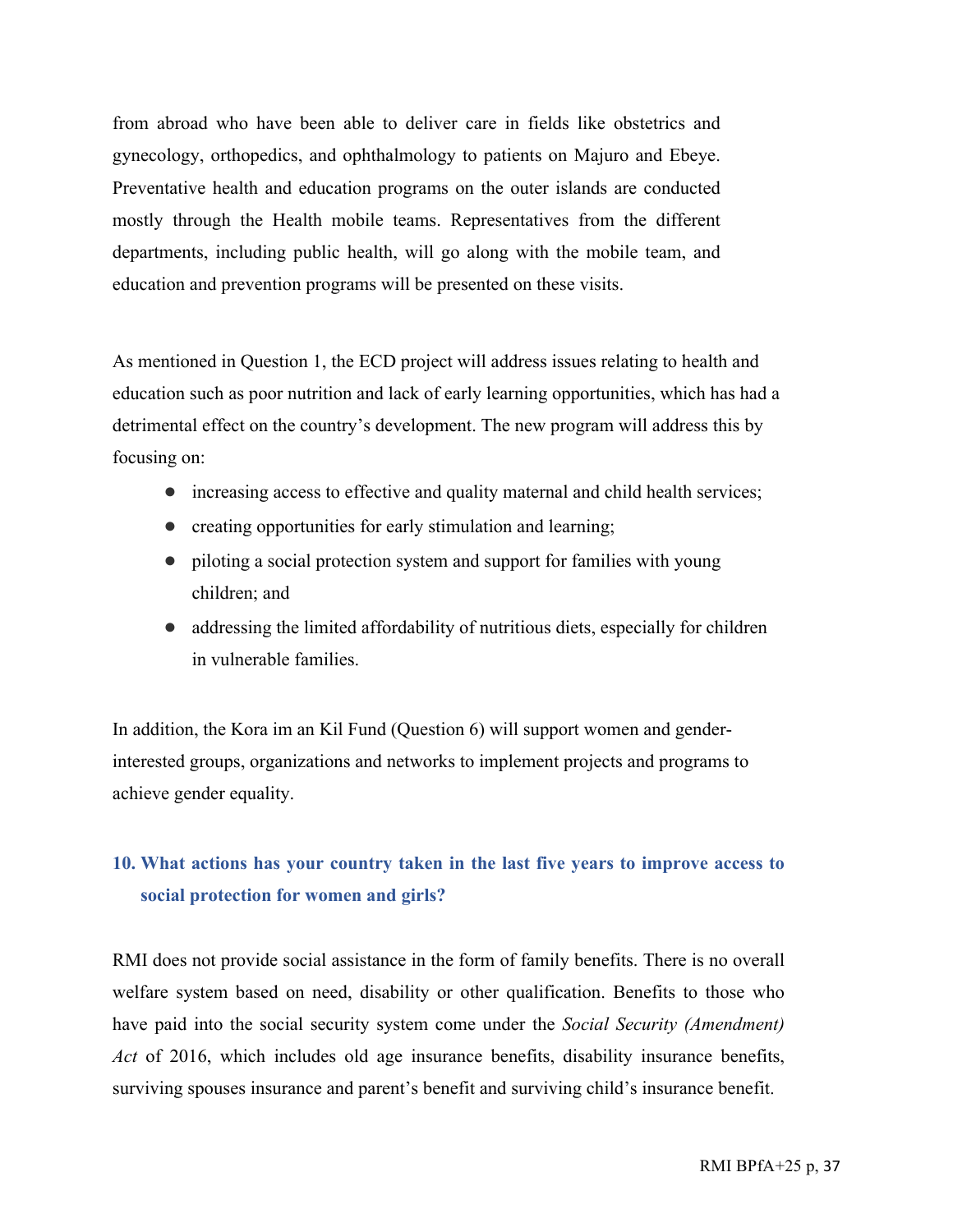The RMI government acknowledges that in practice, persons with disabilities (PWD) still have difficulty in accessing public services and also challenged with the limited employment opportunities available. Considering these issues faced by PWD in the RMI, the government has taken steps to initiate discount services for PWD and senior citizens at government service institutions. This program is in its drafting stages but GRMI hopes to launch the full program by 2020.

### **11. What actions has your country taken in the last five years to improve health outcomes for women and girls in your country?**

Refer to the answer in Question 9.

The *Public Health, Safety and Welfare Act*, the *Marshall Islands Health Fund Act* of 2002, the *Health Care Revenue Fund Act* of 1986, and the *School Immunization Act* 1981, provide the legislative framework for access to health care. With the exception of one private doctor, one private optometrist and one private dentist, who are all located on Majuro, the Ministry of Health and Human Services (MOHHS) provides all the health services located in the urban centers as well as the outer island/rural area health clinics. The MOHHS also includes the 177 Program, providing health care services to people from the four nuclear affected atolls. The health care system is comprised of two hospitals, one in Majuro and one in Ebeye and fifty six health care centers in the outer atolls and islands. Both hospitals provide primary and secondary care, but limited tertiary care. Patients who need tertiary care are referred to Honolulu or the Philippines.

Pharmaceutical services are provided by the main pharmacy located within Majuro and Ebeye Hospitals as well as one privately owned pharmacy located on Majuro atoll. Additionally, all health centers have a stock of basic over the counter and prescription medications, including contraceptives.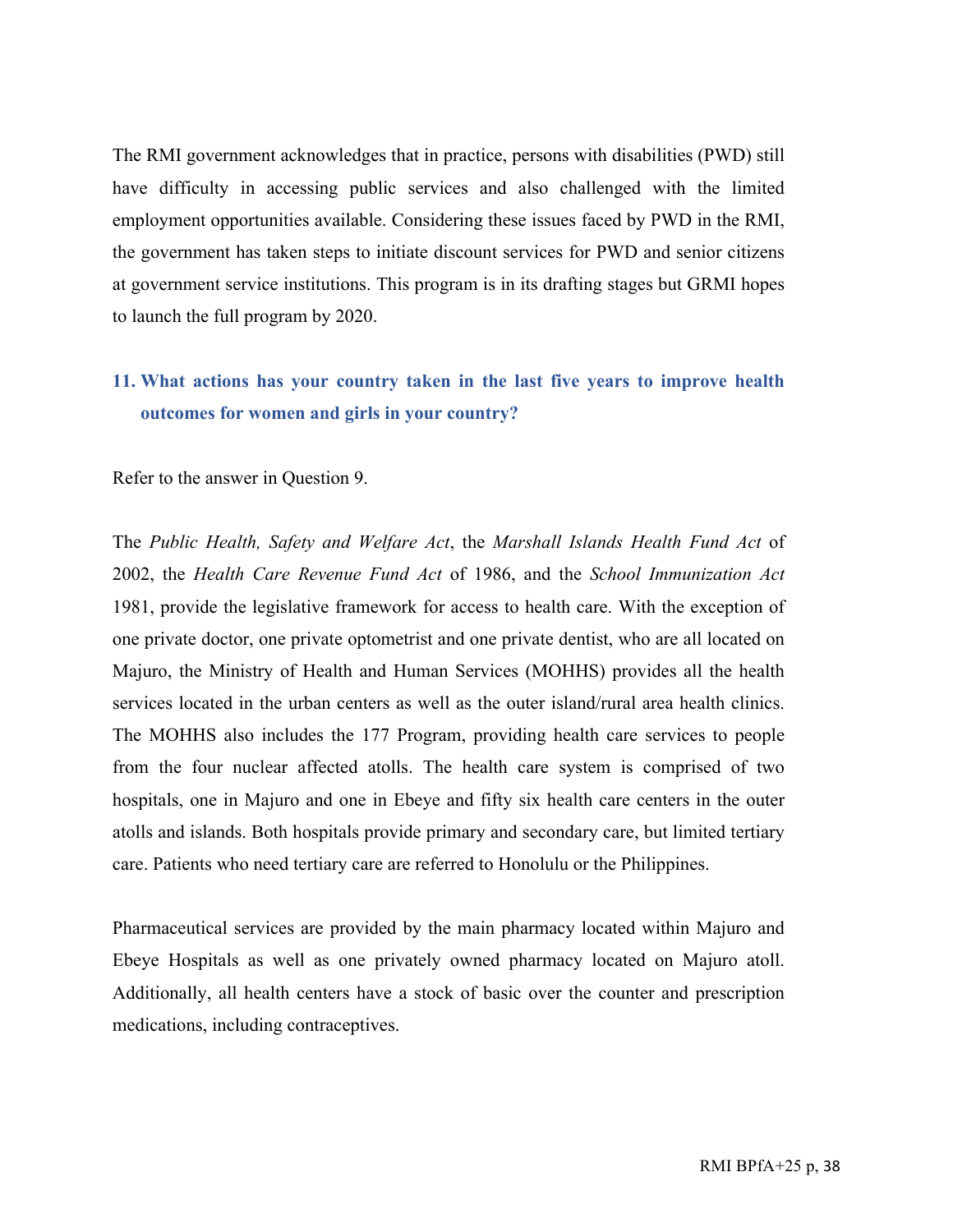Oral health care is provided mainly through the two main hospitals on Majuro and Ebeye. There is a high demand for services and the division is under-resourced. Staff from the dental division also conducts awareness at health outreach events and travel with MOHHS mobile teams to outer islands to provide dental health services. However, despite the outreach activities, oral health remains a serious issue. Preventative oral care is not widely practiced.

Prenatal care is provided through the prenatal clinics at the hospital for women living on Majuro and Ebeye. There are regular clinics where prenatal care services including pregnancy management, STI screening, pap smears, oral health education and care, and immunizations are provided. Some pregnant women on the outer islands have the option to travel to Majuro and Ebeye for prenatal care and to give birth. Otherwise, outer island health centers provide pregnancy management, working in cooperation with staff from the Maternal and Child Health (MCH) Department on Majuro. Mobile health teams also provide more extensive prenatal care and screenings when they visit outer islands. Outer island health assistants receive training in prenatal health care from the MCH Department.

Family planning services fall under the Reproductive Health Clinic. The main Reproductive Health Clinic is provided under the Primary Care Division of MOHHS, located both in Majuro and Ebeye Hospitals. The services include maternal and child health care, family planning, pre and post-natal care, dental oral health care and children with special health care needs. Through the Reproductive health clinic, women can seek medical care from a gynecologist on the urban centers of Majuro and Ebeye. However, lack of trained specialists remains a serious issue, there is frequently no trained obstetrician or gynecologist available to provide these services. On the outer islands, there is no access to specialized care. Outer island residents need to come to Ebeye or Majuro to see a specialist, and unless they are urgently sick, they are responsible for their own travel costs. The Reproductive Health program runs additional clinics at Youth to Youth in Health (YTYIH) and Laura Clinic in Majuro. A variety of contraceptive methods are available, the most popular being the 3 months hormonal injection and oral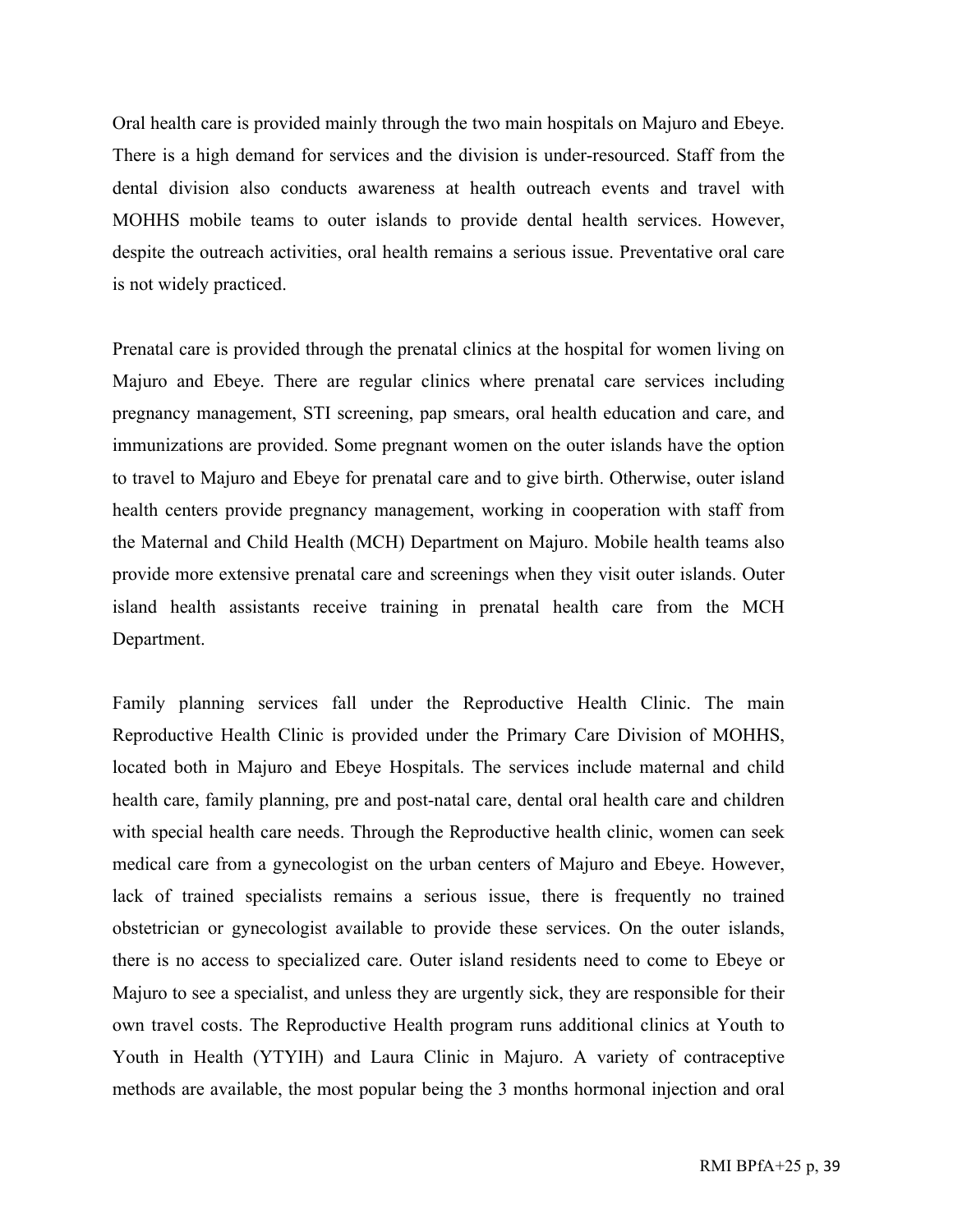contraceptives. Male and female condoms are also available free of charge in the Family Planning Clinics, the STD/HIV clinics, Health Centers, YTYIH, and hotels and bars.

There are small fees associated with health care. For example, on the urban centers, a regular doctor's visit at the hospital will cost \$5.00, for a Marshallese citizen. Fees are higher for non-Marshallese citizens and certain procedures will cost more. Fees are significantly lower on the Outer Islands. Waiting times to see a specialist can range, and for highly specialized care, a patient may need to be referred off island or wait for visiting medical missions. Referrals for those who receive the Basic Health Plan are only given in life threatening cases. Those who are able to afford the monthly fee can join the Supplemental Health Plan, which offers easier access to off island referrals.

Epidemic levels of NCDs have negatively been affecting human development in the RMI. MOHHS reported that in 2017, 74% of deaths for adults aged 15-49 years were attributed to NCDs. Diabetes Mellitus has been the center of health intervention and public discussion by the officials of MOHHS and the Government for so many years. A few years ago, the MOHHS entered into a management contract with the Canvasback Mission to create a mechanism to reduce and reverse diabetes mellitus in the Marshall Islands by establishing the Diabetes Wellness Center.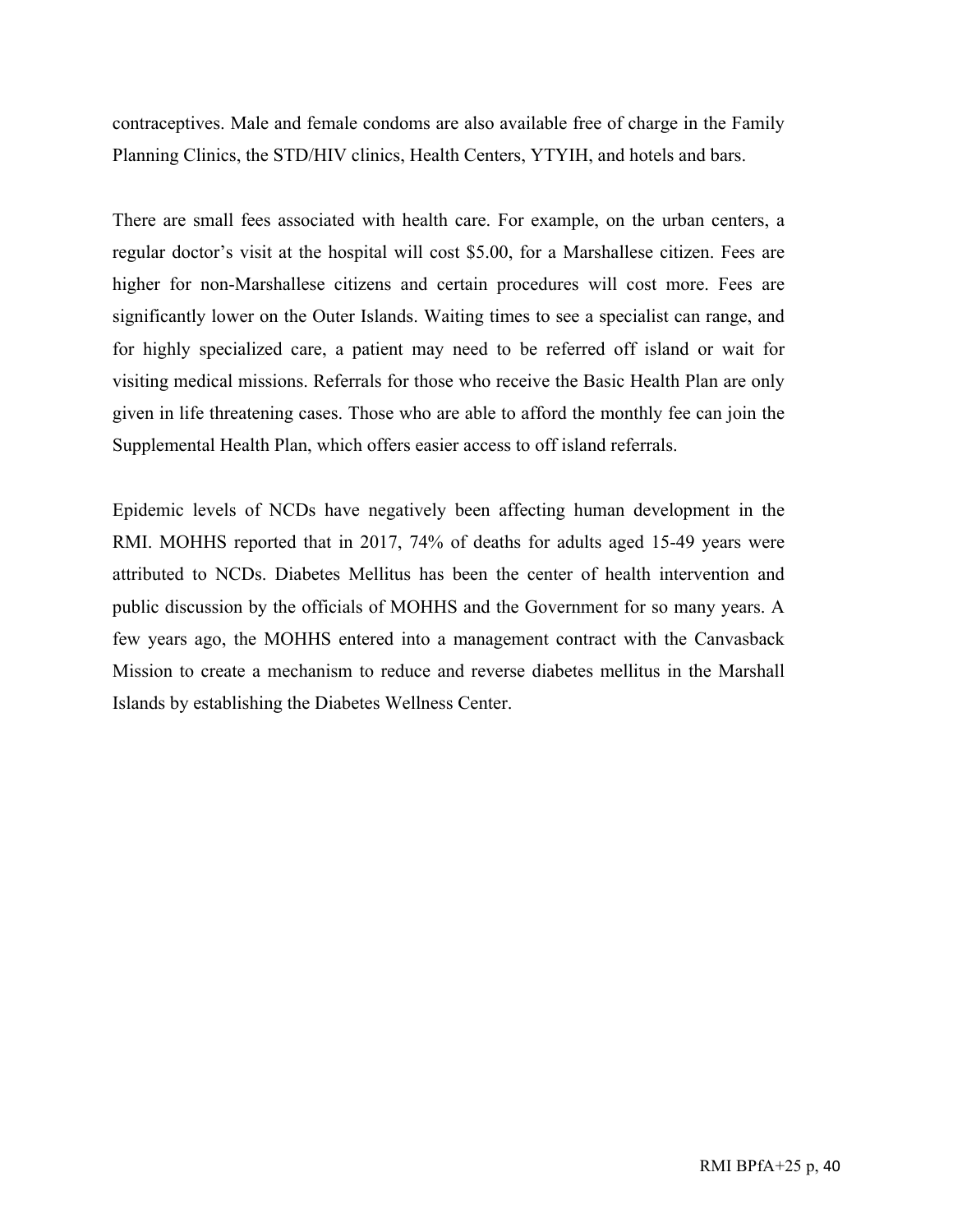

*(Source: RMI Gender Equality Where Do We Stand, 2018)*

Apart from diabetes, the other two leading NCD conditions are cardiovascular disease and cancer. Cancer of all types is on the rise and it is one of the risk factors of NCD, which MOHHS in partnership with other NGOs have been and are still attempting to reduce.

National Cancer Prevention activities include church-to-clinic cancer screening campaigns in Majuro, Ebeye, and working with the outer/rural islands. Visual Inspection with Acetic Acid (VIA) screening is now implemented in the outer islands (Women Ages 30-49 years) and pap smears are conducted for women ages 21-65 years. The main challenge for cervical cancer screening is the fact that RMI has no Cytologist/pathologist and all specimens have to be sent off-island. Breast screening is done with mammography machines in both Majuro and Ebeye. The National Cancer program is continuously searching for new ways to strengthen the knowledge of breast self-exams and clinical breast exams. Colorectal cancer screening is primarily done with a Fecal Occult Blood Test. There are also upcoming healthcare provider trainings to educate on Colorectal Cancer, to build knowledge and capacity to increase screening rates. Breast,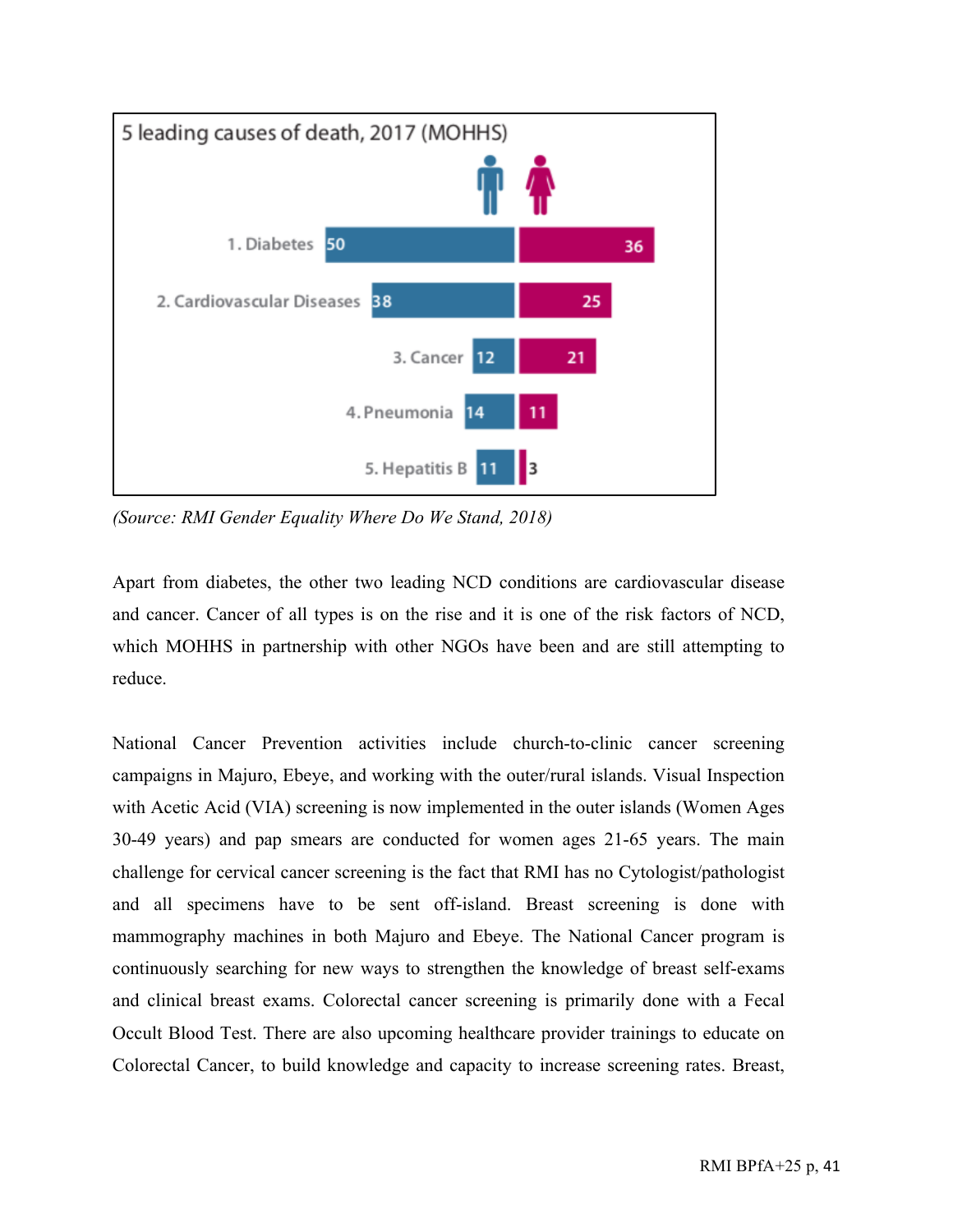cervical and colorectal cancers are being prioritized by MOHHS in line with available resources, and are set in the current national cancer screening guidelines.

Cervical cancer in women is the most common cause of death. The RMI is addressing cervical cancer through its National Comprehensive Cancer Control Program. The cancer program is active on Ebeye and Majuro, as well as the outer islands through the health mobile team. The program supports a cancer registry as well as a cancer prevention program and cancer support group. While the program addresses all cancer, it is most focused on cervical cancer. The program focuses on prevention of cervical cancer by raising awareness and encouraging women to get tested. The program also holds trainings, which are especially focused on increasing prevention on outer islands.

Another arm of the cancer prevention program is providing the Human Papillomavirus Vaccine (HPV) that can prevent most causes of cervical cancer. This vaccine is also being provided on the outer islands through the health mobile team. However, vaccination rates are fairly low because many parents are not consenting to their daughters receiving the vaccine. There is a renewed focus on raising awareness to increase the rates of vaccination.

The Ministry of Health and Human Services has introduced a dynamic three-year rolling plan, the *3-Year Rolling Strategic Plan* 2017–2019. With the theme of "Kumi Ejmour" or "Health is a shared responsibility", the MOHHS aims "to strengthen the commitment on healthy islands concept in implementing health promotion, to protect and promote healthy lifestyles, to improve the lives of the people through primary health, and to build the capacity of Ministry of Health, communities, families and partners to actively participate and coordinate preventive services programs and activities as the core resources in primary health care services." The following are the health priorities of the Strategic Plan:

• Secure high-quality health care in the outer/rural islands;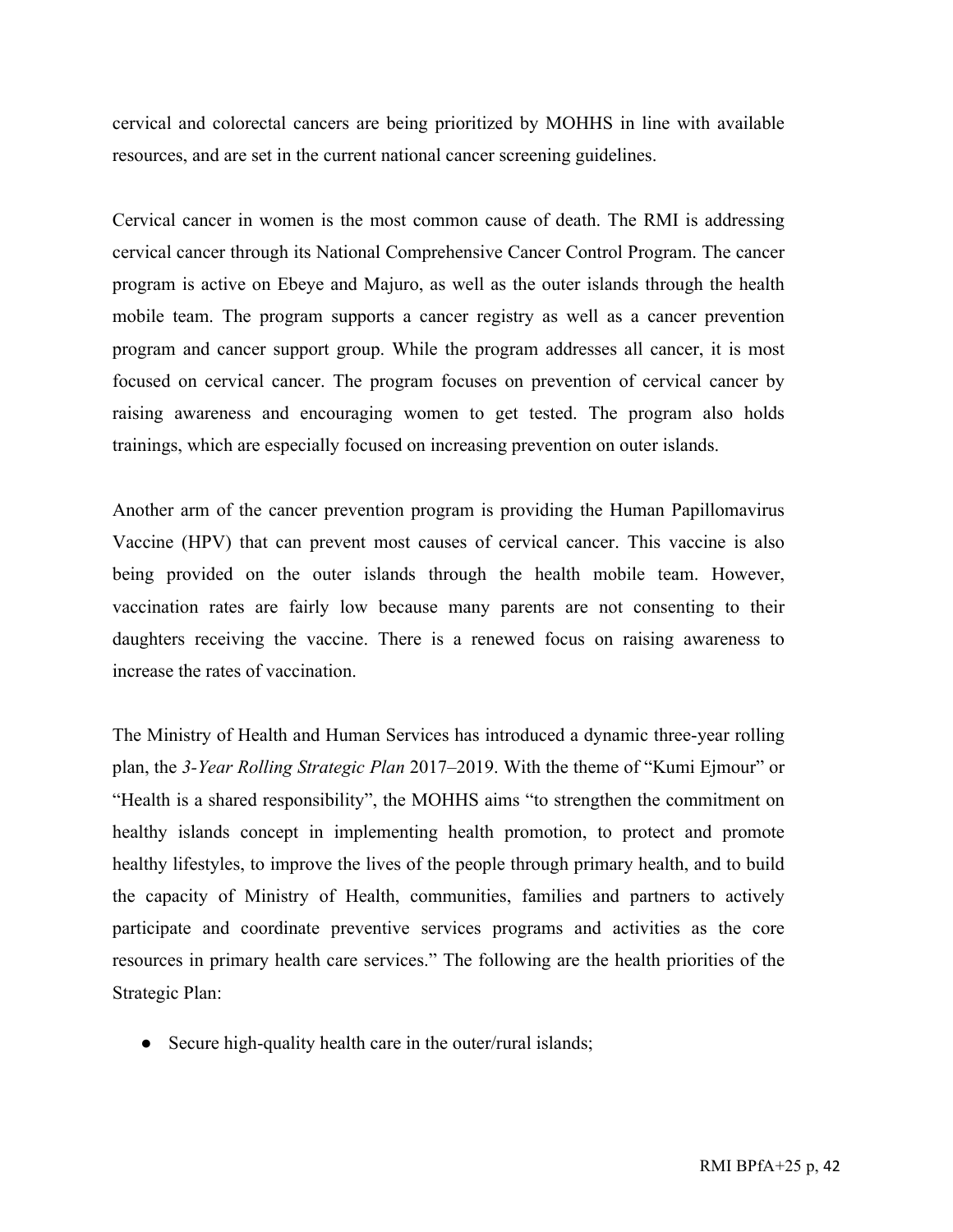- Achieve universal access to high- quality care for all people with communicable diseases;
- Provide integrated NCD services along with the tools and support that people need to manage their health;
- Strengthen national capacity to deliver high-quality maternal, infant, child and adolescent health and community-based interventions for family resource management;
- Increase access to community-based care and support for adults and children with mental illness and/or substance use disorders through a network of service providers that are committed to a person-centered and recovery-oriented system of care;
- Increase immunization rates and reduce preventable infectious diseases;
- Promote and educate the public on healthy lifestyle changes; and
- Provide efficient and effective administrative and coordinated functions of preventive and public health care services.

To implement this dynamic strategy, MOHHS has continued to work with other Ministries, sectors, development partners, regional and global health initiatives, UN agencies, and others.

## **12. What actions has your country taken in the last five years to improve education outcomes and skills for women and girls?**

In addition to the educational improvements as stated in Question 9, other measures to improve education outcomes and skills for women and girls include the current review of the educational curriculum, equal participation in technical and vocational education and training, and equal access to adult and tertiary education.

### **Educational Curriculum Review**

The RMI Public School System (PSS), with the assistance of the Pacific Community (SPC) Regional Rights Resources Team (RRRT), are reviewing elementary school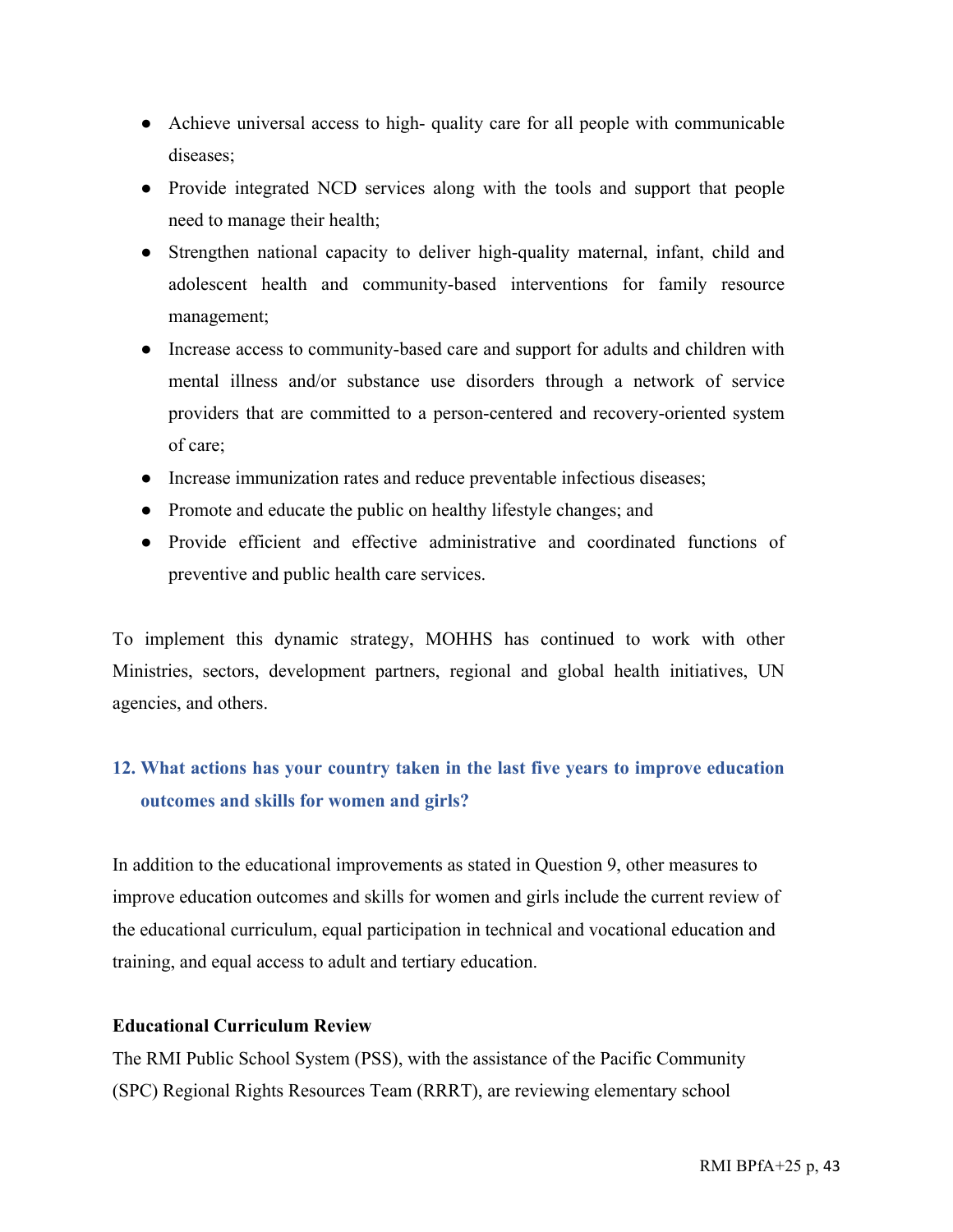curriculum to integrate social citizenship values, human rights obligations, gender equality, social inclusion, and nuclear issues into the formal school curriculum. The goal is to connect gender and social inclusion rights and responsibilities to Marshallese cultural values and practices in the school curriculum. This project is intended to evolve into an opportunity for informal education components targeting out of school youths that can be introduced alongside the formal education module (i.e. outreach trainings/workshops for youths on outer islands).

This curriculum initiative is aimed at creating a generation of "social citizens". Social citizens are those able to claim their rights and also fulfill their responsibilities to other citizens and to the wider community. Building social citizens through formal education means instilling students with values of respect, dignity, care, consent, and responsible participation in the community. The goal of this project is to address root causes of gender inequality and gender based violence through formal education. The 'Whole School' program in partnership with SPC's Educational Quality and Assessment Program and Social Development Program will be comprised of six components:

- 1. Integration of gender equality and human rights into the school curriculum;
- 2. Delivery of teacher training sessions for teachers, as well as training sessions for other school staff, on gender equality and human rights to promote gender equality and human rights through example in formal education and allied school activities;
- 3. Integration of gender equality and human rights into extra-curricular activities for students, including any music, theatre or dance activities, student clubs, campaigns, sports activities or environmental activities;
- 4. Support for schools to adopt appropriate policies, including against sexual harassment and bullying, through participatory processes;
- 5. Fostering of positive relationships between students, teachers, school staff, parents and communities in order to ensure support from all key stakeholders for gender equality and human rights in both formal education and the wider community;
- 6. Creation of gender equality and human friendly classrooms/school environments.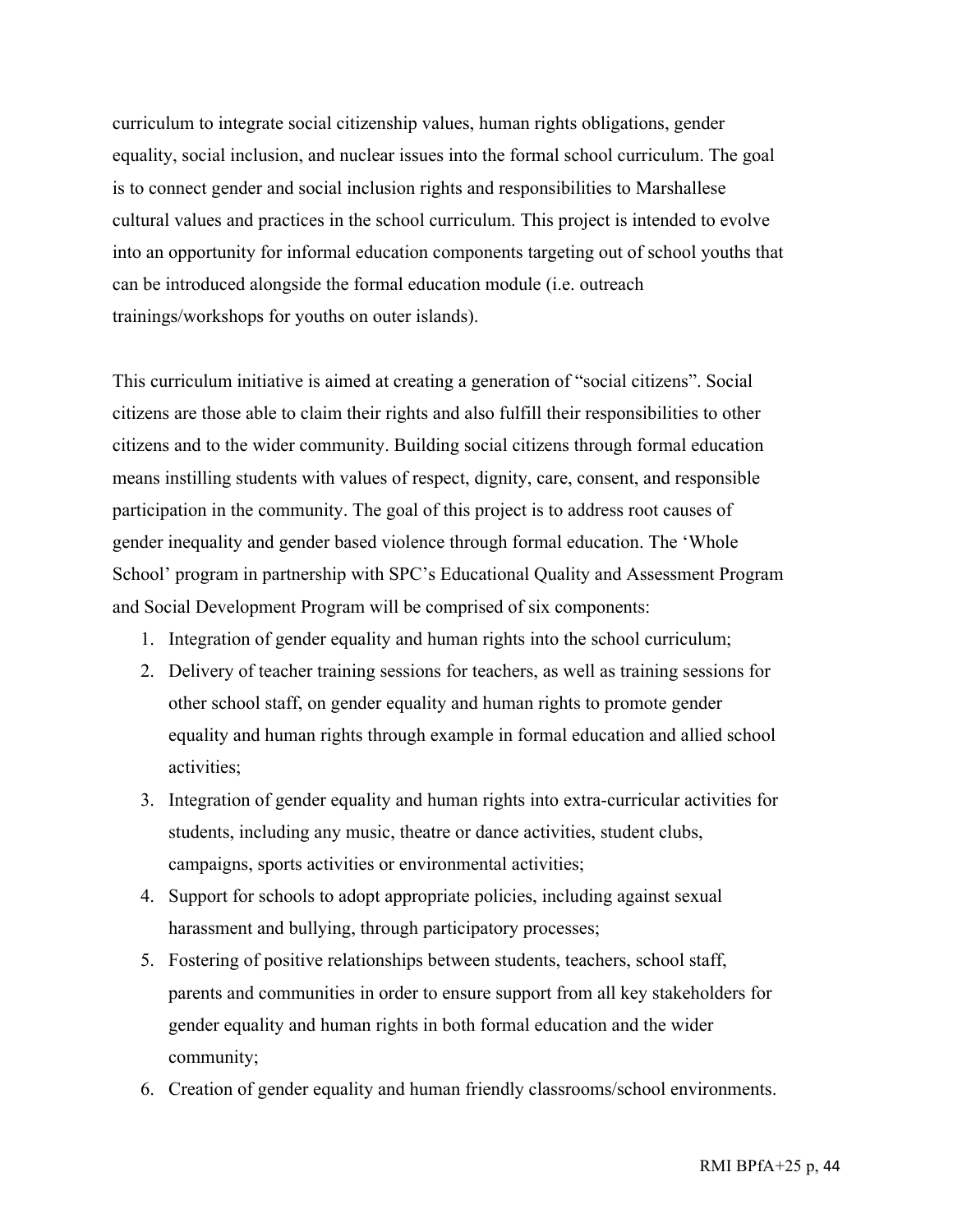### **Technical and Vocational Education and Training**

Vocational training is a vital tool to address the pervasive issue of youth unemployment. The largest and most successful post-secondary vocational skills training programs have been developed by the College of the Marshall Islands (CMI) and the University of the South Pacific (USP), Majuro Campuses, in collaboration with the National Training Council (NTC), the Community Training Center, and others. CMI focus has been on skills needed in the formal economy, both life and vocational. USP's focus has been on traditional and life skills needed in the informal economy.

NTC works at giving confidence and skills necessary to youth and Marshallese citizens to find work and be able to fill positions that often go to expatriates. The legal framework for NTC provides that both men and women, including youths, benefit from training. NTC provides internship trainings as well as off-island trainings. NTC also supports programs on outer islands, as seen in the chart below. The Table below shows sex disaggregated participation in NTC funded programs based on program type.

| Program Name          | <b>Total Trainees</b> | Male | Female | % Female |
|-----------------------|-----------------------|------|--------|----------|
| Sustainable           |                       |      |        |          |
| Livelihoods and Basic |                       |      |        |          |
| Ed                    | 130                   | 23   | 107    | 82%      |
| Technical and         |                       |      |        |          |
| Vocational Skill      | 161                   | 154  |        | 4%       |
| <b>Total Overall</b>  | 291                   | 177  | 114    | 64%      |

The following table shows sex disaggregated participation in NTC programs in the outer atolls and islands.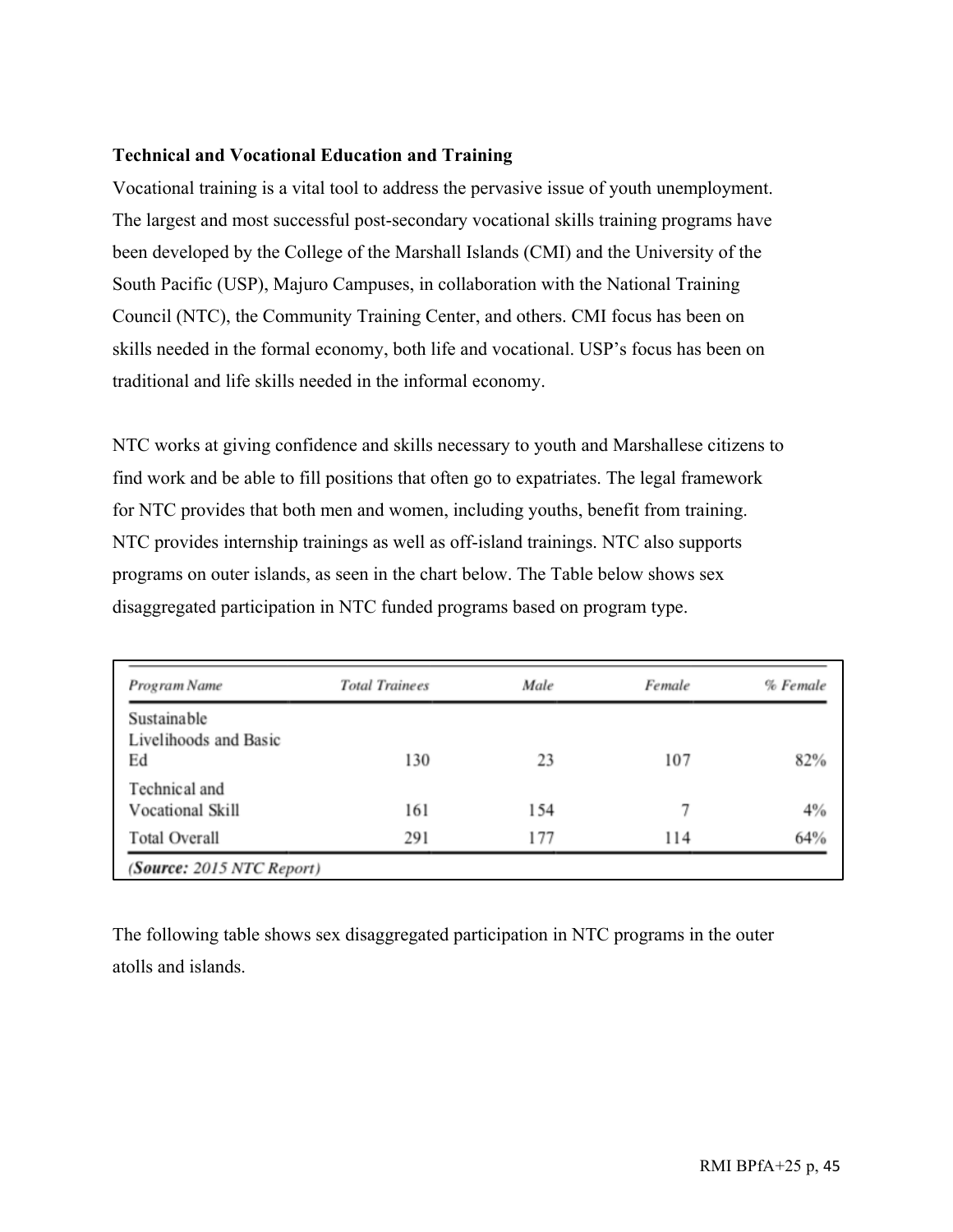| Location     | Male | Female | Total |
|--------------|------|--------|-------|
| Ailinglaplap |      | 15     | 15    |
| Ebon         |      | 10     | 10    |
| Jaluit       |      | 25     | 25    |
| Likiep       |      | 15     | 15    |
| Mejit        | 10   |        | 10    |
| Ebeye        | 6    | 15     | 21    |
| Total        | 16   | 80     | 96    |

Training programs are also provided by a number of NGOs, in which women and girls have been equal participants. The Waan Aelõñ in Majōl (WAM) is a very successful grassroots NGO that provides a six-month program of vocational and life skills training to youth-at-risk using the medium of traditional outrigger canoes, boat building, carpentry and woodworking. NGOs providing Basic Education and Life Skills and Sustainable Livelihoods are: YTYIH for Majuro and Ebeye; WUTMI; Juren Ae for Majuro, and Rukjenleen (WUTMI Chapter) for Ebeye. Furthermore, Australian-Pacific Technical College (APTC) provides training for Marshallese in the following areas: tourism & hospitality, automotive, manufacturing, construction, electrical trades, health, and community services.

### **Adult and Tertiary Education**

The local tertiary institutions, CMI and USP, offer adult education courses in the RMI. CMI has a General Education Development (GED) programs that helps students prepare for the United States GED test within a structured classroom environment. The following tables show the enrollment in the GED program for Spring and Fall of 2015: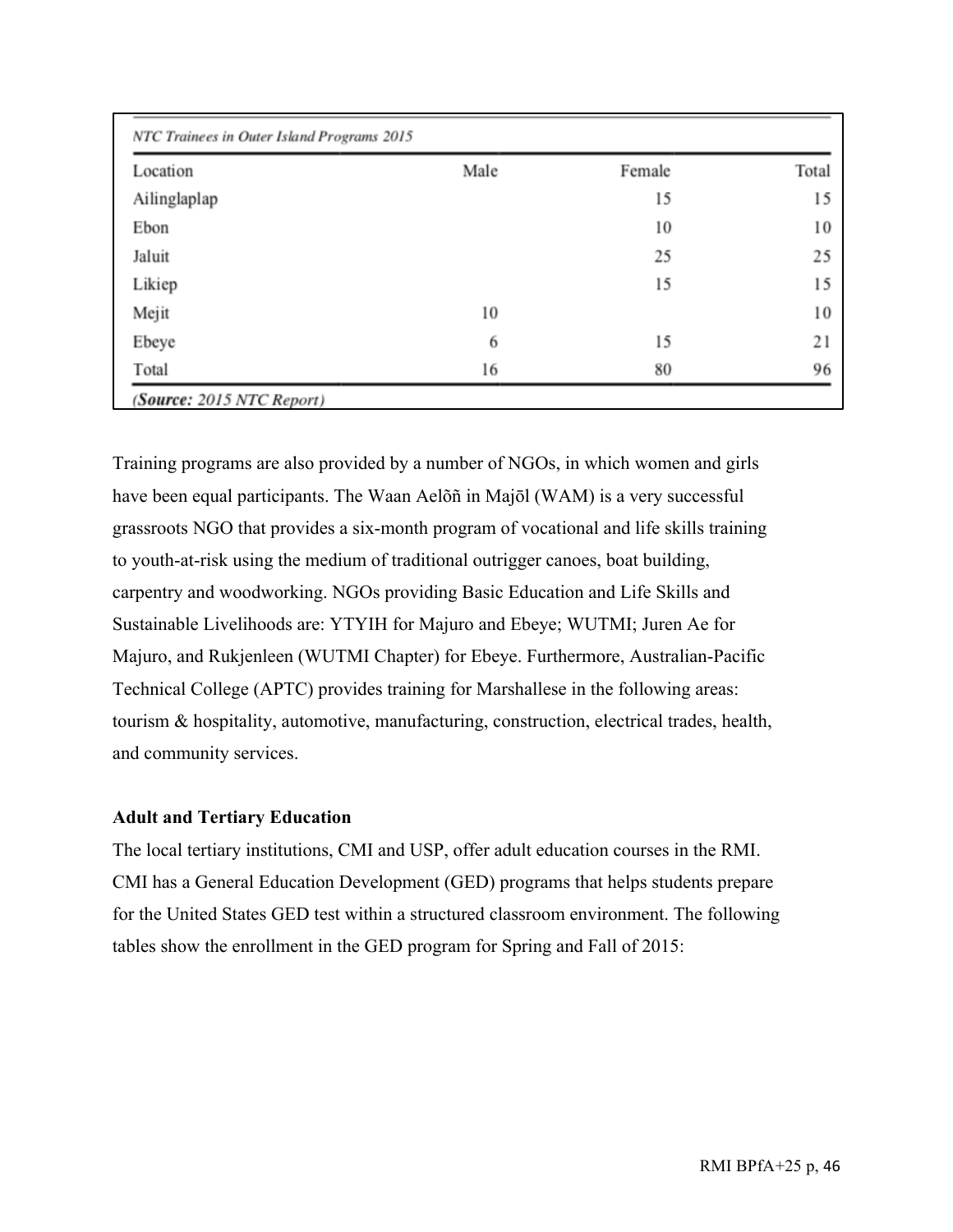| Spring 2015 GED Enrollment (Majuro and Ebeye)                 |            |              |                                            |
|---------------------------------------------------------------|------------|--------------|--------------------------------------------|
| Level                                                         | Male       | Female       | Total                                      |
| Level 1                                                       | 46         | 7            | 53                                         |
| Level 2                                                       | 27         | 18           | 45                                         |
| Level 3                                                       | 36         | 19           | 55                                         |
| Level 4                                                       | 63         | 26           | 89                                         |
| Level 5                                                       | 41         | 22           | 63                                         |
|                                                               |            |              |                                            |
|                                                               | 213        | 92           |                                            |
| Total<br>Fall 2015 GED Enrollment (Majuro and Ebeye)<br>Level |            |              |                                            |
| Level 1                                                       | Male<br>46 | Female<br>15 |                                            |
| Level 2                                                       | 29         | 18           |                                            |
| Level 3                                                       | 45         | 32           |                                            |
| Level 4                                                       | 55         | 37           |                                            |
| Level 5                                                       | 40         | 22           | 305<br>Total<br>61<br>47<br>77<br>92<br>62 |

USP offers a number of community education courses as well as diploma and certificate courses. USP also provides a gateway to the APTC that allows workers with some experience in a field to gain certification at campuses located around the Pacific.

The *Scholarship Assistance Act 1979* has been an important avenue for students to continue achieving higher education. The Marshall Islands Scholarship Grant and Loan Board was established to administer scholarship funding to qualifying Marshallese students to work towards their Bachelor's Degree or advanced degree. Marshallese citizens living within the RMI and abroad are eligible for this scholarship. The scholarship is an important pathway for families, especially young mothers, to continue towards their higher education as the scholarship provides for living expenses, including allowing parents to provide for their families and attend school full time.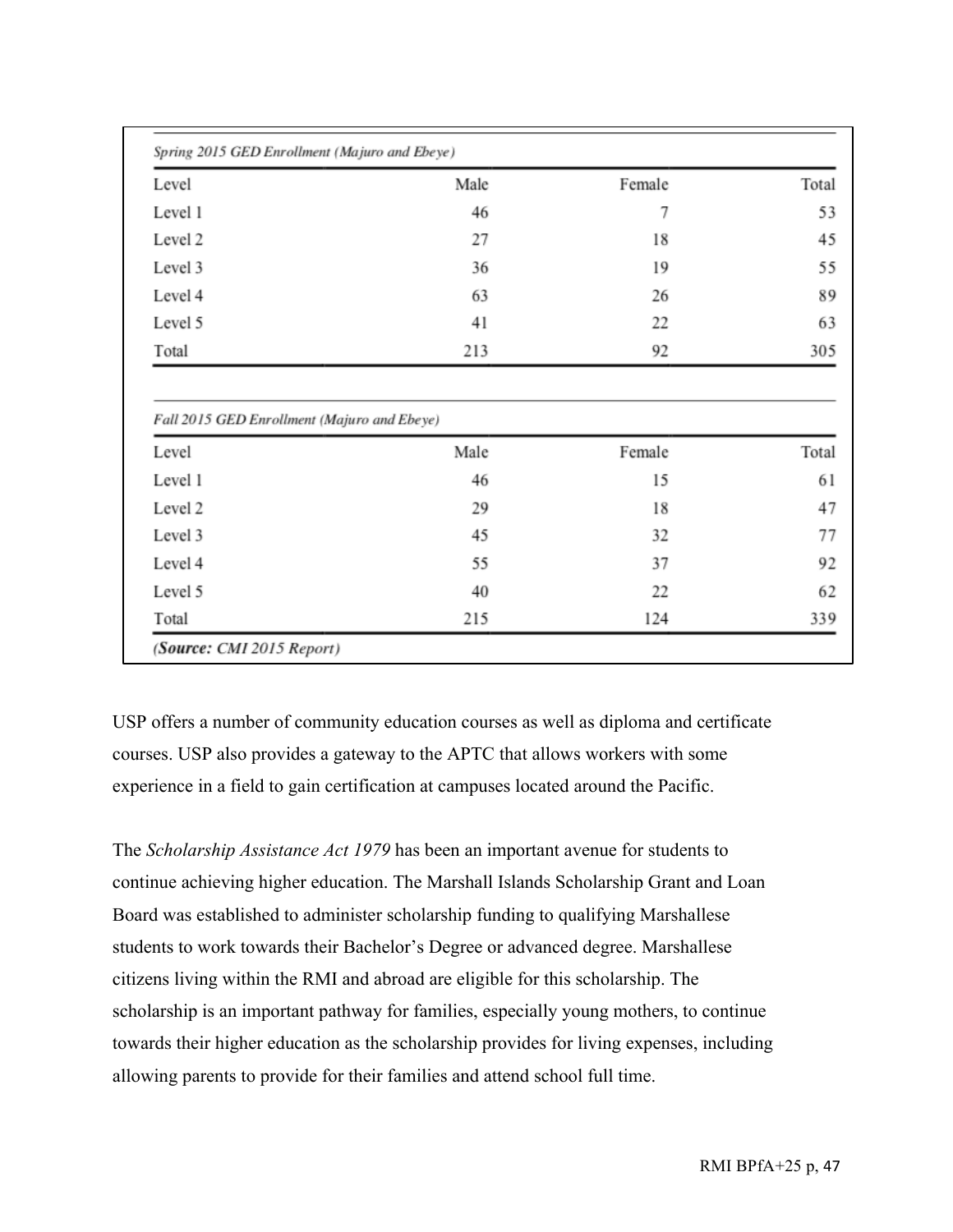#### **Freedom from violence, stigma and stereotypes**

**Critical areas of concern:** Violence against women I. Human rights of women Women and the media The girl child

### **13. In the last five years, which forms of violence against women and girls, and in which specific contexts or settings, have you prioritized for action?**

#### **Intimate Partner Violence/Domestic Violence**

The *Domestic Prevention and Protection (Amended) Act* and the *Criminal Code* provides sexual assault provisions and includes new provisions criminalizing harassment and stalking. The law was amended to update sexual assault laws; expanded the definition of rape to include a broadened definition of sexual assault penetration and removal of the exception to rape for forced sex with a marital partner. Additionally, the law provides different degrees of sexual assault. It also recognized non-consensual sexual contact without penetration as sexual assault. Domestic violence is further discussed in Question 14.

#### **Trafficking in women and girls**

The Republic of the Marshall Islands plans to continue to actively address trafficking in persons through national, regional and international partnerships. The *Criminal Code*, *Child Rights Protection Act* 2015, and the *Prohibition on the Trafficking In Human Persons Act* 2017, provides the legal framework for the prohibition of human trafficking in the RMI.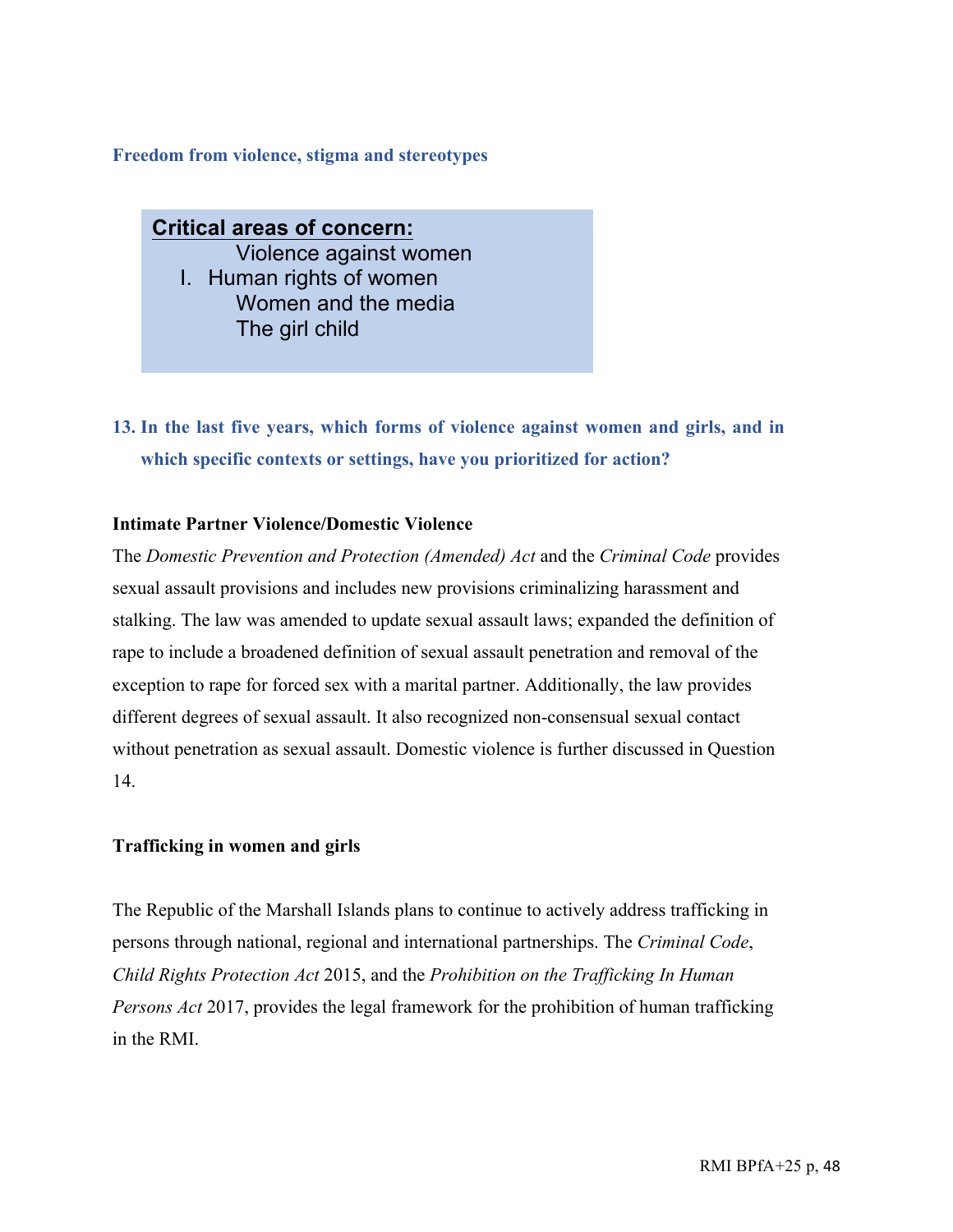The Presidents of ROC (Taiwan) and the RMI appeared at a signing ceremony of a Memorandum of Understanding (MOU) "Concerning Cooperation in Immigration Affairs and Human Trafficking Prevention" on Monday, 30 October 2017 in Majuro. The MOU detailed the ways in which the respective parties should assist one another in addressing issues of immigration and human trafficking:

- To facilitate the exchange of criminal information;
- To facilitate exchange visits for official business;
- To invite one to three immigration officers from the other Party to participate in immigration training held by one of the Parties if possible;
- To implement other mutual assistance that might be requested but not mentioned above.

The *Prohibition of Trafficking Human Persons Act* 2017 makes human trafficking in the RMI illegal. MIPD currently has no concrete policies with regards to dealing with victims of Human Trafficking. However, the MIPD works with other stakeholders to assist victims when cases are brought to their attention. Then cases are brought to the AG's Office for prosecution. Other relevant stakeholders may provide available services to victims of trafficking such as health care.

The National Taskforce on Human Trafficking (NTHT) has started conversations with the US Embassy to secure funding through the Department of State's Office for training and technical assistance to better monitor and combat Trafficking in Persons and to implement a comprehensive study on human trafficking in the RMI. The Endorsed Terms of Reference and National Action Plan on Human Trafficking include an active task force in Majuro, and working group in Ebeye. These are comprised of government, civil society and international organizations. The NTHT has created a human trafficking awareness raising curriculum for schools and communities. Since 2015 the Taskforce has reached over 5,000 women, men, boys and girls in Majuro, Ebeye, Jaluit, Wotje, and Kili. This includes a training of trainers in both Majuro and Ebeye to conduct awareness raising sessions. The International Organization for Migration (IOM) held a training of Trainers on Psychological First Aid (50 participants) in October/November 2017.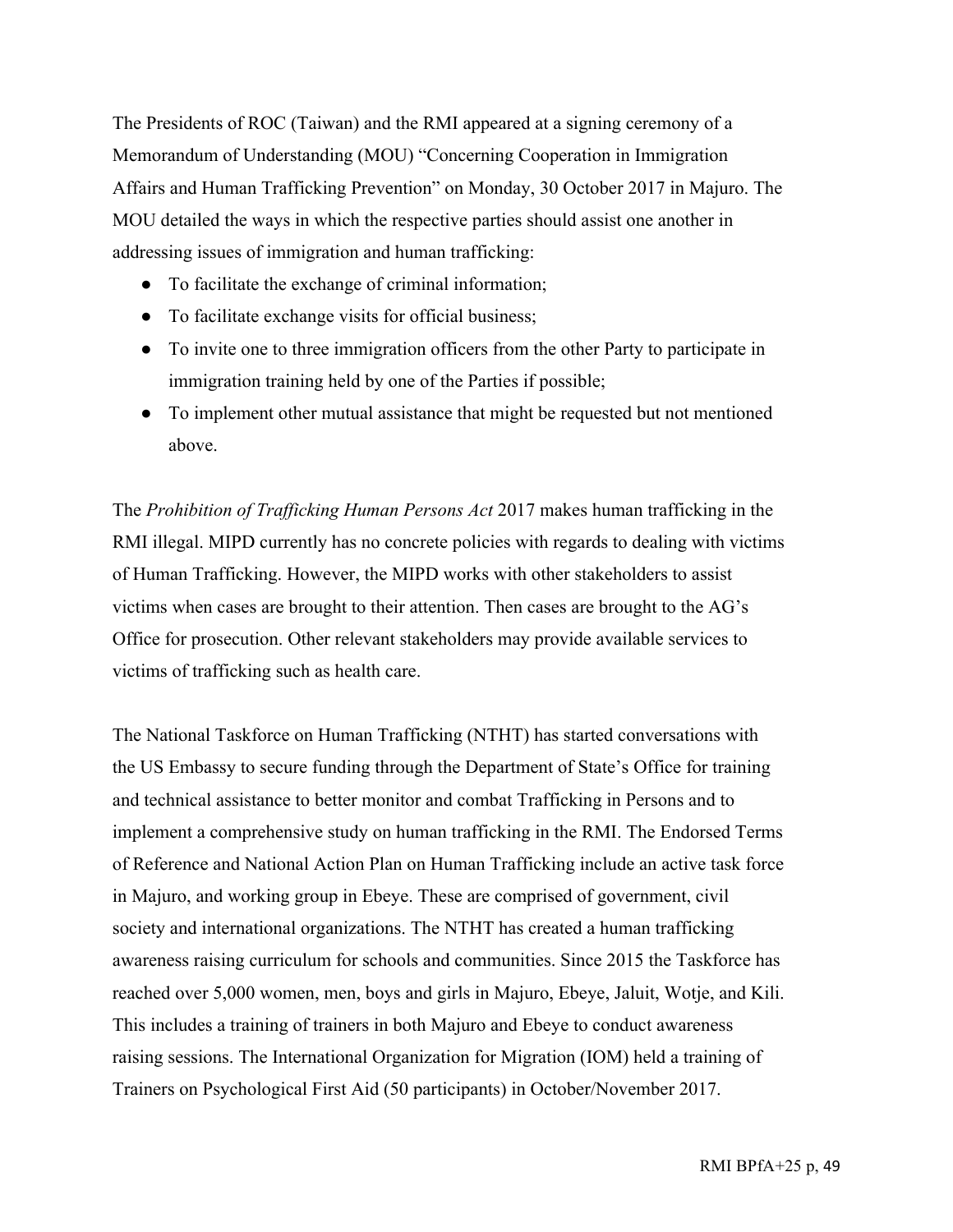There are drafted Standard Operating Procedures for law enforcement on human trafficking. There are also drafted Standard Operating Procedures of referral regarding human trafficking for service providers. A mapping of service providers for survivor assistance has been completed. The WiM program by WUTMI supports survivors of trafficking that are women and girls 14+. There are memorandums of understanding for service provision between IOM and WUTMI and between WUTMI and MIPD.

### **14. What actions has your country prioritized in the last five years to address violence against women and girls?**

The government took the first step towards implementing a system to counter violence against women by passing the Domestic Violence Prevention and Protection Act (DVPPA) in 2011. This led to the Costing Analysis conducted in early 2012 which formed the basis for the MOCIA *Aenemmon* (Peace) Project funded by the United Nations Trust Fund (UNTF) to End Violence Against Women to support implementation of the DVPPA. In 2018, the Act was amended to impose stiffer penalties.

Additionally, Marshall Islands Police Department (MIPD) has undergone extensive capacity building activities in partnership with Pacific Prevention of Domestic Violence Programme (PPDVP). This includes the creation and staffing of a Domestic Violence Unit. Furthermore, MIPD endorsed the First Response Protocol developed in cooperation with WUTMI to ensure appropriate institutional response to victims of domestic violence. MIPD continues to work to strengthen their ability to respond appropriately to cases of domestic violence.

Key measures to support the implementation of the DV legislation includes two major studies, the Child Protection Baseline Report (CPBR) 2013 and the Family Health and Safety Study (FHSS), which was completed in 2014. The CPBR was conducted with support from the United Nations Children's Fund (UNICEF) and provides necessary baseline data for addressing child protection issues. The FHSS was undertaken with the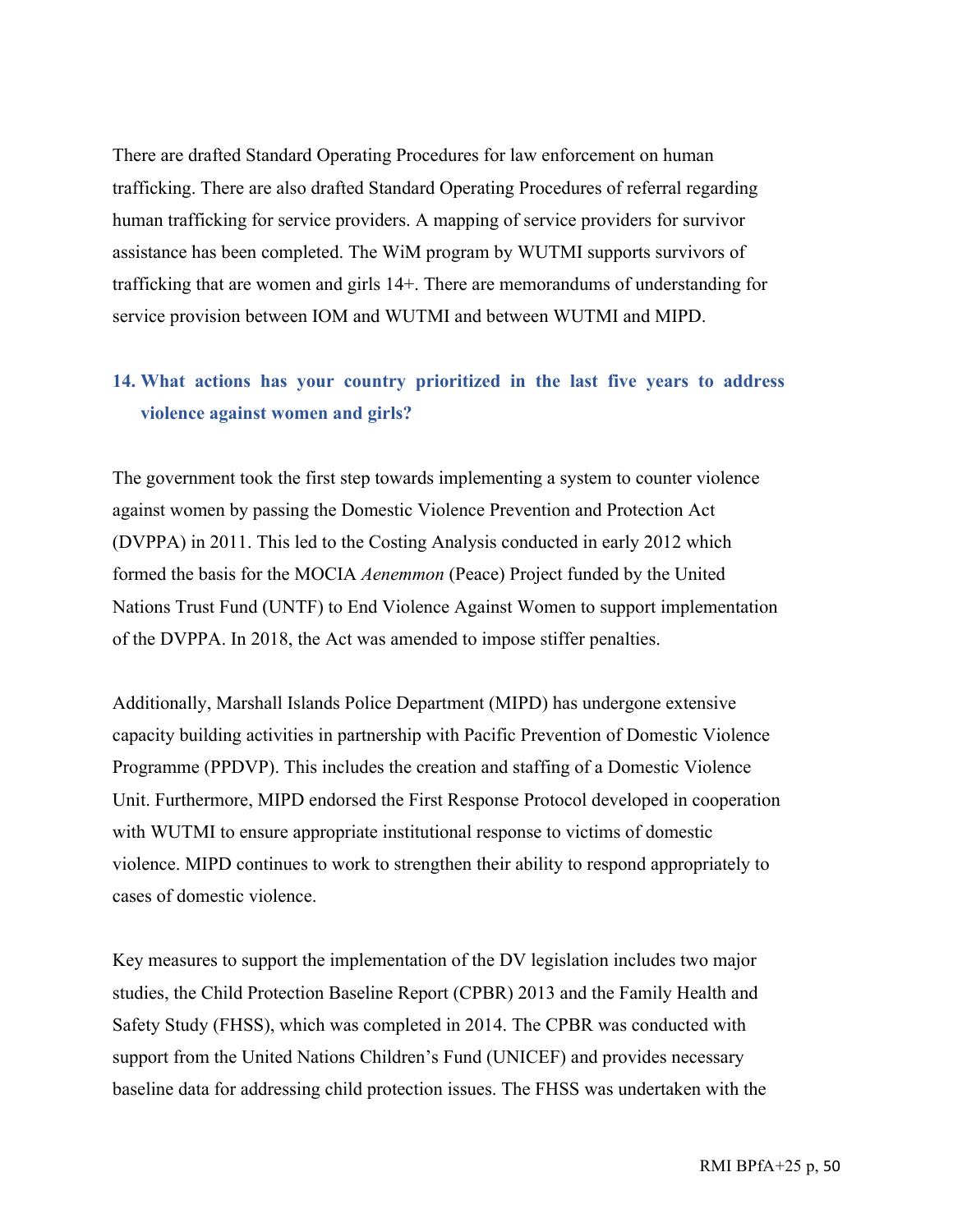support from United Nations Population Fund (UNFPA) as part of a regional effort to collect prevalence data on violence against women. The data collected in these reports as well as the accompanying recommendations provide an important road map for addressing child protection and violence against women.

Local and state Judges, as well as law enforcement officers have received training provided by the SPC RRRT on presiding over DV/VAW cases. Comments during the workshop showed limited knowledge on the dynamics of VAW, and the culture around VAW in the RMI, particularly on the outer islands. WUTMI was on hand to provide talks about DV/VAW and the services they provide to victims of violence.

In 2014, the DVPPA Technical Working Group was established based for the *Aenemon*  Project Award. The group was comprised of representatives from MOCIA, MIPD, AG, WUTMI, Faith Based Organizations, MOHHS, PSS and Micronesian Legal Services Corporation. The purpose of the working group was to review the implementation plan and carry out activities within their respective agencies. These are most of the same agencies that participated in the mobile team outreach programs to the outer atolls and islands.

Since the inception of the DVPPA in 2011 to 2015, there have been a total of 47 DV protection orders issued out by the courts. Out of these 48 cases:

- 25 were Granted;
- 7 were Dismissed by Plaintiff;
- 7 were Dismissed by Court;
- 7 were Dismissed by Stipulation;
- 1 was Dismissed by Petitioners;
- $\bullet$  1 is Pending.

Out of the 48 protection orders, 47 were issued to females and 1 to a male. 12 cases of criminal offenses against women have been investigated and prosecuted.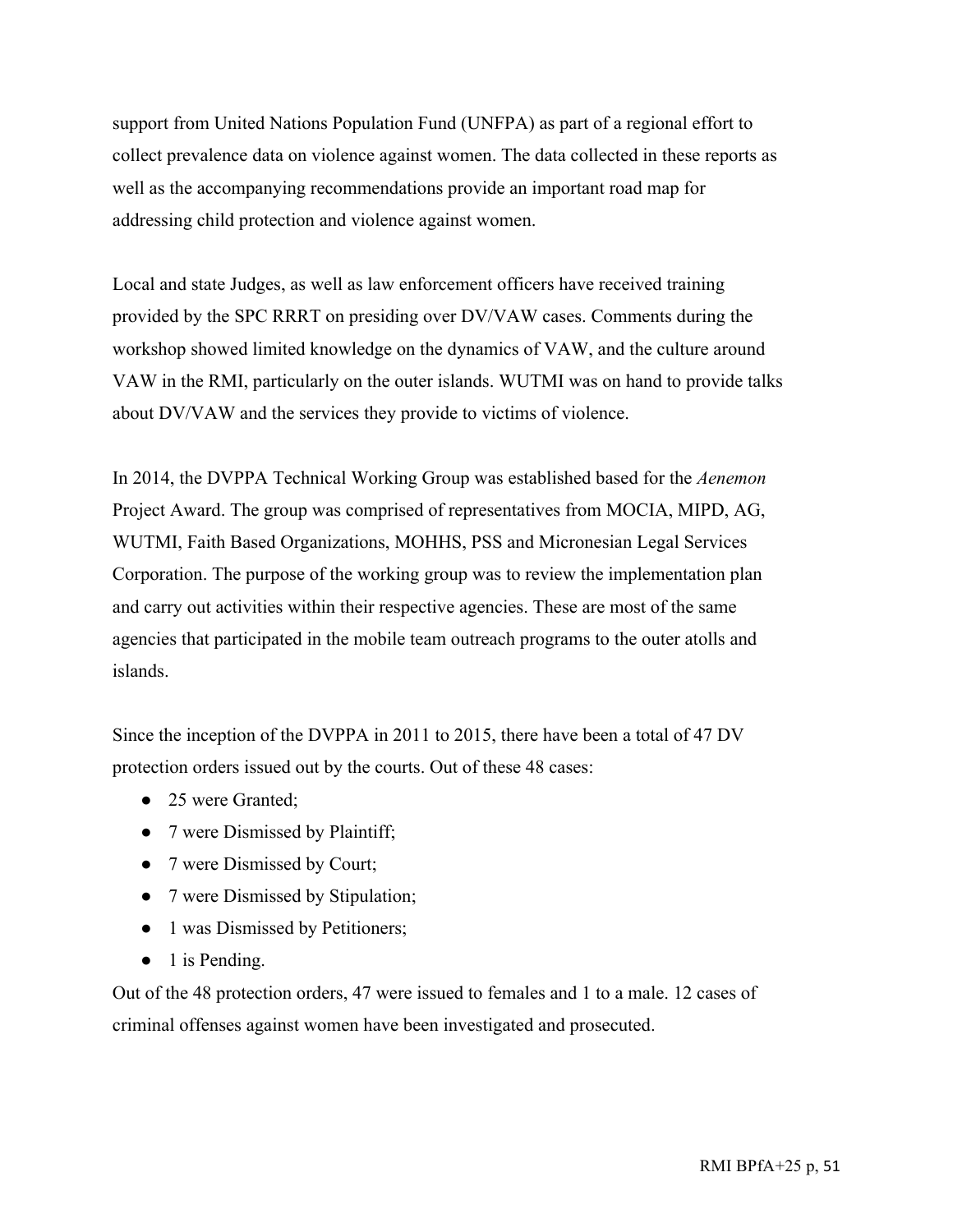Currently, MIPD reports DV/VAW matters to the MOCIA during the investigative stage and from there MOCIA coordinates with WUTMI to ensure shelter for victims. WUTMI is leading WiM which is an initiative created to tend to and protect the needs of women/children victims of violence. WiM also offers services to the outer islands. Under the WiM Program, emergency accommodation is provided to victims until family members are identified whom the victim(s) feel safe staying with. The program also provides emergency transportation to outer island victims who are then able to access the range of services WiM offers in Majuro. Unfortunately, this program is not universally available in the outer islands. The Caseworkers and Prevention workers make trips to outer islands and can provide what services they can. Sometimes victims travel back to Majuro with the WiM workers. It is a goal of WiM's to establish a safe haven; however WiM does not have the human or financial capacity to establish a shelter at this time.

Data sharing is done by key agencies dealing with domestic issues alongside MIPD. The MOCIA is the focal point for collecting data on gender-based violence against women in coordination with the MIPD's Domestic Violence Unit. However, GRMI hopes to relocate all data collection and analyzing to EPPSO by the next CEDAW Reporting cycle.

### **15. What strategies has your country used in the last five years to prevent violence against women and girls?**

The majority of awareness raising to prevent violence against women and girls has been undertaken by the Non-Governmental Organization (NGO) community, in particular WUTMI. The Government also continues its awareness raising programs through local media outlets including the national radio station V7AB, the Marshall Islands Journal (privately owned) and the social media. The Public School System (PSS) and the Ministry of Health and Human Services (MOHHS) have regular information programs on the national radio station that often touch on human rights issues including sanitation, parenting skills, and substance abuse in youth.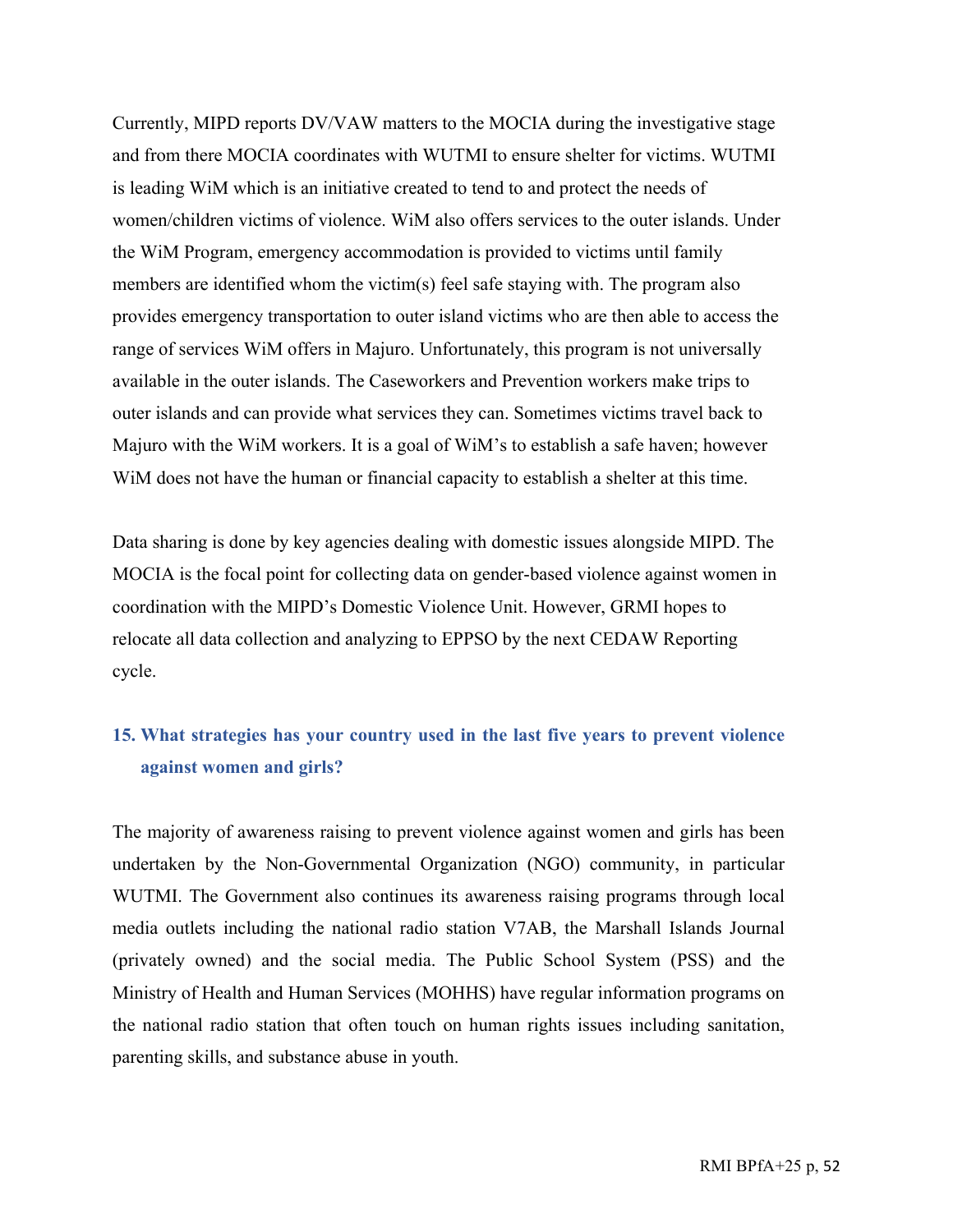WUTMI has developed a four-hour in-depth community education curriculum about gender-based violence. WUTMI piloted the curriculum in 2018 and has been actively implementing the curriculum on five islands and with the Marshallese community in the state of Hawaii (the closest Marshallese population outside the Marshall Islands). WUTMI has also developed awareness materials to include brochures on the basic information about VAW, posters to address power and control, sticky notepads with short and sharp messages about the DVPPA, and a pamphlet that goes more into detail about the DVPPA. WUTMI conducted a study in March 2017 on the values and attitudes toward violence against women. More targeted materials will be developed based on the outcomes of this study.

As stated in Question 12, curriculum review of elementary schools is an important step towards changing attitudes and behaviors through the formal education system. The intended outcomes for the program is as follows:

- Youth in the formative years of their development become critical thinkers and involved in gender equality, human rights and social change;
- Schools become hubs for nurturing core values around gender equality, nondiscrimination, inclusion and participation, with continued positive effects in local communities;
- Students, teachers and school staff will be empowered to participate meaningfully and equally in the creation and implementation of gender equitable school policies and practices;
- Pacific Island governments become more aware of the benefits and importance of gender equality and human rights education as a means to bring about transformative change in attitudes and behaviors, and as part of the formation of socially responsible citizens;
- A comprehensive package of gender equality and human rights education (syllabus package and teacher training package) using a 'whole school' approach specific to the Pacific context will be available for adaptation by interested Pacific Island governments;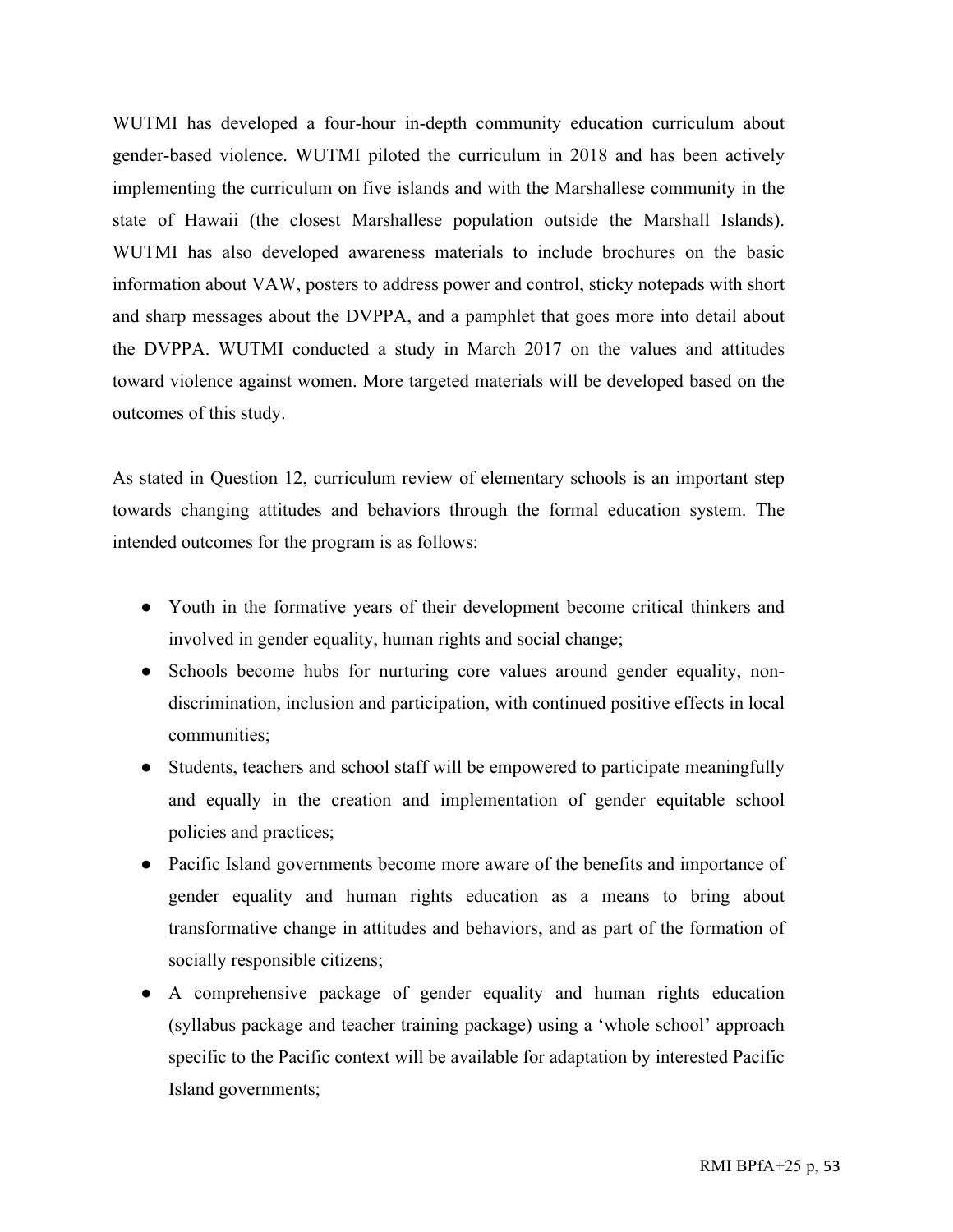- Gender equality and human rights education becomes institutionalized as part of primary school education in Pacific countries, opening up the possibility of extension into the secondary school level;
- The successful implementation of gender equality and human rights education using a 'whole school' approach will encourage other Pacific Island governments to review their national curriculum frameworks with the view of introducing similar process.

# **16. What actions has your country taken in the last five years to prevent and respond to violence against women and girls facilitated by technology (online sexual harassment, online stalking, non-consensual sharing of intimate images)?**

Yet to be implemented. GMRI recognized the need to develop legislation on the matter of violence against women and girls facilitated by technology and notes that it should be part of moving plans forward.

### **17. What actions has your country taken in the last five years to address the portrayal of women and girls, discrimination and/or gender bias in the media?**

At this time, GRMI does not have any legislations, policies or restrictions on media usage. GMRI recognized the need to develop legislation on the matter of violence against women and girls facilitated by technology and notes that it should be part of moving plans forward.

# **18. Has your country taken any action in the last five years specifically tailored to address violence against specific groups of women facing multiple forms of discrimination?**

The introduced Gender Equality Bill (Question 4) prohibits gender discrimination, whether direct or indirect in all areas and by any person, State, entity or organization. This includes multiple and intersectional discrimination, violence against women and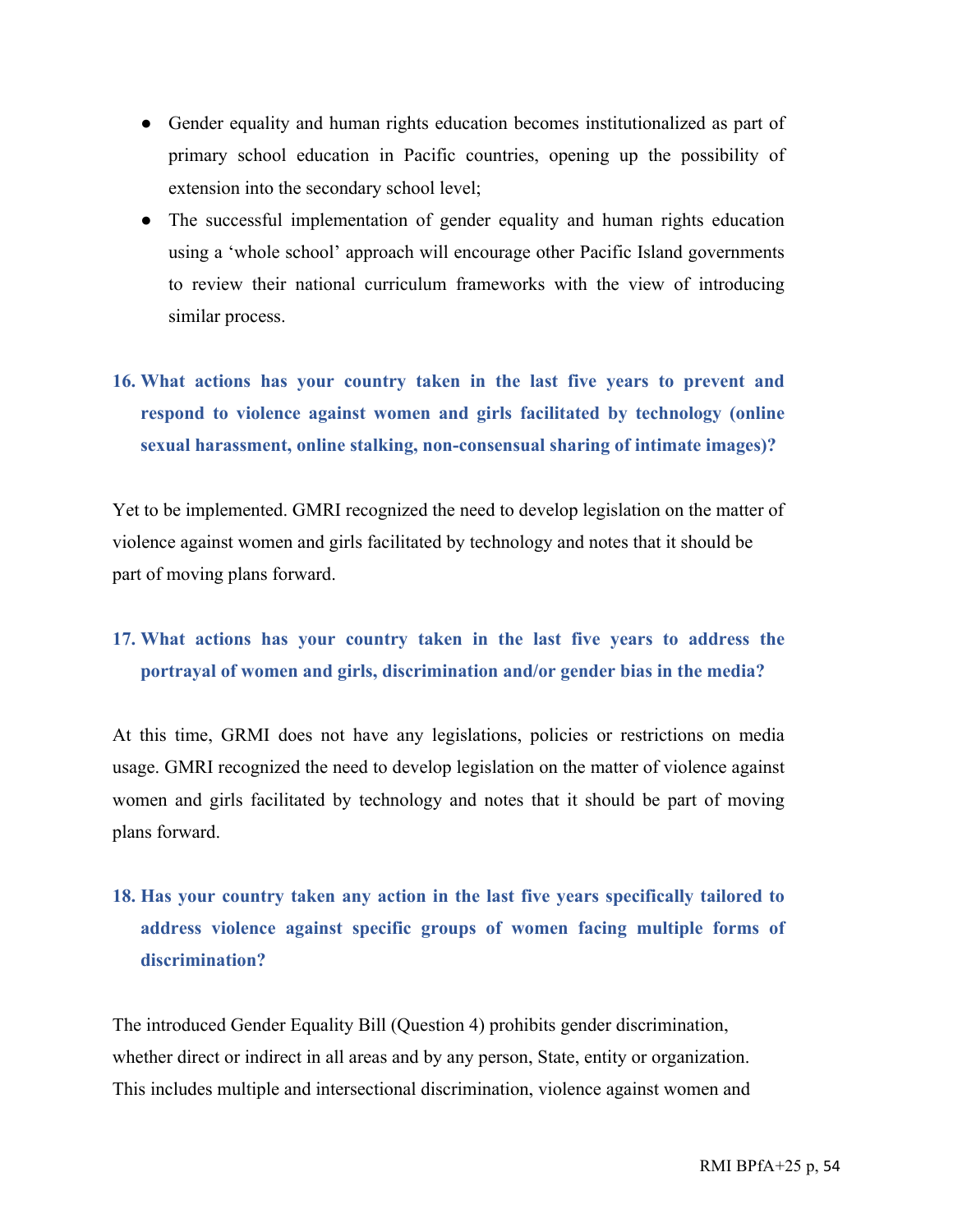girls, including sexual harassment. Section 110 of the Gender Equality Bill prohibits any form of violence against women and girls in the domestic or public sphere without exception. Women and girls with disabilities' are addressed in Section 118 (1) which states "women and girls with disabilities are entitled to gender equality and nondiscrimination on equal basis with other women." Furthermore, as stated above in question 3, GRMI continues to take action to address groups of women facing multiple forms of discrimination, including violence. The RMI Disability Inclusive Development Action Plan includes a priority area specifically addressing the needs of women with disabilities, including addressing violence against women with disabilities. RMI Public Service Regulations prohibit discrimination against a person with HIV/AID, TB or another communicable disease. The Regulations, as well as government policies will be reviewed and adjusted to provide corresponding protection policy against discrimination on the basis of sex, gender, age, or other status to reflect the Constitutional mandate against such forms of discrimination.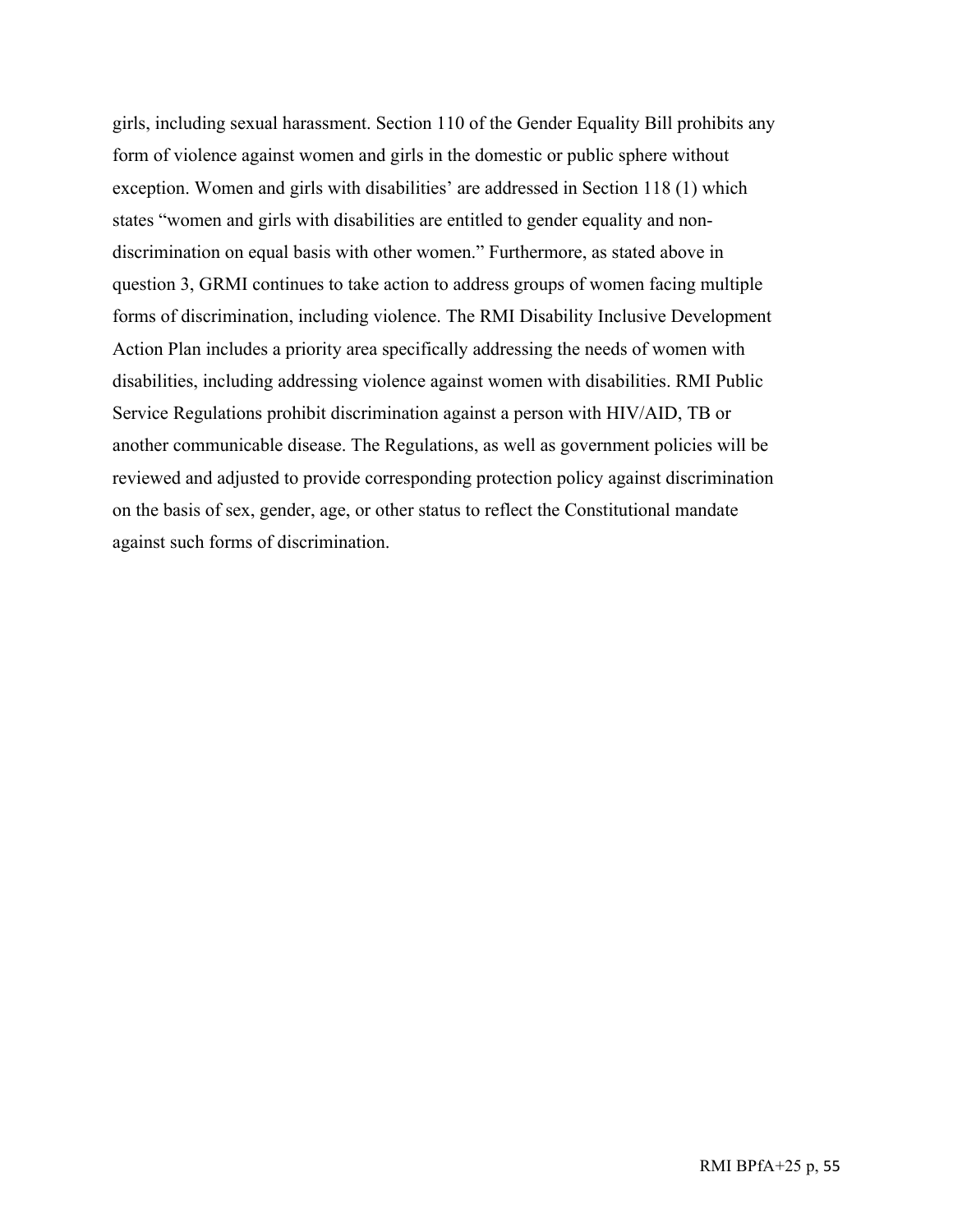### **Participation, accountability and gender-responsive institutions**

**Critical areas of concern:** Women in power and decisionmaking Institutional mechanisms for the advancement of women Human rights of women

Women and the media

## **19. What actions and measures has your country taken in the last five years to promote women's participation in public life and decision-making?**

The *Elections and Referenda Act* 1980, provides the legislative framework for elections and voting. The law provides that all citizens of the RMI over eighteen (18) years of age who are not certified to be insane or imprisoned or on parole or probation for felony convictions have the right and duty to vote in elections for members of the *Nitijela*. All eligible voters have the right to vote in one electoral district where the voter either resides or has land rights. Eligible voters also have the right and duty to vote in local government elections for the ward in which they have registered. Article IV of the *Constitution* and the *Elections and Referenda Act* 1980 provides that every eligible voter over the age of twenty- one is qualified to be a candidate for the *Nitijela*. And that any eligible voter in a given district may run for local government office within that district.

Marshall Islands has one of the lowest rates of representation at the legislative level internationally, with currently 3 women elected into the 33-seat *Nitijela*. The 12-seat Council of Iroij (Chiefs), which serves a largely consultative function dealing with customs and traditional practices, currently, has 2 women members. Other important decision-making structures, including in the religious, private and judicial spheres are male dominated.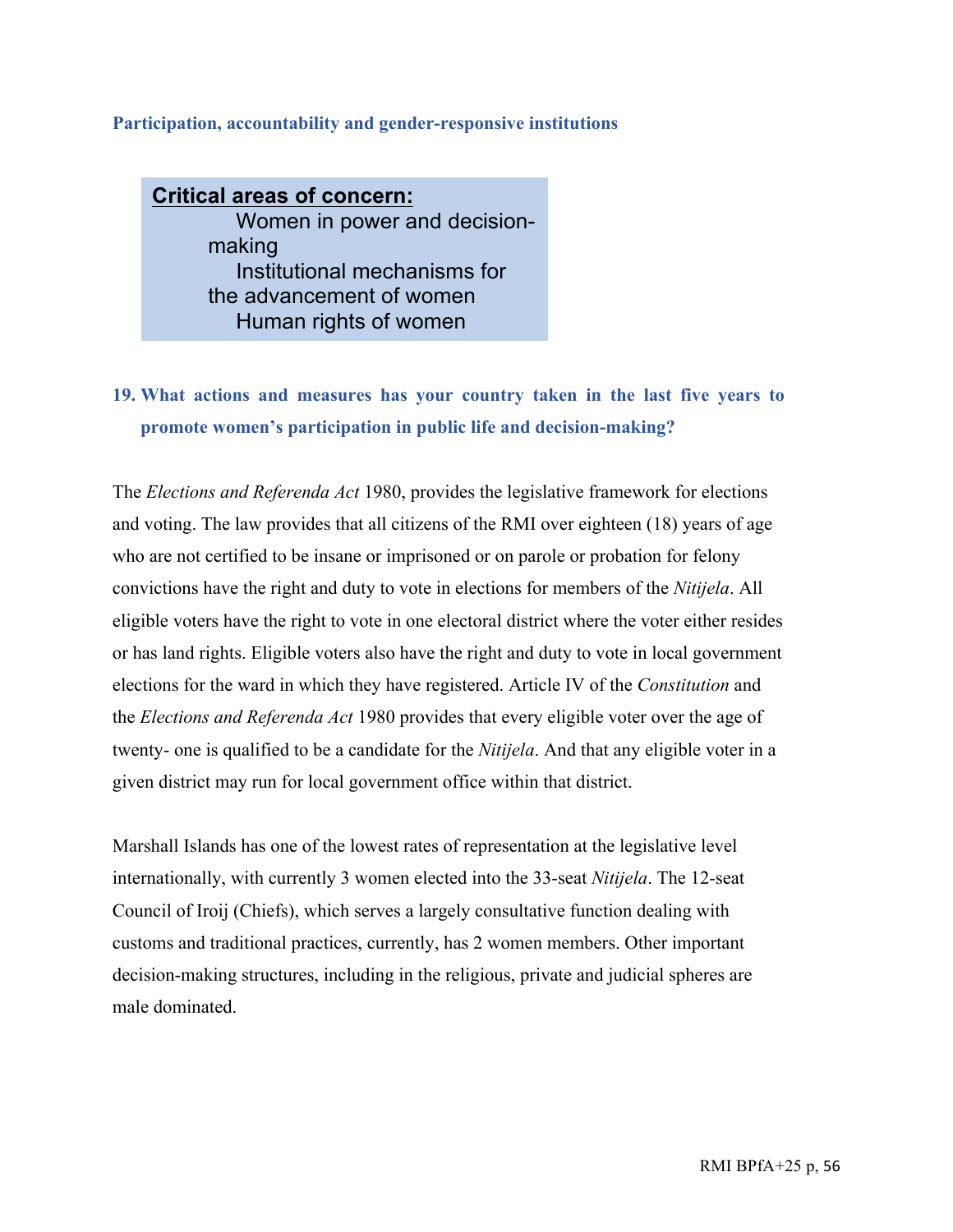Temporary Special Measures were discussed during the 2015 Constitutional Convention (Con.Con.) Proposals 9 and 13 are *Nitijela* resolutions that were shared with the Con. Con. for consideration.

- Proposal. 9- sought to amend the Constitution to establish a quota or reserved seats (6) explicitly for women: 2 seats from Majuro Atoll, 1 from Jaluit Atoll, 1 from Kwajalein Atoll, 1 from Arno Atoll and 1 from Ailinglaplap Atoll. After the bill was passed from *Nitijela* it then reverted to the Con. Con. for deliberations as well as public consultation. Unfortunately, this proposal was defeated in the 2017 Con. Con.;
- Proposal 13- sought to amend provisions under the Equal Protection and Freedom in the Constitution, to include sexual orientation as a basis for non-discrimination. Unfortunately, this proposal was defeated in the 2017 Con. Con.

There are no legal barriers that prevent women from running for local or national office. However, a negative perception about women's participation in politics continues to exist and there are social barriers in place, including historically low numbers of female candidates. The 2015 General Election records show that of the 822 candidates running for local government council seats, 165, or just 16% were women. Only 56 women won seats, as opposed to 258 males. For the *Nitijela*, there were 91 candidates, 5 of them were women, or 95% males and 5% females.

There is nothing in RMI laws that actually prevent a woman from taking top positions. There are increasing numbers of women high level government positions, management, government boards and diplomatic posts. Education or earning of higher college level degrees has driven the progress of women in the workplace. GRMI is supportive of equitable access for women and men to participate in public life and decision-making posts in both public and private sectors.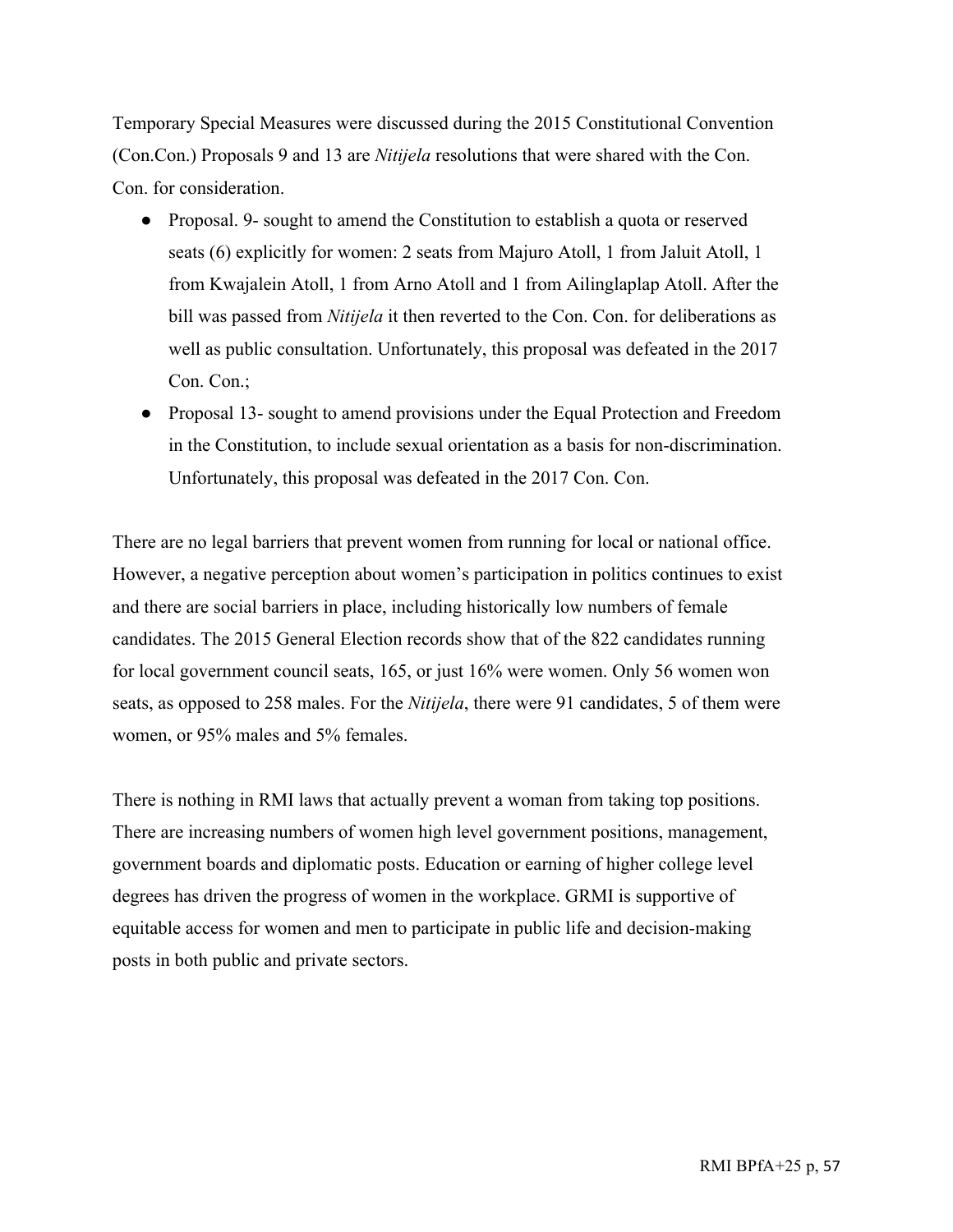# **20. What actions has your country taken in the last five years to increase women's access to expression and participation in decision-making in the media, including through information and communication technologies (ICT)?**

The Bill of Rights, Article II Section 1 (1) protects freedom of speech and of the press, and the government is reported to respect these rights in practice. The *Radio Communication Act* 1993, the *Marshall Islands National Telecommunications Authority Act* 1990, and the *Political Broadcast Access Act* 1996 are the main legislative frameworks for media in the RMI.

Media in the RMI is restricted to Majuro Atoll, and the only media outlet with national coverage is the government's AM radio station. Radio is the most important and diverse media platform across the islands. The government radio broadcast called V7AB, is the only government radio broadcast reaching outer island communities. V7AB is a medium whereby awareness on social, economic, political issues linked to CEDAW are aired on a daily basis by WUTMI and other women organizations including GID Office as allotted one hour weekly.

In the past, WUTMI had a radio station that aired important announcements to the public, weekly awareness sessions, and the station was also used to air campaign speeches for women, generally, but men also utilized the opportunity. The radio program also aired the services that WUTMI provides and how the public can be involved and learn about the issues women face. Furthermore, issues related to teens such as substance abuse, teenage pregnancy and other health issues, and a wide range of topics were also aired.

The *Marshall Islands Journal* (MIJ) is the only newspaper in the RMI. In the past, the RMI produced *Marshall Islands Gazette*, however it has not done so for many years. A newspaper, *The Island Voice,* was launched but closed in 2011. Government ministries often utilize the paper to promote and inform the public on various issues, as well as issues pertaining to women and girls.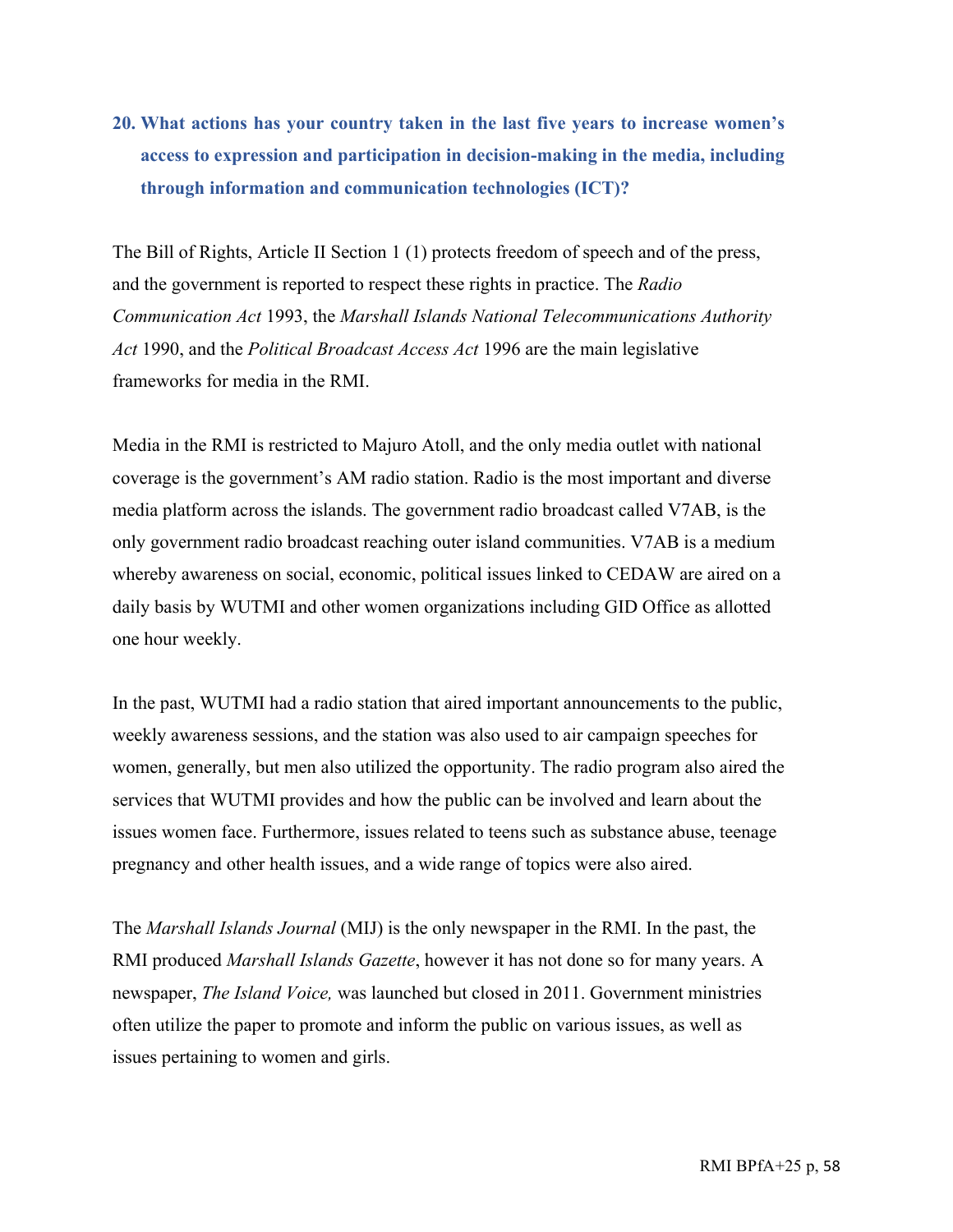Information and Communication Technologies (ICT) are relatively underdeveloped in the RMI. The National Telecommunications Authority (NTA) is the only service provider for mobile and internet provision in the RMI.

# **21. Do you track the proportion of the national budget that is invested in the promotion of gender equality and the empowerment of women (genderresponsive budgeting)?**

Yet to be implemented. GMRI recognized the need to develop legislation on the matter of violence against women and girls facilitated by technology and notes that it should be part of moving plans forward.

**22. As a donor country, does your country track the proportion of official development assistance (ODA) that is invested in the promotion of gender equality and the empowerment of women (gender-responsive budgeting)?** 

 $N/A$ 

### **23. Does your country have a valid national strategy or action plan for gender equality?**

Yes. The RMI National Strategic Plan (NSP) acknowledges gender equality as an issue affecting all development priorities that needs to be considered and integrated into the five main sectors covered within the NSP. The Social Sector includes focus on gender goals and priorities.

Within in the Gender Mainstreaming Policy are proposed series of inputs and strategic action plans that will support the achievement of each of the five priority outcomes of the Gender Mainstreaming Policy. With technical assistance from SPC, GID Office has in its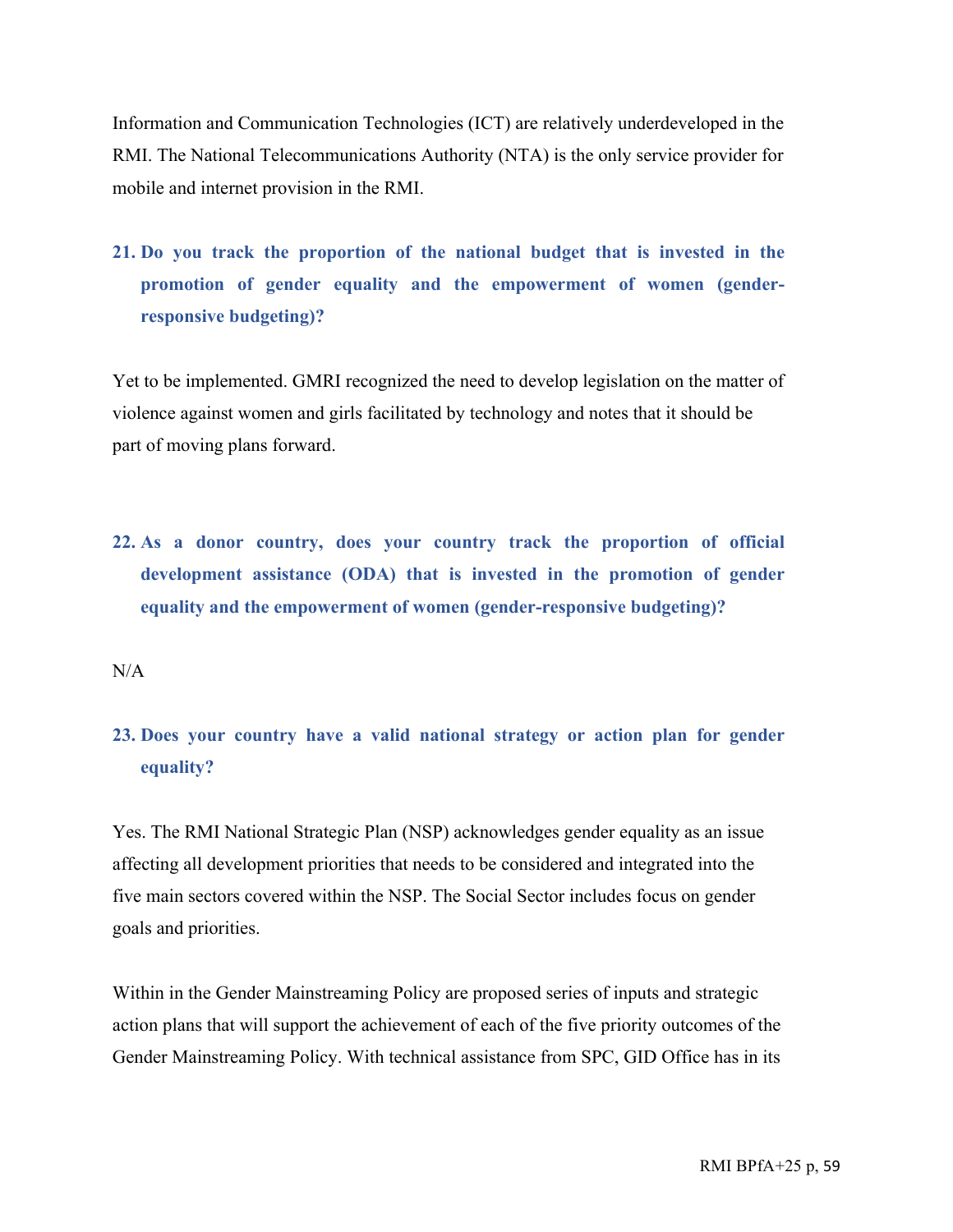plans, a comprehensive gender mainstreaming policy implementation plan, which includes programs addressing gender sensitivity and understanding.

**24. Does your country have an action plan and timeline for implementation of the recommendations of the Committee on the Elimination of Discrimination against Women (if a State party), or of the recommendations of the Universal Periodic Review or other United Nations human rights mechanisms that address gender inequality/discrimination against women?**

While action plan has yet to be fully implemented, there is a draft tracking tool for UPR, CEDAW, and CRC. The tracking tool identifies lead agencies, indicators and actions to be taken. Human Rights Committee is responsible for monitoring and evaluating progress towards implementation of recommendations.

#### **25. Is there a national human rights institution in your country?**

There is no National Human Rights Institution or Ombudsman. Under the Constitutional Convention Act, 2015, Proposal No. SC 17 seeks to amend the Constitution to allow for a separate and independent office or body to institute, conduct or discontinue, any proceedings relating to fraud, corruption, misconduct of office and other ethical misconduct by elected or high officials. Proposal No. SC 18, requests appropriate provisions in the Constitution to provide for the establishment of an Office of Ombudsman. The government acknowledges the valuable role that a National Human Rights Institution or Ombudsman could play, and remains interested in accessing technical assistance in the establishment of such an office or ombudsman.

In November 2016, GRMI requested technical assistance from the SPC RRRT and the Asia Pacific Forum of National Human Rights Institutions (APF) to undertake a scoping study on the feasibility of establishing a National Human Rights Institution (NHRI). The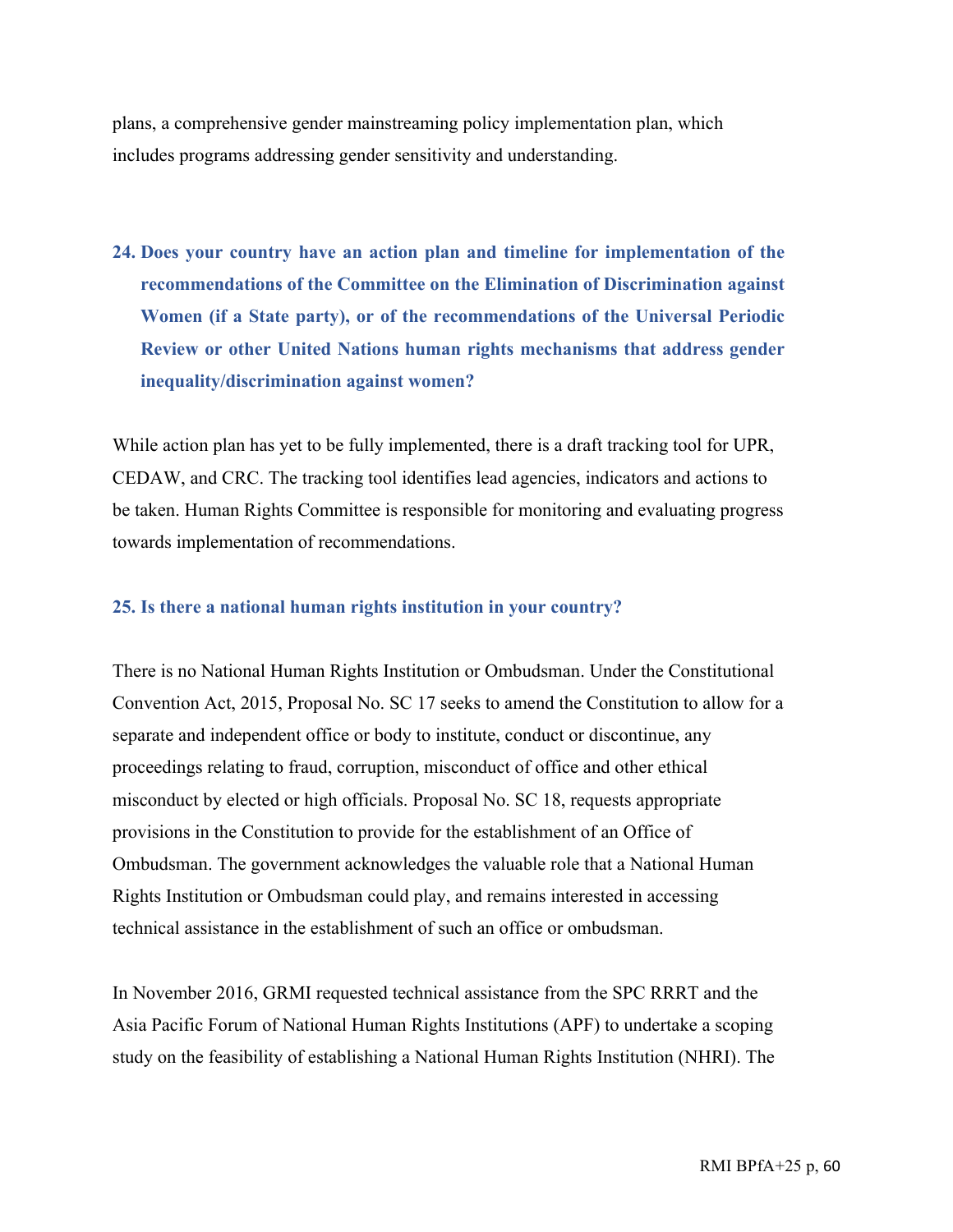scoping study was conducted in March 2017. Study results were submitted to the RMI in September 2017. The following recommendations were made for the GRMI to consider:

- The Scoping Team recommended that the RMI establish a NHRI as a Constitutional Office with a status equivalent to that of the Office of the Auditor-General;
- The Scoping Team recommended that the currently convened Con. Con. be asked to consider the establishment of an Ombudsman's Office with both good governance and human rights mandates;
- If an Ombudsman Office is established, it should comprise of a Chief Ombudsman and an Ombudsman or Deputy Ombudsman with specific responsibility for human rights – both full-time.
- The legislation enabling the NHRI should provide a broad mandate:
- To promote and protect the human rights of every person in the Marshall Islands;
- To foster the dignity, equality and security of everyone in the Marshall Islands, including women, children and people with disabilities. As well as all citizens and residents whether permanent or temporary.

The primary objectives of the NHRI should be:

- To advocate and promote respect for and an understanding and appreciation of human rights;
- To ensure compliance with the Paris Principles and to build community trust in the NHRI throughout the Marshall Islands;
- To incorporate explicit legislative guarantees of its independence and provide for an open, transparent and inclusive hiring process.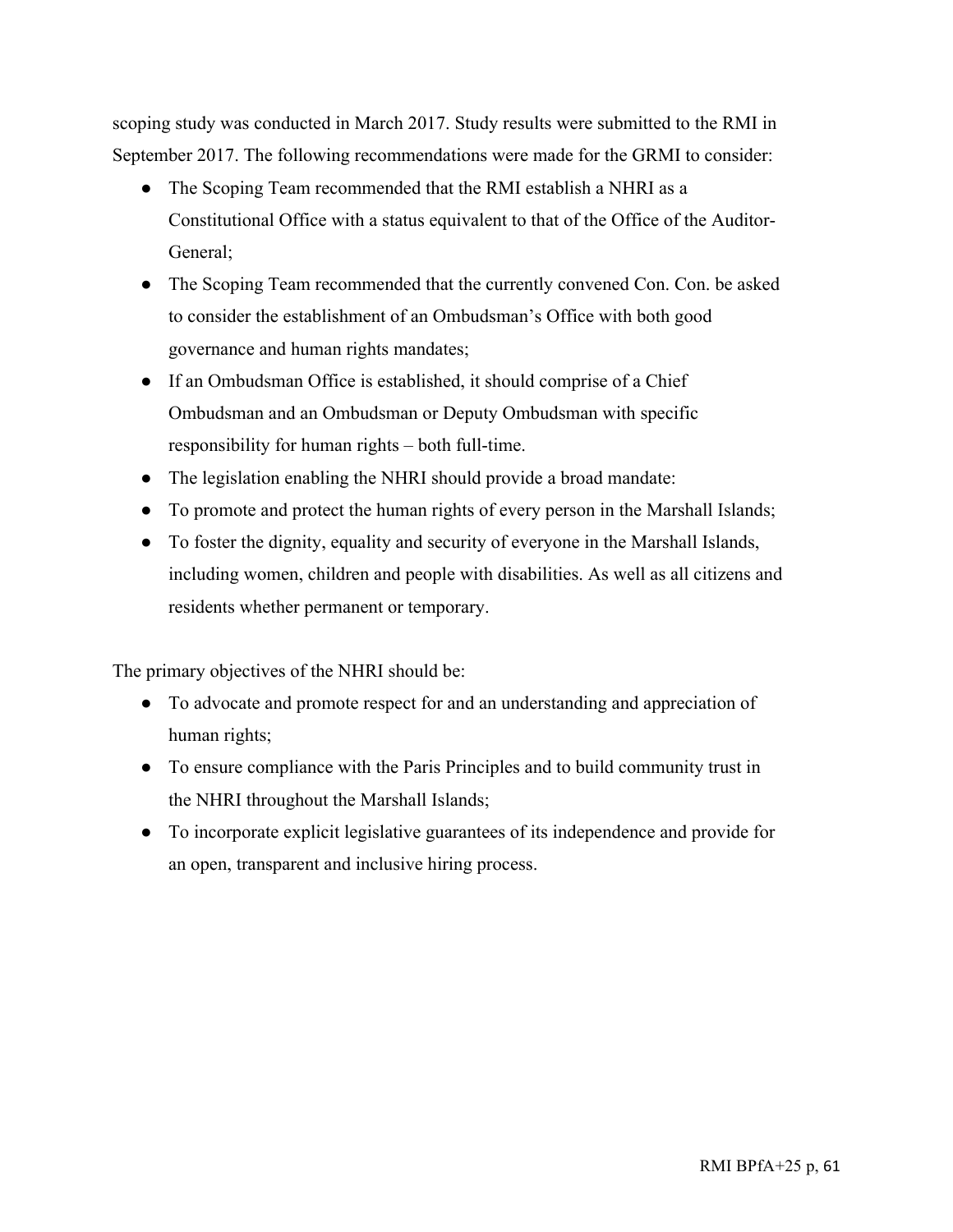#### **Peaceful and inclusive societies**

**Critical areas of concern:** Women and armed conflict Human rights of women The girl child

# **26. What actions has your country taken in the last five years to build and sustain peace, promote peaceful and inclusive societies for sustainable development and implement the women, peace and security agenda?**

Traditionally women have been an integral part of decision making and peace keeping in the RMI. Marshallese proverbs and stories reiterate lessons of respect for women. The following traditional Marshallese proverbs depict the traditional role of women and the value they contribute to creating and promoting peaceful and inclusive societies:

- *Jined ilo Kobo*: woman as the compassionate mother, mother and promoter of the Marshallese people, responsible for holding the family together and addressing the needs of the family members;
- *Lejmaanjuri*: peacemaker, in each family the mother and older sisters are expected to keep the peace or stop fights between male members of the family;
- *Ieb jeltok, kora menunak*: women as supportive providers, preparing nourishment for the family as well as taking part in making copra, handicrafts, collecting food;
- *Limaro bikbikir kōlo eo*: women as those who preserve and enliven the livelihood of the family and the community, responsible for ensuring that the family and the community do not slack or abandon major or crucial projects, decisions or goals important to the livelihood of the family or the community and that they encourage the men in times of war to be brave and courageous.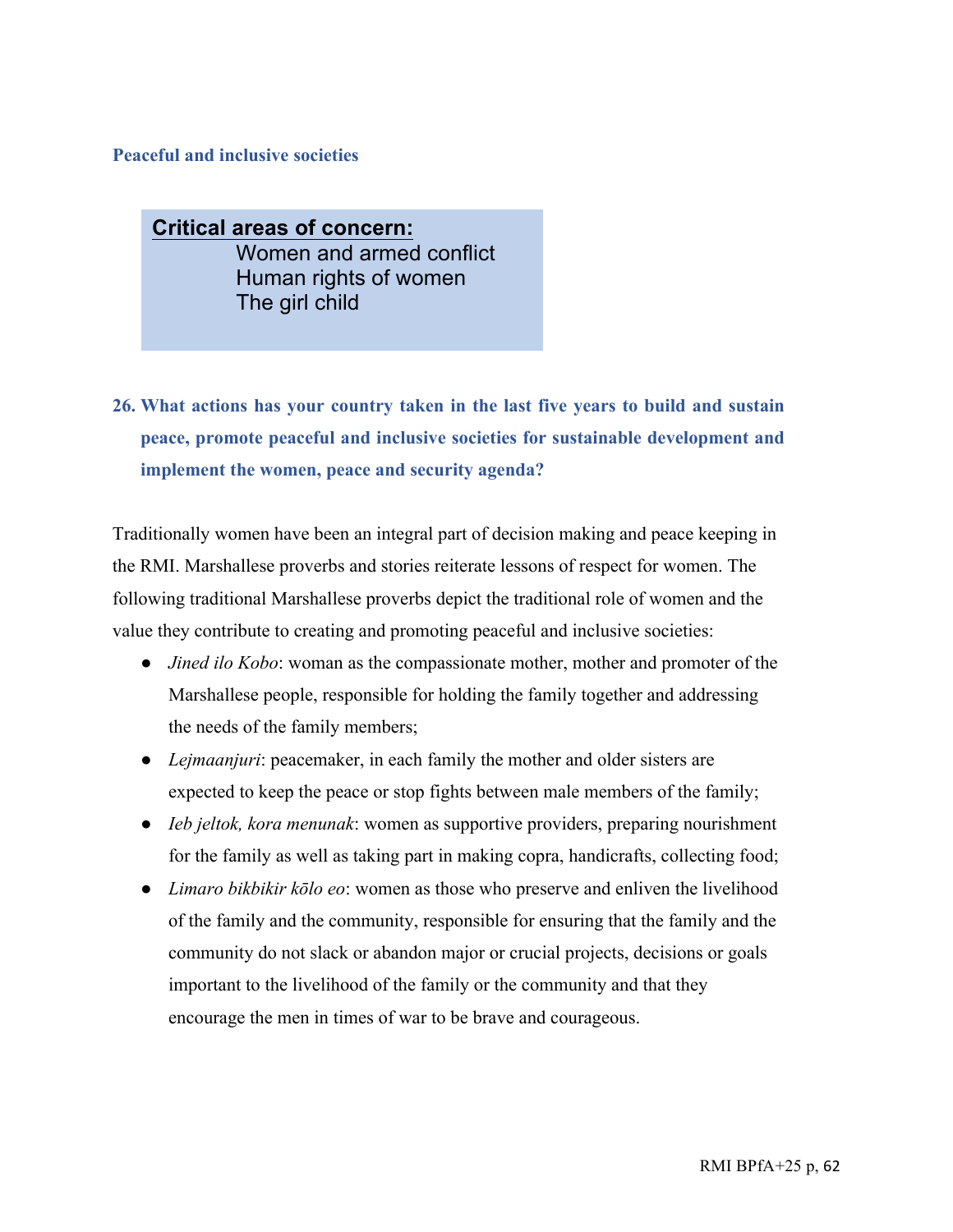The RMI National Strategic Plan (NSP) acknowledges the need to enhance capacity of youth, children, and vulnerable groups, that needs to be considered and integrated into the five main sectors covered within the NSP. The Social Sector includes focus on youth, children, vulnerable groups and community development. GRMI will continue to strengthen awareness, policies, and legislation to be inclusive for sustainable development.

**27. What actions has your country taken in the last five years to increase the leadership, representation and participation of women in conflict prevention, resolution, peace building, humanitarian action and crisis response, at decisionmaking levels in situations of armed and other conflicts, and in fragile or crisis settings?** 

The Republic of the Marshall Islands continues to support the Regional Plan of Action on Women Peace and Security. In terms of participation of women in humanitarian crisis response, women have been active in participating in climate and nuclear justice, consultations and active to assist in relief efforts relating to impacts of climate change and disaster risks. GRMI supports the role of both women and men in building resilient communities to face natural disasters and climate change.

The RMI continues to advocate for climate and nuclear justice, linking the issue of climate change to the ongoing effects of nuclear testing. At the climate change summit in Paris 2015, a number of Marshallese young women and men joined former and late Minister Tony Muller, in the fight for climate change justice to the RMI. Such young women as Ms. Cathy Jetnil-Kijiner, Ms. Milan Loeak and Ms. Selina Leem did the RMI proud by advocating and demonstrating to bring to the attention of the world leaders their aspirations and demands for a climate change agreement in Paris.

In partnership with IOM and the Marshall Islands Red Cross Society, WUTMI conducted hazard and vulnerability mapping in communities surrounding all five public high schools as well as fourteen public elementary schools on six atolls Majuro (2 high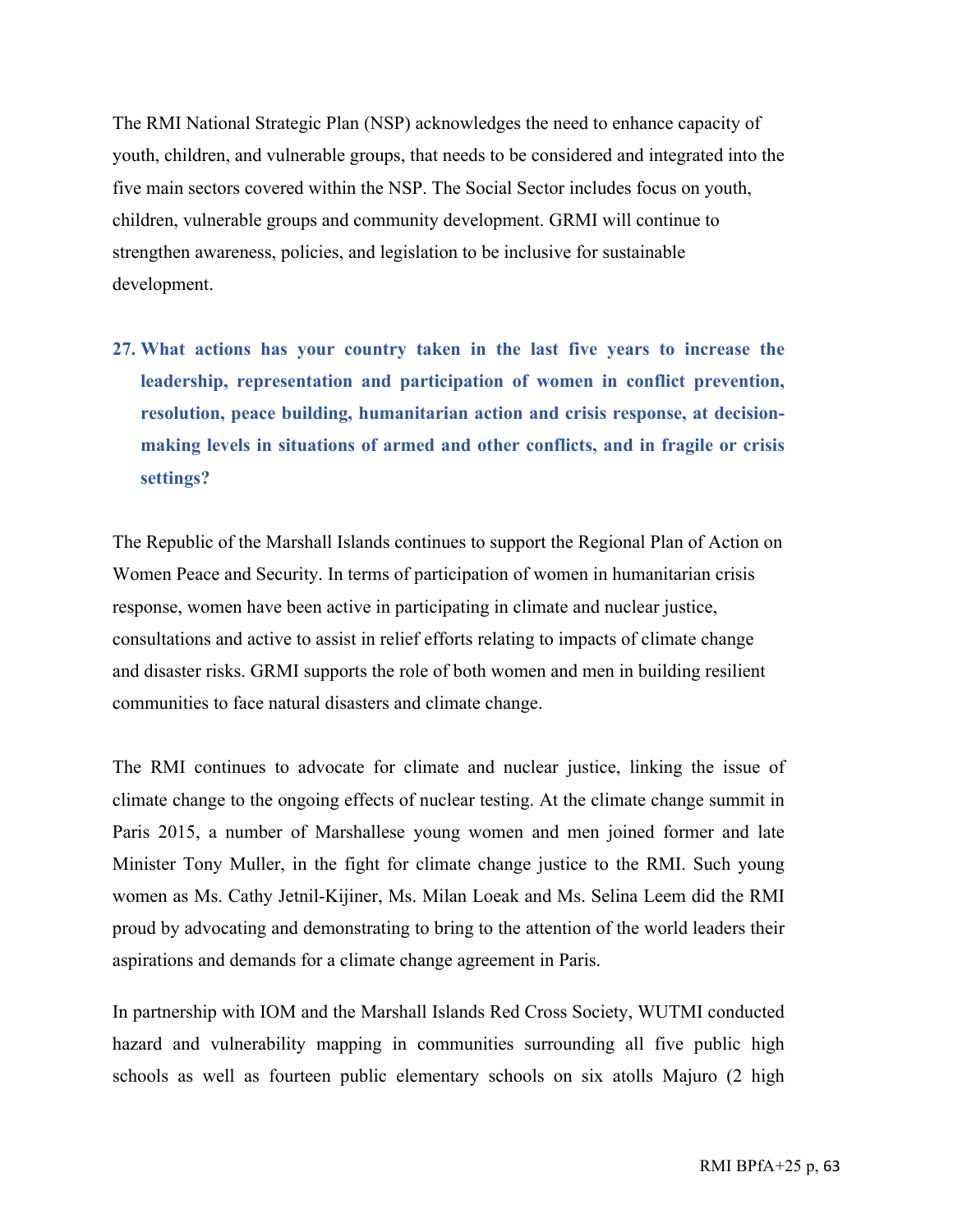schools, 4 elementary schools), Ebeye (1 high school, 3 elementary schools), Jaluit (1 high school, 2 elementary schools), Wotje (1 high school, 2 elementary schools), Kili (1 elementary school), Arno (2 elementary schools). Following these mapping activities, action plans were developed to address the pressing and continuing impacts on the livelihoods of women and their families as a result of natural and climate change-induced disasters.

WUTMI assisted with relief efforts during the 2013 and 2016 severe drought events. In the 2016 efforts, WUTMI conducted the Cookhouse Confidential focus group discussions with women and young girls about the impacts of disasters on their health and wellbeing, particularly looking at menstrual hygiene management. IOM and WUTMI distributed female hygiene kits during the disaster as a result of the pilot focus group discussions. These were proven to be useful for the women who received them.

In partnership with the Office of Environmental Planning and Policy Coordination (OEPPC) and the GRMI, WUTMI was part of a team in 2016 that consulted with 22 atolls for a Green Climate Fund (GCF) grant application. The grant is meant to fund climate change adaptation and mitigation projects. The GRMI applied for a water security project to benefit the entire RMI. Part of the application was a gender and social inclusion study to determine the kinds of challenges women and young girls faced within the community and at school in times of water insecurity. This study gave way to determine the kinds of adaptation activities necessary to address the challenges and build on the strengths of the community and the schools.

WUTMI and youth group Jo-Jikum represented women during Disaster Risk Reduction (DRR) and climate change initiatives. Jo-Jikum is highly involved in raising awareness through art camps and other summer camp activities through their three main core programs. The youth programs are designed to enable youths across the Marshall Islands to be an active and sustainable part of the disaster and climate landscape.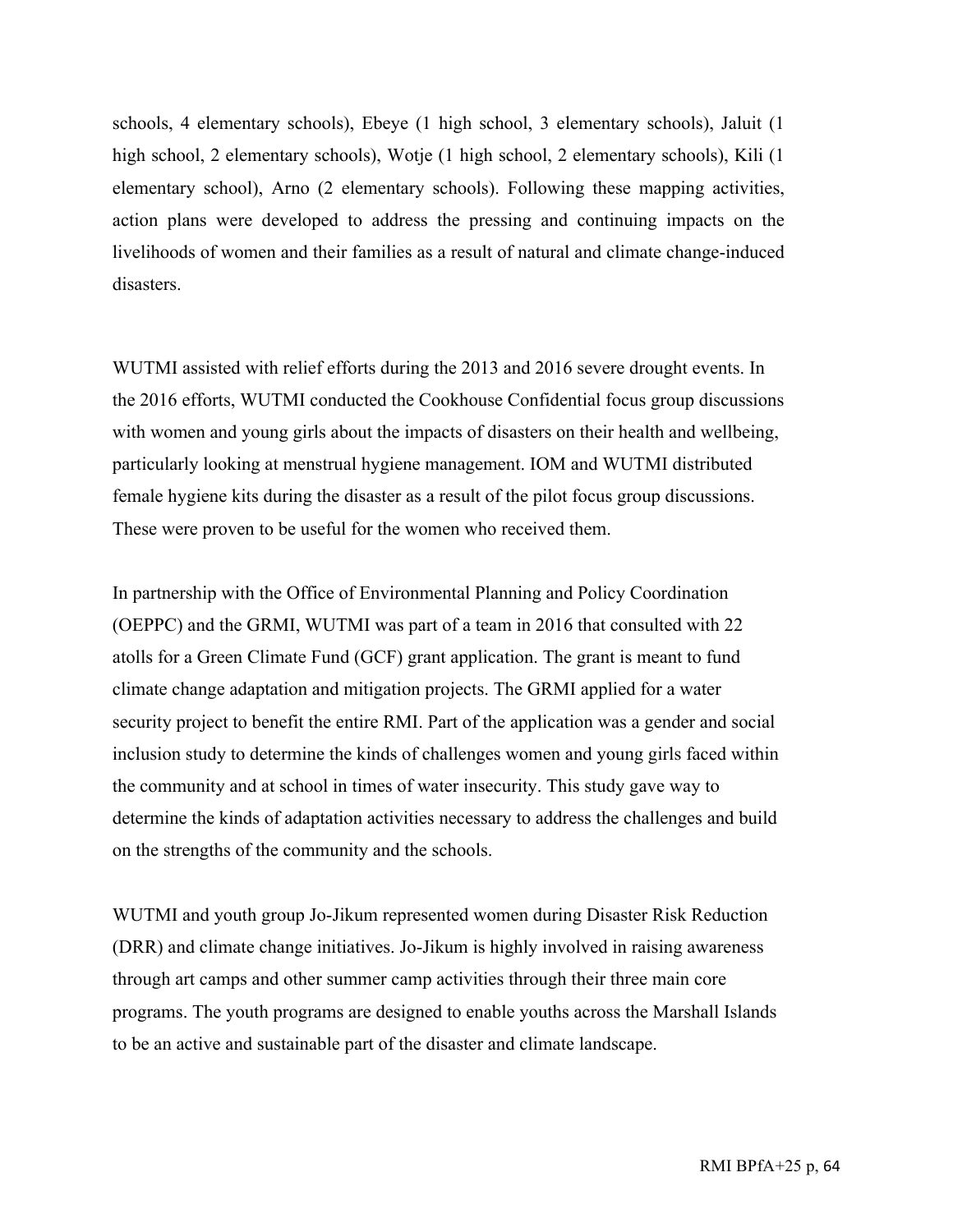**28. What actions has your country taken in the last five years to enhance judicial and non-judicial accountability for violations of international humanitarian law and violations of the human rights of women and girls in situations of armed and other conflicts or humanitarian action and crisis response?** 

RMI continues to support the Regional Plan of Action on Women Peace and Security.

## **29. What actions has your country taken in the last five years to eliminate discrimination against and violations of the rights of the girl child?**

Legal protection against discrimination is provided by the Constitution. Although not explicit, this includes protection for all children as well. The *Child Rights Protection Act,*  the *Human Rights Committee Act,* the *Rights of Persons with Disabilities Act* and the Disability policy adopted by the *Nitijela* also ensure that children and persons with disabilities are not being discriminated against.

The Government acknowledged that in practice, people with disabilities still have difficulty in accessing public services and are also challenged with the limited employment opportunities available. The Government is committed to addressing these issues and is, therefore, open to assistance, both financial and technical, from partners in the areas of legal and policy review, as well as infrastructural changes.

In recent years, PSS's partnership with World Teach provides volunteer teachers with hearing impairment to work with students with similar hearing disabilities on Majuro. Additionally, the Disability Coordination Office within MOCIA, provides support to MIDPO and coordination for activities that support children with disabilities.

It is compulsory for a child who attains the age of 5 years to attend school. Beginning in 2013, collection of all registration fees was suspended and all public school students were able to attend school free of charge. Another initiative that has done much to improve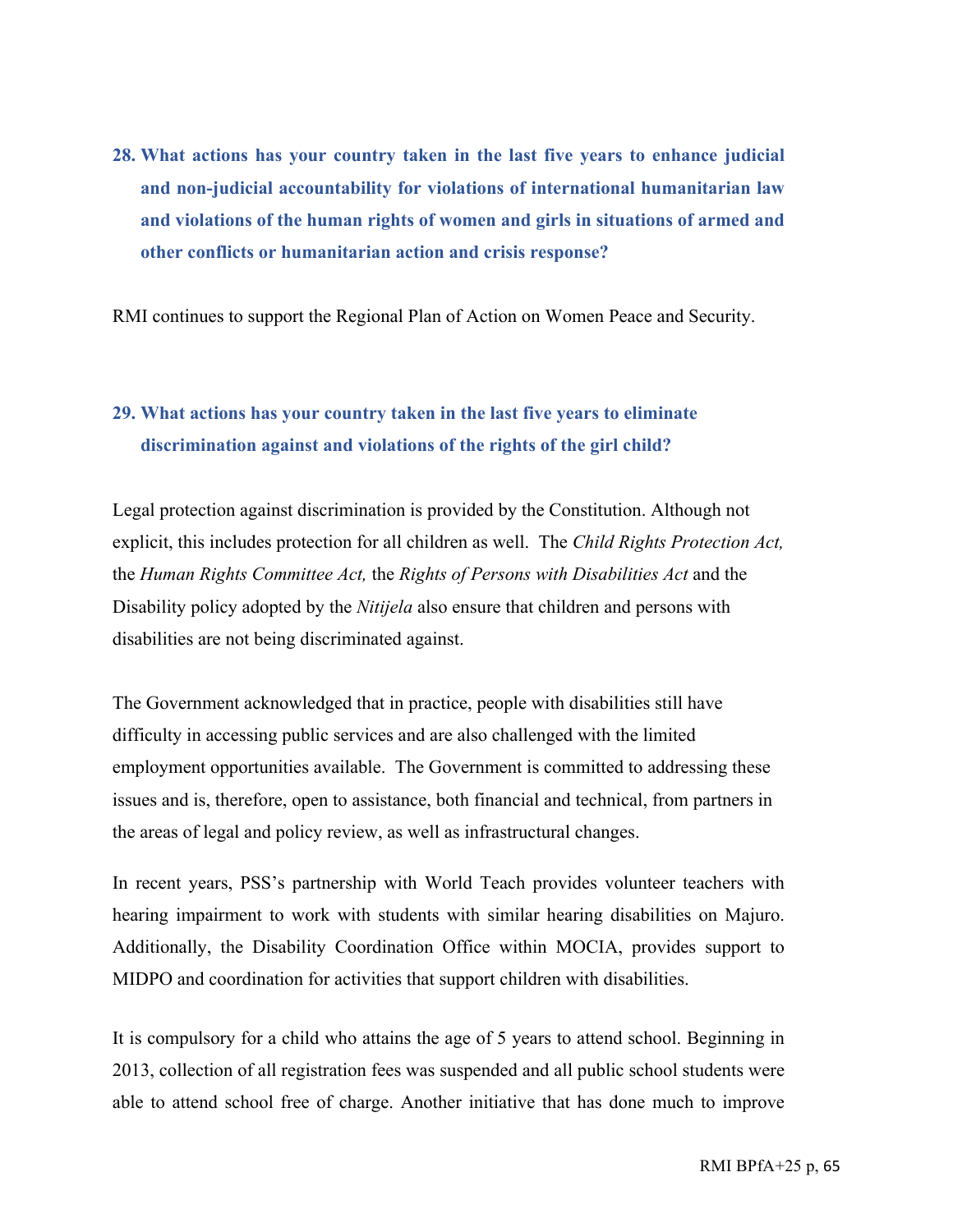outer island students' ability to access education is the solar panel installation project that enables school children to study after dark.

The enrolment data from 2015 shows nearly equal enrolment of males and females at both public and private elementary and secondary schools. In all elementary schools, 49.4% of students were female. In all secondary schools, 50.6% of students were female.

The PSS Child Protection Policy promotes a right-based approach to child protection. The Code of Conduct for Working with Children provides that all regular and volunteer teachers are required to make a signed declaration of compliance with the Code of Conduct for Working with Children as a condition of their engagement. This includes an agreement to report to the designated child protection officer at PSS whenever they have a reasonable belief that a child has been harmed or is at potential risk of harm. PSS teachers and volunteer teachers and staff working with children with disabilities are required to participate in induction training that raises their awareness of particular risk factors and provides examples of good practice.

The Government is continuing its efforts to address challenges affecting access to quality education in the outer islands. The main factors that affect Government's efforts include logistical challenges given the geographic dispersion of the islands, and transportation and shipping delays which affects the delivery of school materials in a timely manner. Other factors include school disruptions due to deteriorating weather conditions; and the difficulty of attracting qualified teachers from urban schools to teach in outer islands.

The Government has put in place the following initiatives to address this issue: (1) intensive teacher trainings, including on outer islands, minimizing the distance that outer island teachers must travel; (2) requirement that all teachers must have, at least an Associates of Arts (AA) or Associate of Science (AS) degrees, including those in outer island schools. In the last decade, the Government carried out several improvements to existing school structures. Many outer island schools have been renovated, providing safer more appropriate school environments. Active mentor relationships between PSS School District Supervisors and outer island schools/teachers also provide the monitoring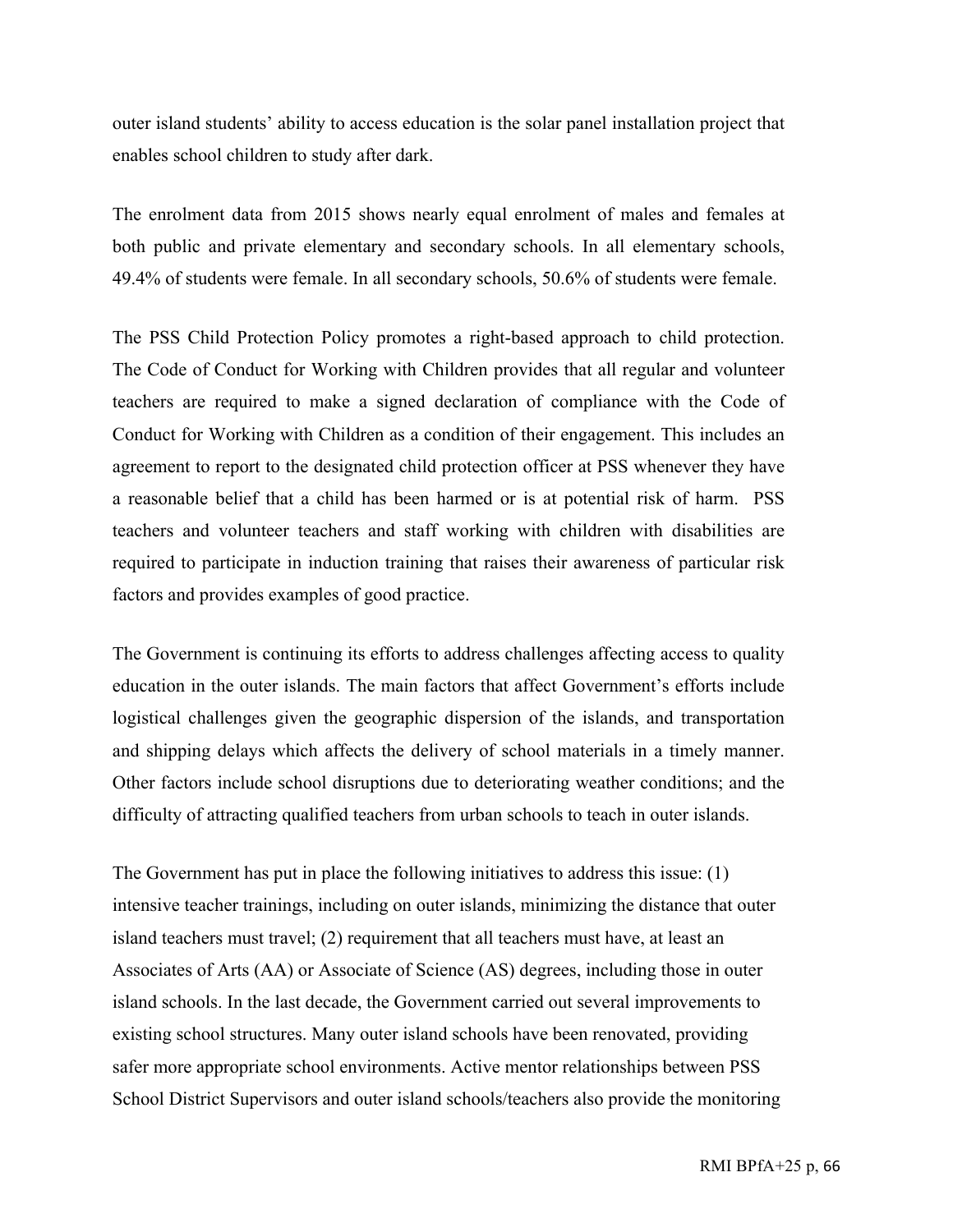and support necessary to improve conditions. New positions were created in order to better service the outer island schools. There are five supervisors servicing the five districts.

In the area of health, as mentioned in Question 9, quality care for mothers and children is provided by the new Maternal and Child Health (MCH) Clinic. MOHHS will continue to strengthen partnerships with medical missions from abroad to build capacity and staff training to deliver care in various medical fields.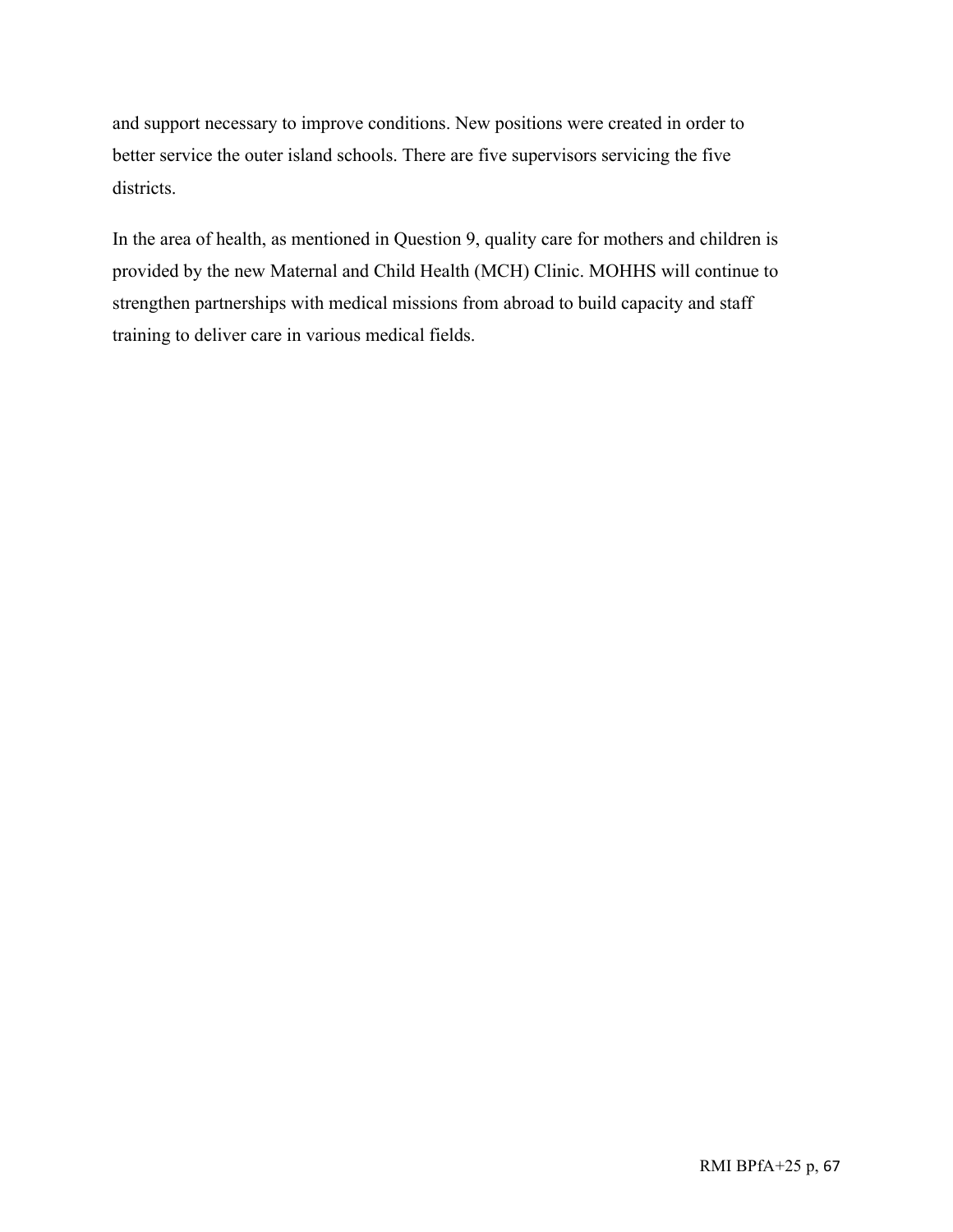### **Environmental conservation, protection and rehabilitation**

### **Critical areas of concern:**

- I. Human rights of women
- K. Women and the environment
- L. The girl child

## **30. What actions has your country taken in the last five years to integrate gender perspectives and concerns into environmental policies?**

RMI adopted a number of important gender-friendly national policies including our National Strategic Plan, National Climate Change Policy Framework, and National Energy Policy, among others. All of these incorporate goals and outcomes to progress gender equality and advancement of women and call for the development of gender sensitive strategies for climate change responses and advancement of women in decisionmaking and economic empowerment. The HRC continues to ensure when developing policies and plans that it is inclusive to ensure that the right stakeholders participate. Furthermore, MOCIA continues to ensure that a gender lens is integrated into policies and plans.

The National Climate Change Policy Framework (NCCPF) presents five strategic goals that aim to provide a pathway to an integrated, whole-of-RMI response. Objectives and outcomes are identified for each goal.

- Strengthen the Enabling Environment for Climate Change Adaptation and Mitigation, including Sustainable Financing
- Adaptation and Reducing Risks for a Climate Resilient Future
- Energy Security and Low-Carbon Future
- Disaster Preparedness, Response and Recovery
- Building Education and Awareness, Community Mobilization, whilst being mindful of Culture, Gender and Youth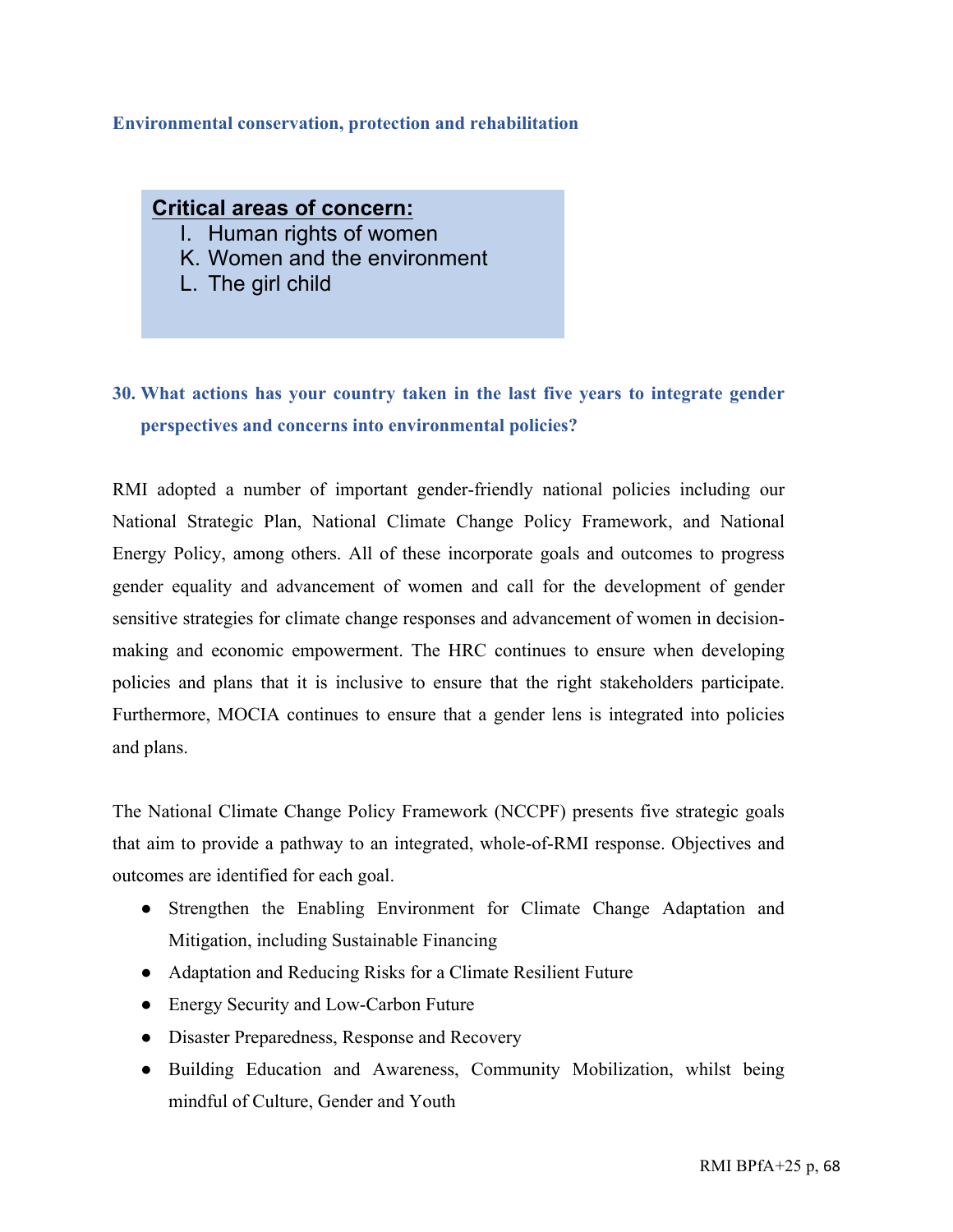In recognition of the need for integration of climate change into development planning, the National Climate Change Committee developed the Joint National Action Plan on Climate Change Adaptation and Disaster Risk Management (JNAP) for RMI. The JNAP was developed in a multi-stakeholder process conducted in 2010–2011. The JNAP matrix aligns with actions identified under the National Action Plan for Disaster Risk Management 2008–2018 and the National Climate Change Policy Framework to provide a comprehensive guide for implementation of risk reduction measures relating to disaster and climate change. The implementation and monitoring of the progress of JNAP across key sectors requires significant increases in human, technical and financial resources. The JNAP provides a detailed strategy for "holistically and cooperatively" addressing risks in the RMI.

As a cross cutting issue, some of the achievements so far include the following:

- RMI Youth Policy 2014: takes into consideration climate change and youths' role and empowerment;
- Small Grants Program: youth and gender is always incorporated into concept development and;
- Cookhouse Confidential Initiative: Indigenous methodology to disseminate information and collect data on related and relevant gender issues as it relates to climate impacts, such as droughts and other extreme weather events. This methodology was developed in order to be better aware of women's and girls' needs during an emergency or disaster situation as well as to understand better idea how to plan and respond to longer term climate change adaptation needs.
- **31. What actions has your country taken in the last five years to integrate gender perspectives into policies and programmes for disaster risk reduction, climate resilience and mitigation?**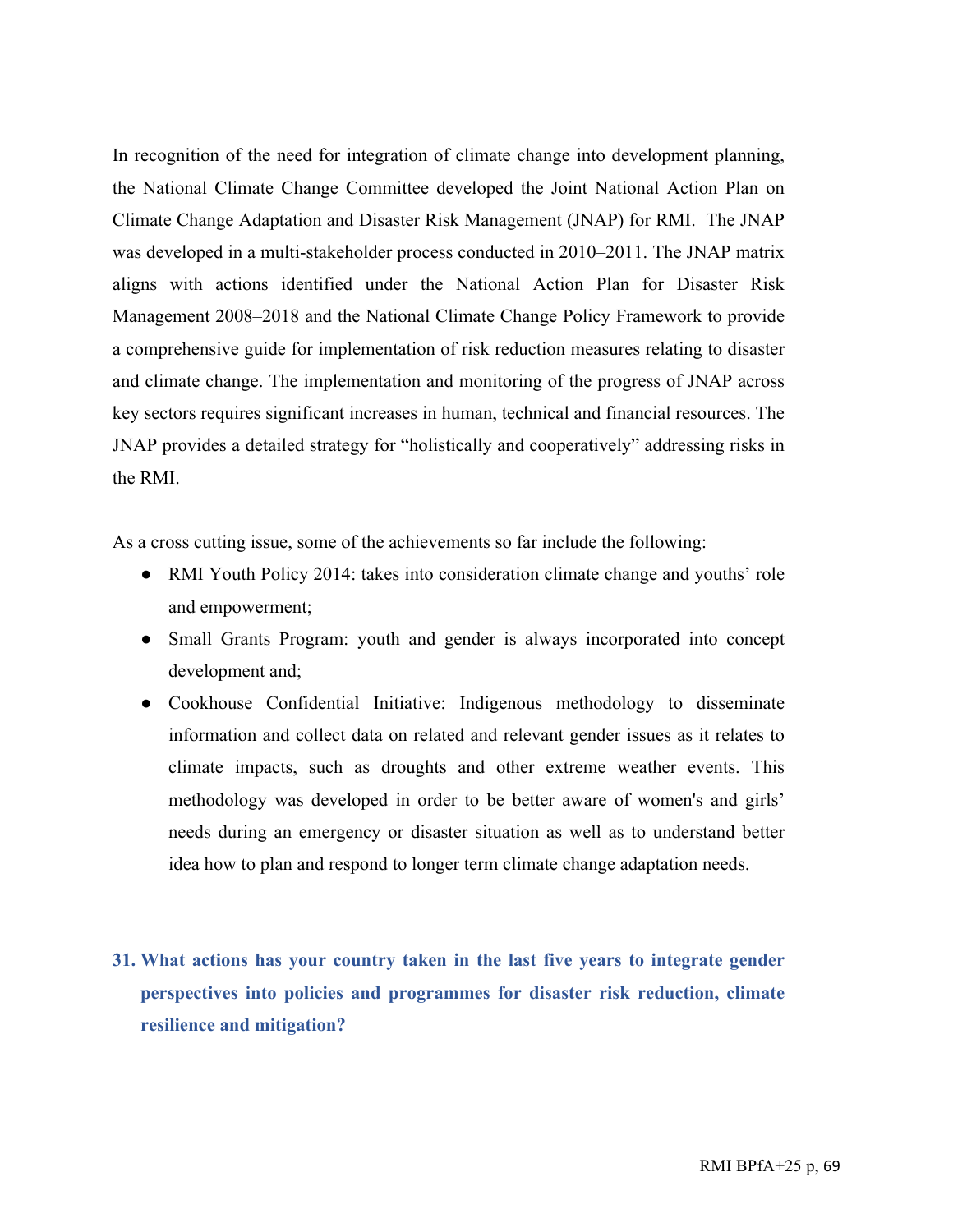Disaster management (DM) was formalized with the passing of the National Disaster Management Plan and the enactment of the *Disaster Assistance Ac*t, both in 1987, which established the National Disaster Management Committee and the National Disaster Management Office (NDMO) located in the Office of the Chief Secretary. Local governments are responsible for assisting the NDMO to develop specific programs for each atoll. To facilitate this process, the NDMO provides technical advice and serves as the focal point for the coordination of Government resource support.

## At a strategic level, the National Action Plan for Disaster Risk Management (DRMNAP) 2008 to

2018 outlines priority actions for risk reduction. The Joint National Action Plan for Disaster Risk Management and Climate Change (JNAP) was subsequently established in 2010 to 2011 and aligns with actions identified under the DRMNAP, as well as the subsequently developed 2011 National Climate Change Policy Framework (NCCPF). Together, these policies provide a comprehensive guide for the implementation of risk reduction measures relating to disaster and climate change.

Disaster response is coordinated through five clusters that can be activated when the need arises. These clusters are: water and sanitation (WASH), health, logistics, food security and agriculture, and the infrastructure and shelter cluster, thus, the national cluster system has been institutionalized into the disaster risk management operations structure. Different clusters have different levels of operational capacity depending on how often they have been activated and their composition. The WASH cluster was the most active cluster during the 2016 El Niño drought response, and also has the largest membership, bringing together government agencies, non- governmental organizations and civil society.

Women have participated and are represented in consultations on disaster risk reduction (DRR) and climate change initiatives. Often times, the government and other intergovernmental partners such as the IOM issue out contracts to women and youth NGOs to conduct surveys and other post response analysis instruments to communities in the outer islands. WUTMI, and various youth NGOs are highly involved in Disaster and Climate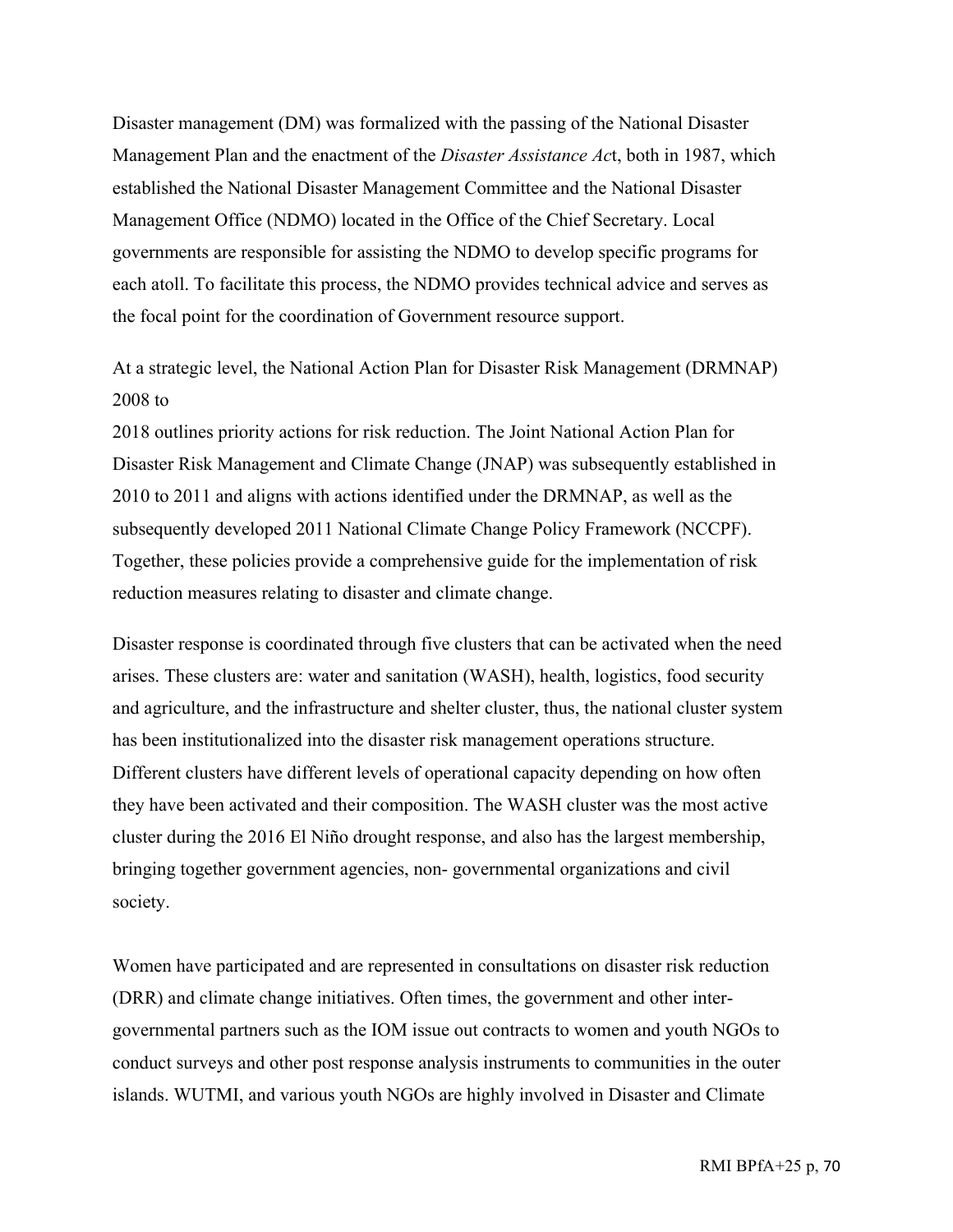related work. The youth group Jo-Jikum*,* is highly involved in raising awareness through art camps other summer camp activities through their three main core programs. The youth programs are designed to enable youths across the Marshall Islands to be an active and sustainable part of the disaster and climate landscape. GRMI will continue to involve both women and men in building resilient communities to face climate change impacts and disaster risks.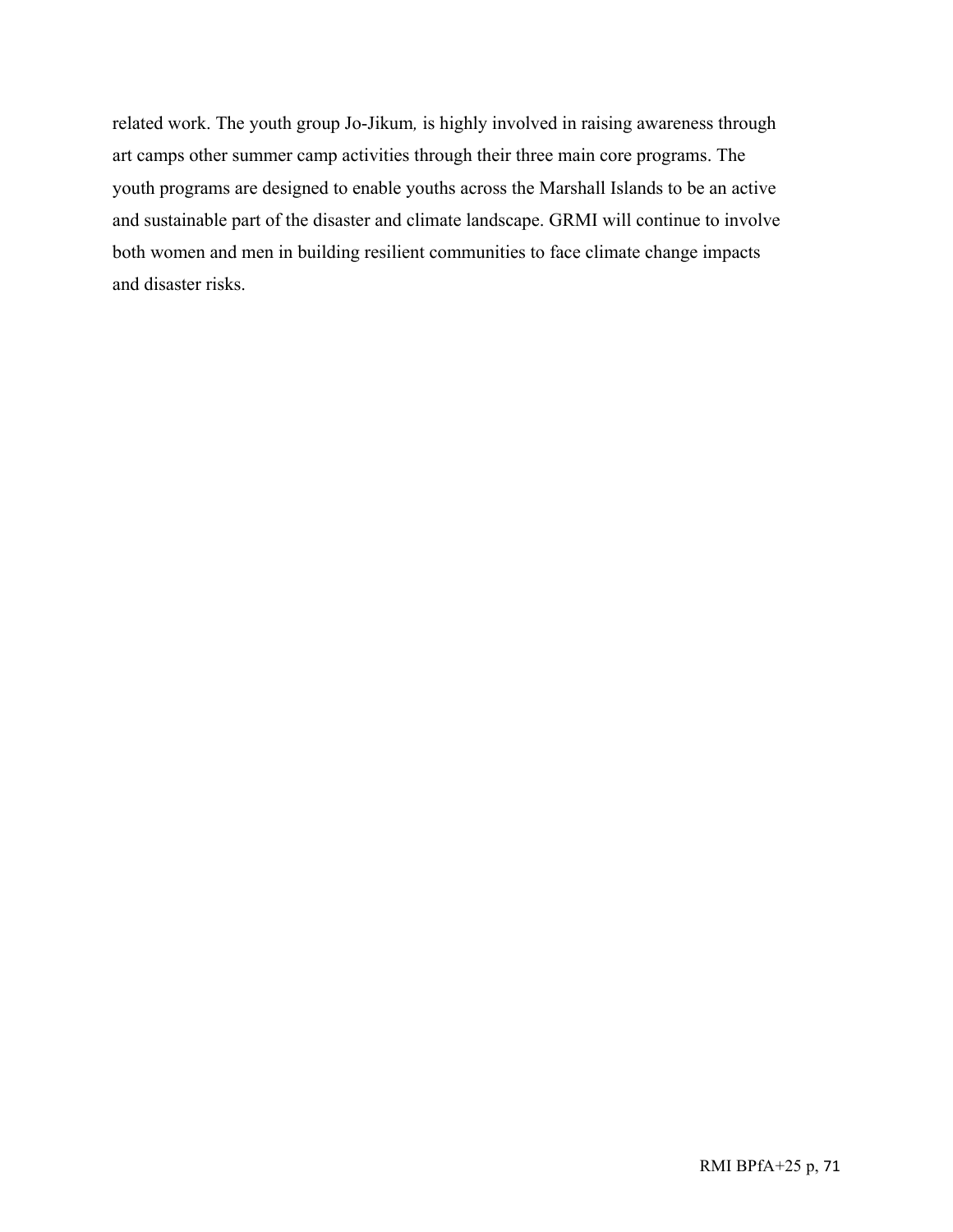#### **Section Three: National institutions and processes**

**32. What is your country's current national machinery for gender equality and the empowerment of women? Please name it and describe its location within Government.**

The Gender in Development (GID) Office functions within the Community Development Division (CDD) under the Ministry of Culture and Internal Affairs (MOCIA) is the RMI's national machinery for gender equality and the advancement of women. The GID Office is supported by and works in close cooperation with the other offices within the CDD, which include Youth Services Bureau (YSB), Disability Coordination Office, Child Rights Office and Senior Citizens Affairs Office. With a Gender Development Coordinator and new Gender Development Officer, including technical assistance from the newly appointed RRRT Country Focal Officer (CFO) to the RMI, the GID Office has strengthened its plans for the upcoming years ahead.

# **33. Is the head of the national machinery a member of the institutional process for SDG implementation (e.g. inter-ministerial coordinating office, commission or committees)?**

Yes. Under the NSP/SDGs Committee, there are five sector committees. The MOCIA is the chair for the Social Development Sector, which address the following strategic areas: health; education; gender; children, youth and vulnerable groups; and community development. MOCIA is also the Secretariat for the HRC.

**34. Are there formal mechanisms in place for different stakeholders to participate in the implementation and monitoring of the Beijing Declaration and Platform for Action and the 2030 Agenda for Sustainable Development?**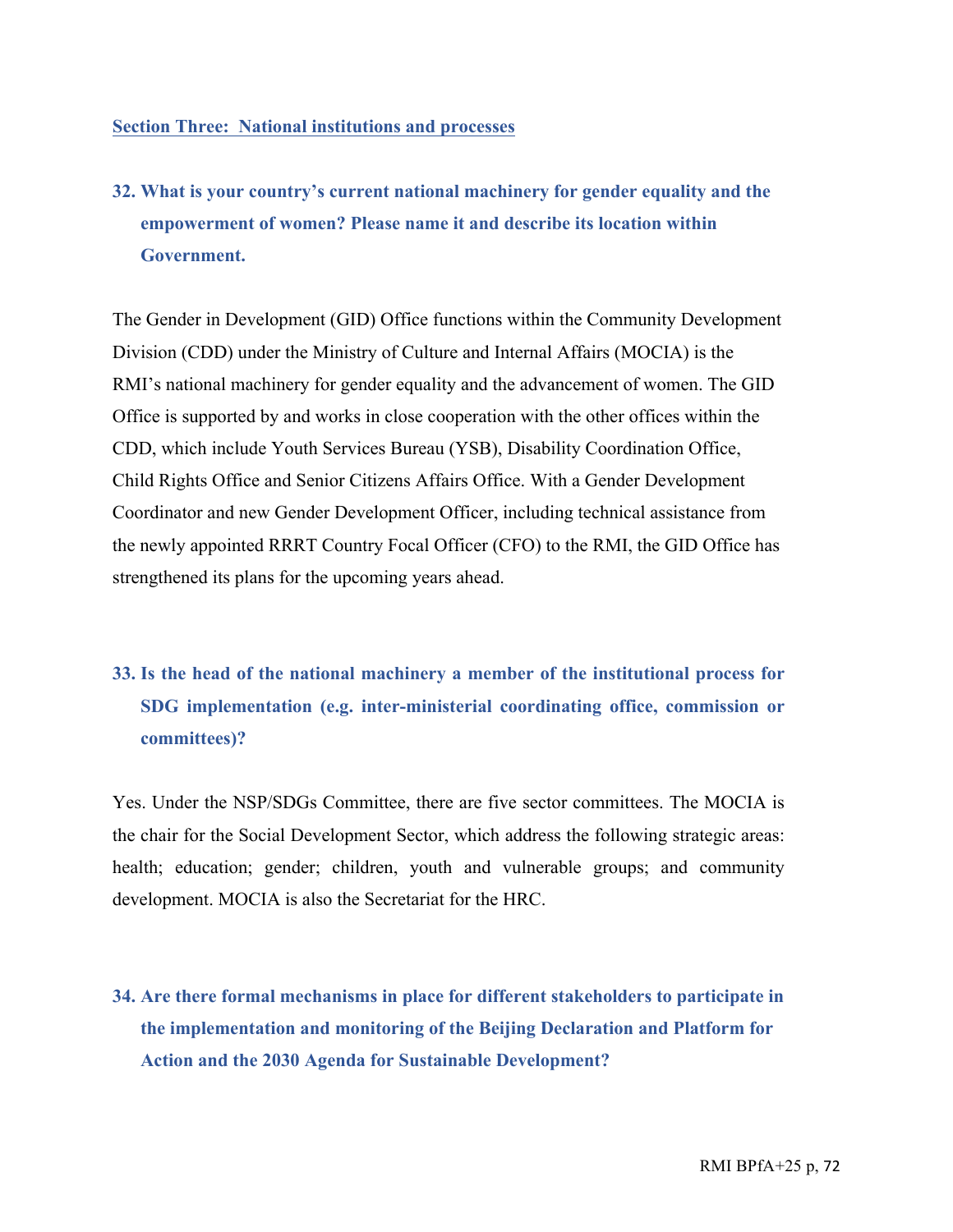Stakeholders have been reporting on ministry objectives listed in the NSP which are linked to the SDGs. With the NSP being reviewed, its alignment to the SDGs has not yet been confirmed.

| <b>Beijing Platform for Action Stakeholder</b>                                                                                                                         | <b>Sustainable Development Goals</b><br><b>Stakeholder</b>                                                                                                                                                                                        |
|------------------------------------------------------------------------------------------------------------------------------------------------------------------------|---------------------------------------------------------------------------------------------------------------------------------------------------------------------------------------------------------------------------------------------------|
| Civil Society Organization<br>Women's rights organization<br>$\bullet$<br>Academia and think tanks<br>Private Sector<br>Cabinet<br>Human Rights Committee<br>$\bullet$ | Women's Organizations: WUTMI<br>Parliament: Minister in Assistant to<br>$\bullet$<br>the President<br>Private Sector: Chamber of Commerce<br>$\bullet$<br>Other actors: Ministers, Agency<br>$\bullet$<br>Secretaries, and Assistant Secretaries. |

## **35. Is gender equality and the empowerment of all women and girls included as a key priority in the national plan/strategy for SDG implementation?**

Yes, gender equality and the advancement of women and girls is a national priority and is addressed in the Social Sector of the NSP. RMI is committed to creating an enabling environment that allows all women and men to develop their capacities and fulfill their aspirations.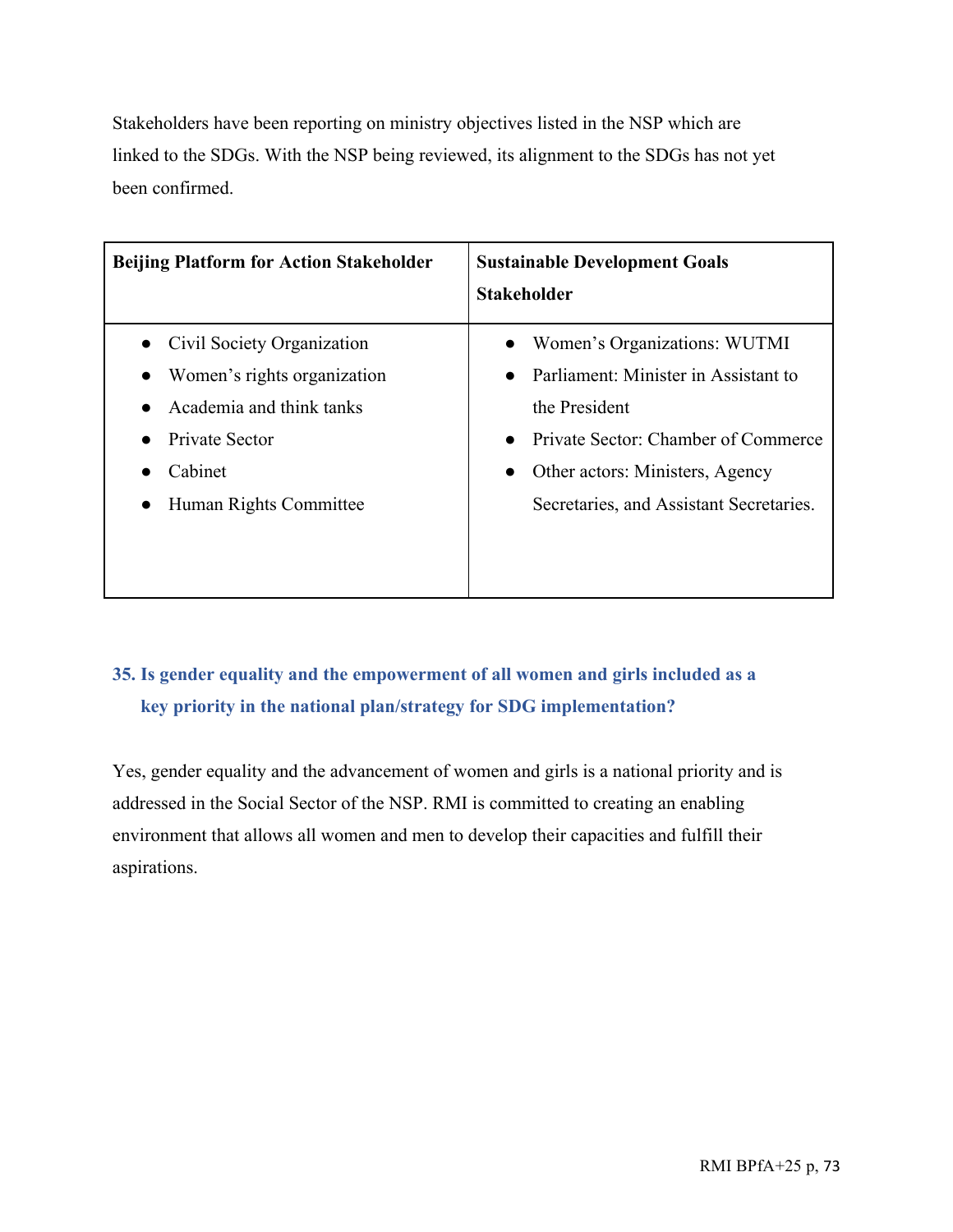## **Section Four: Data and statistics**

## **36. What are the top three areas in which your country has made most progress**

## **over the past five years when it comes to gender statistics at the national level?**

| Progress                                                                                                                           | Comments/Summary                                                                                                                                                                                                                                                                                                                                                                                                                                                                                                                                                                                                                          |
|------------------------------------------------------------------------------------------------------------------------------------|-------------------------------------------------------------------------------------------------------------------------------------------------------------------------------------------------------------------------------------------------------------------------------------------------------------------------------------------------------------------------------------------------------------------------------------------------------------------------------------------------------------------------------------------------------------------------------------------------------------------------------------------|
| Produced knowledge products on gender<br>statistics (e.g., user-friendly reports, policy<br>briefs, research papers)               | Produced the Gender Equality: Where do we stand?<br>RMI; ADB (forthcoming); compilation of statistics<br>for human rights reports - eg CEDAW, (Common<br>Core document). Lessons learnt is that there are still a<br>lot of data gaps to address in key sectors like<br>Ministry of Natural Resources and Commerce<br>(NRC), Ministry of Justice (Public Safety for data on<br>crime and justice), time use, gender-based violence,<br>asset ownership, poverty, and disability.                                                                                                                                                          |
| Used more gender-sensitive data in the<br>formulation of policy and implementation of<br>programs and projects                     | Ministry of Health and Human Services<br>(MOHHS), Public Service System (PSS,<br>Ministry of Education) and Marshall Islands<br>Social Security Services (MISSA) are some of<br>the areas that have achieved this priority. The<br><b>MOHHS</b><br>conducted the Integrated Child<br>Nutrition and Health Survey (ICNHS) which<br>showed disparities between girls and boys that<br>have been integrated into the program design.<br>Lesson learnt is that Monitoring, Evaluation<br>and Learning and knowledge management<br>systems need to be strengthened to better<br>inform the policy and reporting process in a<br>timely manner. |
| Engaged in capacity building to strengthen<br>the use of gender statistics (e.g., trainings,<br>statistical appreciation seminars) | Lesson learned is that training has been most<br>effective when linked to a specific result like the<br>gender statistics publications; SDG Socialization with<br>the Social Sector Committee – increased ownership<br>of SDG targets with stakeholders; understanding of<br>'evaluative' nature of SDG reporting. changing<br>analysis and interpretation in annual reports.                                                                                                                                                                                                                                                             |

### **37. Out of the following which are your country's top three priorities for**

**strengthening national gender statistics over the next five years?**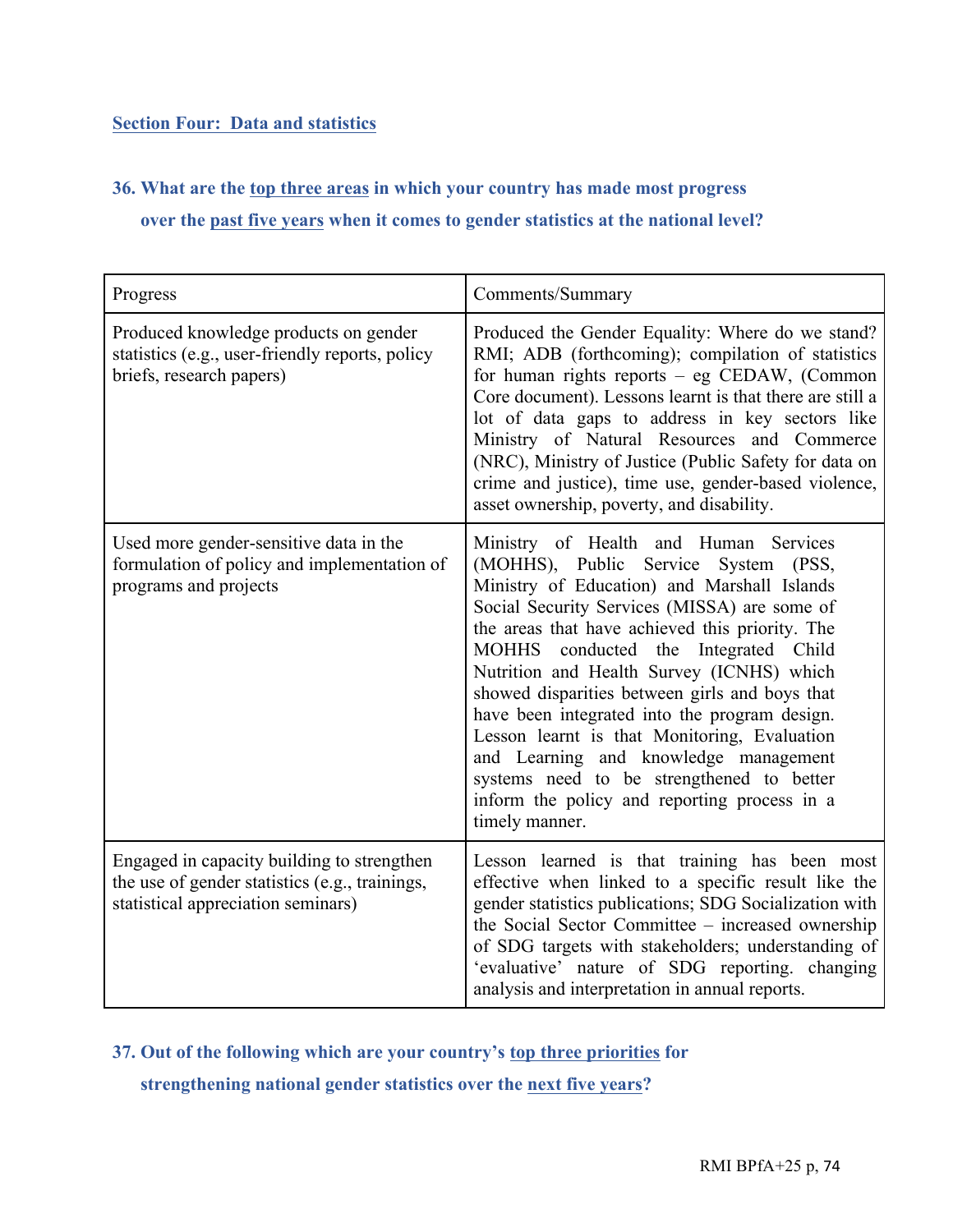| Priorities                                                                                                                                                                           | Comments/Summary                                                                                                                                                                                                                                                                                                                                            |
|--------------------------------------------------------------------------------------------------------------------------------------------------------------------------------------|-------------------------------------------------------------------------------------------------------------------------------------------------------------------------------------------------------------------------------------------------------------------------------------------------------------------------------------------------------------|
| Conduct of new surveys to produce national<br>baseline information on specialized topics<br>(e.g., time use, gender-based violence, asset<br>ownership, poverty, disability)         | This year the RMI is conducting the<br>Household Income and Expenditure<br>Survey (HIES) and the Census on<br>Population and Housing will follows in<br>2021 and an Individual Deprivation<br>Measure research for key data gaps on<br>time use.                                                                                                            |
| gender-sensitive<br>data in the<br>Use<br>more<br>formulation of policy and implementation of<br>programmes and projects                                                             | There will be gender reviews of policies,<br>projects and programs with gender<br>audits<br>in<br>like<br>keys<br>sectors<br>fisheries/agriculture to support gender<br>mainstreaming; work<br>to<br>improve<br>administrative data sources in public<br>safety and other Ministries/Agencies<br>that are providing gender statistics in the<br>government. |
| Statistical capacity building of users to<br>increase statistical appreciation on and use of statistics<br>gender statistics (e.g., trainings, statistical<br>appreciation seminars) | Having more trained people in gender<br>enable<br>will<br>better<br>understanding and knowledge<br>on<br>reporting on gender statistics. Also will<br>need capacity building on reporting<br>gender statistics linked to the VNR.                                                                                                                           |

# **38. Have you defined a national set of indicators for monitoring progress on the SDGs?**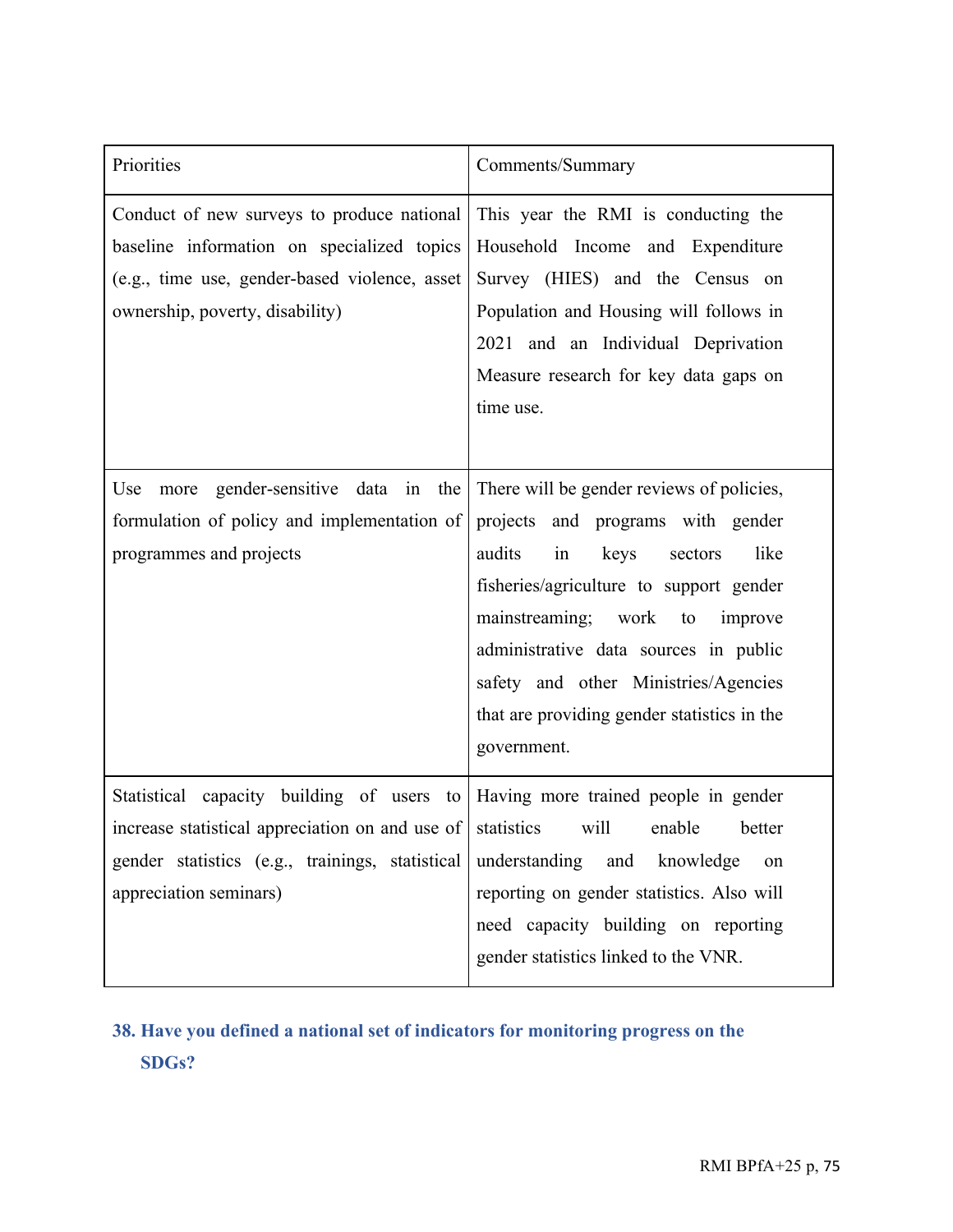At this time, RMI is in the process of identifying a national set of indicators based on the Pacific Headline Indicators.

## **39. Has data collection and compilation on SDG 5 indicators and on gender-specific indicators under other SDGs begun?**

Yes. The Pacific Headline Indicators are the set of SDG indicators that the PIFs countries agreed to report on. RMI provided a report to PIFS last year. There are 125 SDG indicators and 5 Proxy indicators.

## **40. Which of the following disaggregations is routinely provided by major surveys in your country?**

Major surveys in the RMI routinely disaggregate the following:

- Geographic location
- Income
- $\bullet$  Sex
- Age
- Education
- Marital status
- Race/ethnicity

\* \* \*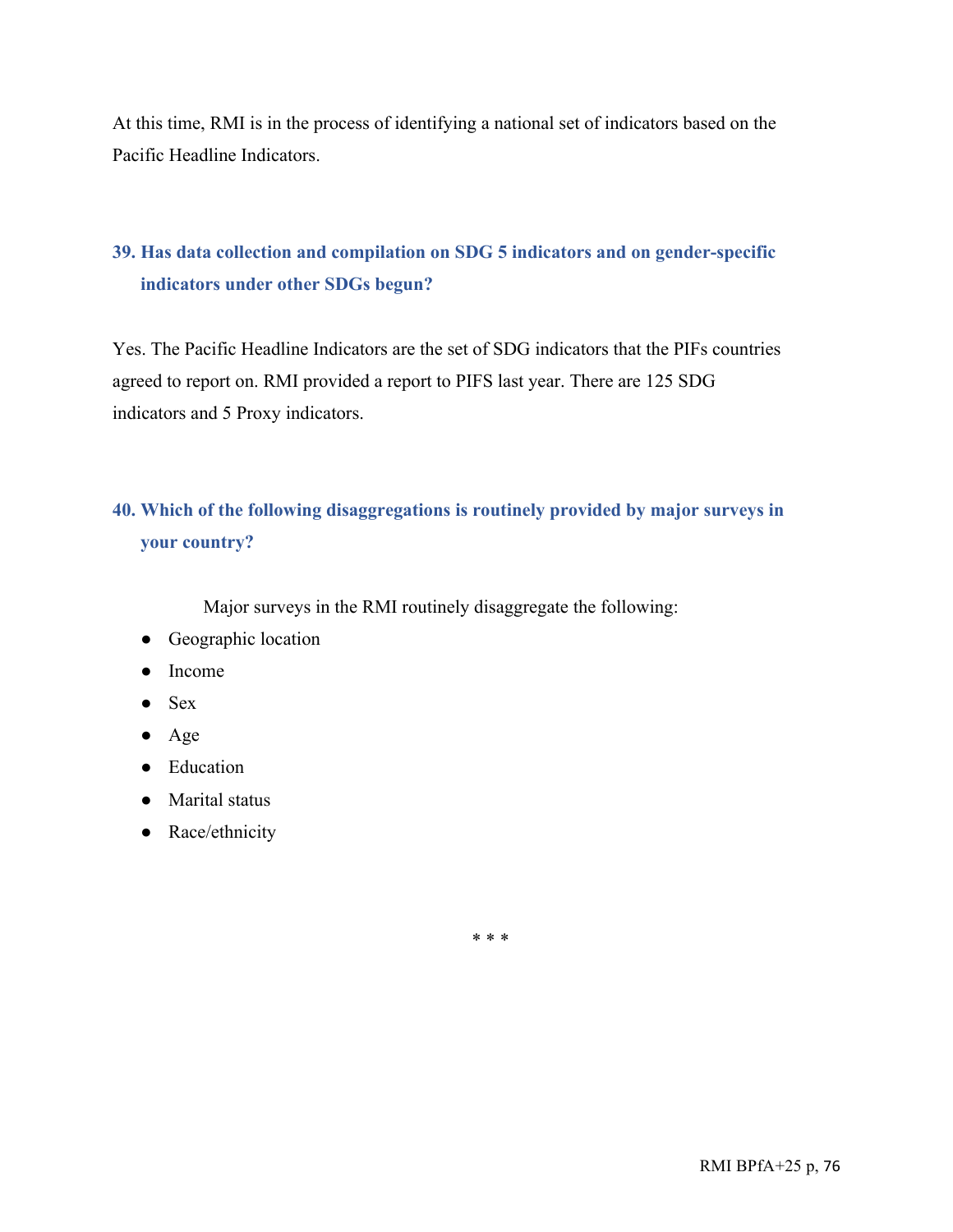#### **Annex 1: Background information about the Republic of the Marshall Islands**

The Republic of the Marshall Islands (RMI) is made up of 29 low-lying coral atolls and five islands with a total land area of 181.3 square kilometers located in the North Pacific, between 4 degrees and 14 degrees north and 160 degrees and 173 degrees east. The atolls and islands form two groups: the *Ratak* Chain and the *Ralik* Chain (meaning 'sunrise' and 'sunset'). Most of the islands' land mass is at sea level.

The people of the Marshall Islands are Micronesian descendants of seafarers from Southeast Asia who migrated to the islands 2,000 to 3,000 years ago. Since the first settlers arrived, the Marshall Islands has remained a highly homogeneous society. The 2011 census showed that of the total population of 53,158 people, 90 per cent are Marshallese with the remaining 10 per cent from the United States of America (U.S.A.), the Philippines, China, New Zealand, Australia, other Micronesian countries, Kiribati, Korea, and Fiji. Of the total population, 27,243 are males and 25,915 females. Children aged 0 to 17 years comprise 46 per cent of the population. Two-thirds of the nation's population lives on Majuro (the capital) and Ebeye. The annual population growth rate is 0.4 percent due to high rates of outmigration rather than a decline in fertility.

Despite being under successive foreign control by Germany, Japan and the United States, the Marshallese people retain a strong sense of cultural identity. Marshallese continues to be the primary language of the country. The 2011 census documented a literacy rate of 95 per cent in the Marshallese language. English is taught as a second language in schools throughout the nation. Both Marshallese and English are used in official communications and in commerce, while English is used to a lesser extent on the outer islands.

The Marshallese custom is recognized and protected in the Constitution, specifically in relation to land tenure. However, as the social and economic context moved from a subsistence-based rural society to an urban, cash-based economy, traditional practices have eroded.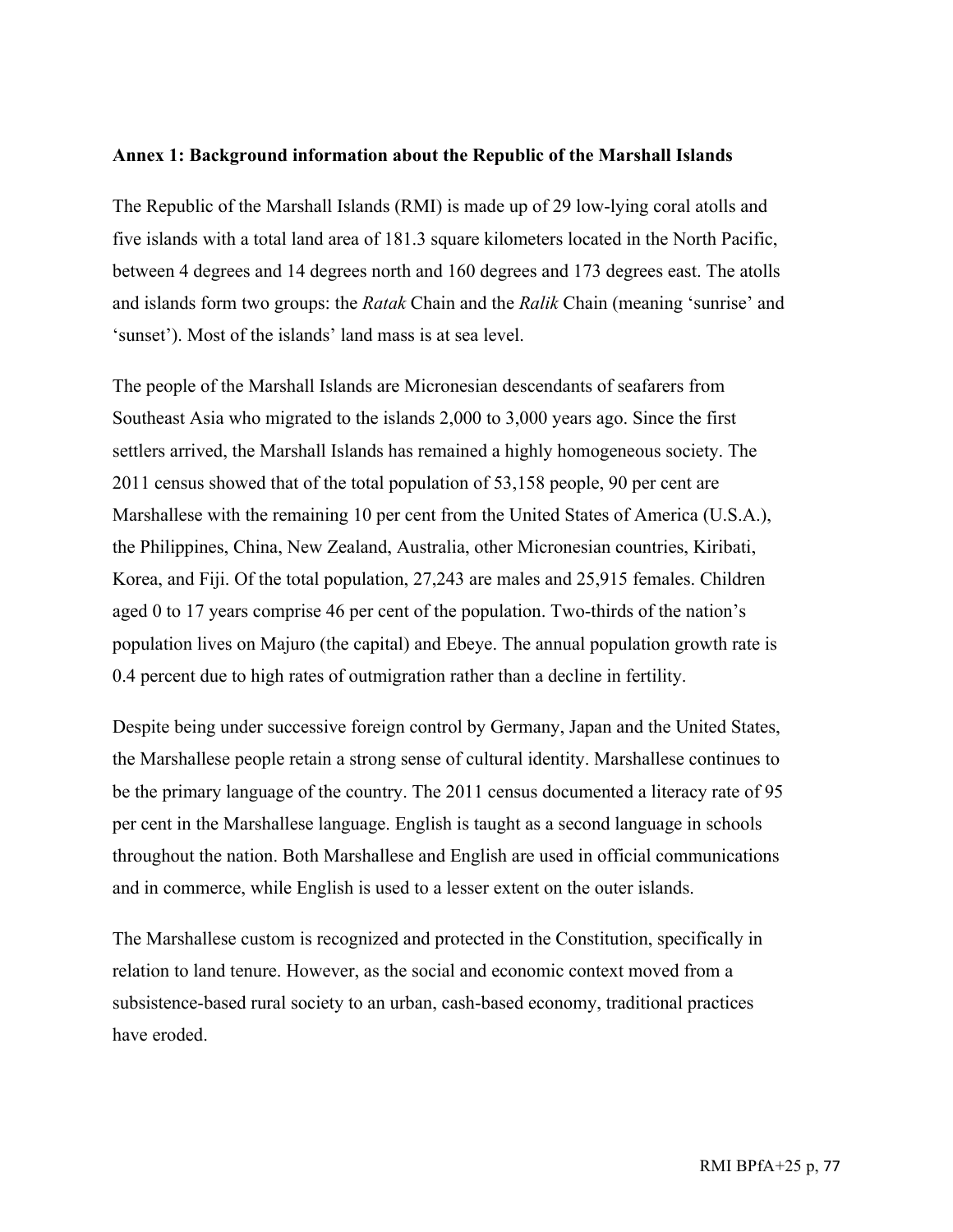#### **Political System**

The Marshall Islands has undergone successive foreign domination by Germany, Japan and the United States. These foreign Powers ruled the islands for such advantages as trade, religious propagation, and exploitation of resources, strategic considerations and maintenance of sea routes.

In 1885, after a 25-year period of commercial contact with other nations through the copra trade, the Marshall Islands formally became a protectorate of the German empire. The Germans were followed by the Japanese, who seized the islands from Germany in 1914. The Japanese administered the islands under a League of Nations mandate from 1920 to 1935 and were expelled by American forces during the Second World War.

Kwajalein and Enewetak in the Marshall Islands were major battlefields of the American island-hopping campaign. At the end of the war, the United States assumed responsibility for administering the Marshall Islands under a United Nations trusteeship agreement. In the years following the war, two northern Marshall Islands became testing ground for atomic and nuclear weapons. Between 1946 and 1958, the United States exploded 67 atomic and nuclear devices at Bikini and Enewetak Atolls. Kwajalein Atoll continues to be used by the United States for testing the weaponry of the Space Age.

On 1 May 1979, the RMI became self-governing and the U.S.A. Trusteeship administration of the Marshall Islands came to an end. On 21 October 1986, the Compact of Free Association between the U.S.A. Government and the Government of the Marshall Islands came into effect. Under free association, the Marshall Islands is self-governing under its own Constitution and conducts its own domestic and foreign affairs, while the United States Government has authority and responsibility for defence and security matters. The Compact, as Amended will remain in effect until 2023.

The Constitution of the Marshall Islands incorporates a blend of the British and American constitutional concepts and consists of legislative, executive, and judicial branches. The legislature is a bicameral institution consisting of the Council of *Irooij* (Chiefs) and the *Nitijelā* (Parliament). The main function of the Council of *Irooij*,which has a membership of 12, is to request consideration by the *Nitijelā* of bills affecting customary law, land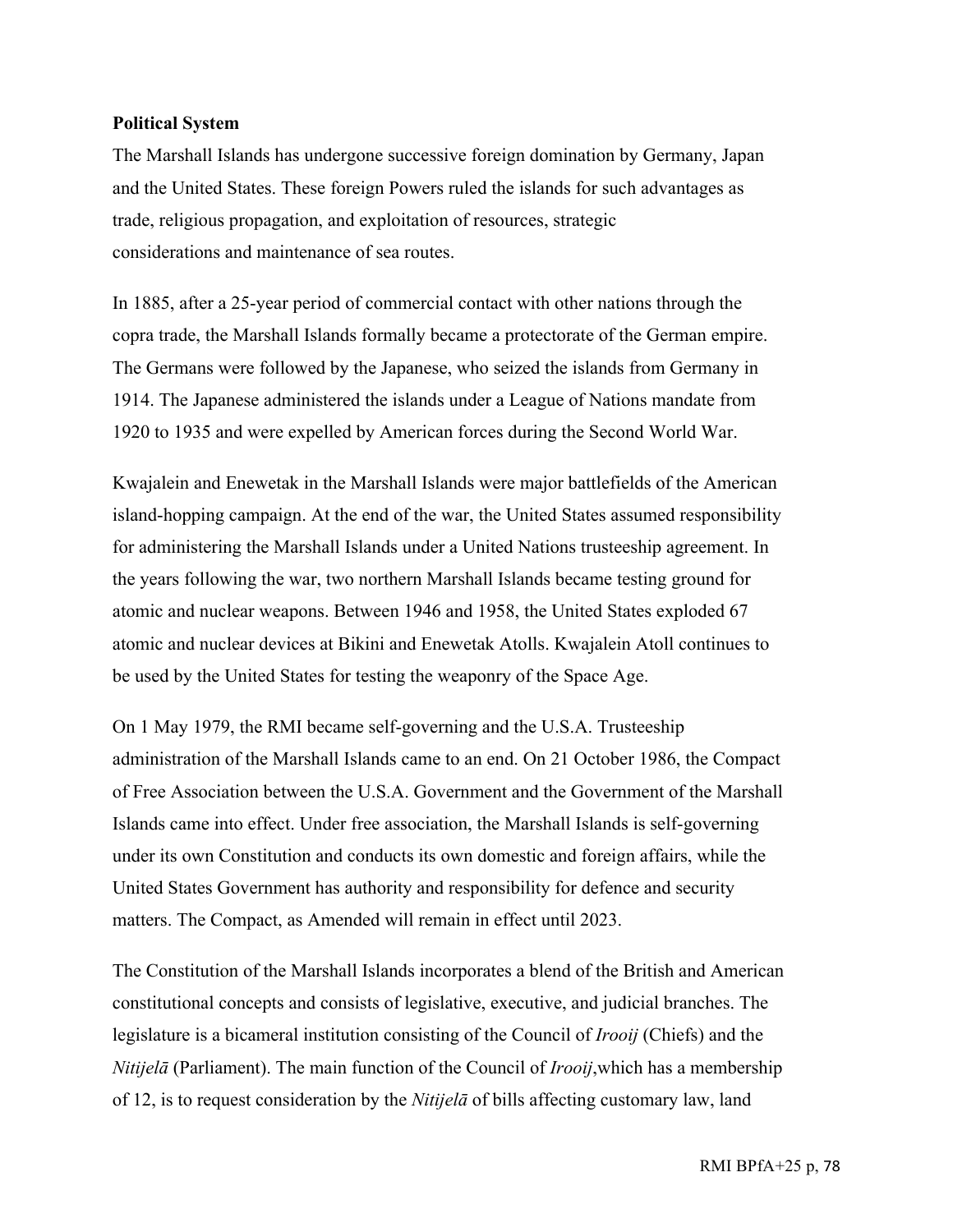tenure, or any traditional practice. The *Nitijelā* is the law-making body and consists of 33 members who stand for election every four years. The *Nitijelā* also elects from its ranks a President and, on nomination by the President, other members of the *Nitijelā* to serve with the President as the Cabinet. The Cabinet is the executive branch of the Government and directs the actions of the Public Service. The Cabinet is answerable to the *Nitijelā* for its actions. The judicial branch consists of a supreme court, a high court, a traditional rights court, district courts, and community courts.

There are 24 local governments that govern the affairs of the atolls and islands. Each local government consists of an elected council (except Ebon Atoll which has a hereditary council), an elected mayor, appointed or elected local officials, and a local police force.

In February 2016, for the first time in RMI history and the history of the Pacific Islands, except Australia and New Zealand, the Government elected its first female President, H.E. President Hilda C. Heine. An increase of women in leadership is reflected by 3(three) current female members of *Nitijelā*. Prior to the election of 2015, there had been no more than one woman at a time in the *Nitijelā* since the start of the RMI Constitutional Government in 1979.

The RMI became a member of the United Nations in September 1991.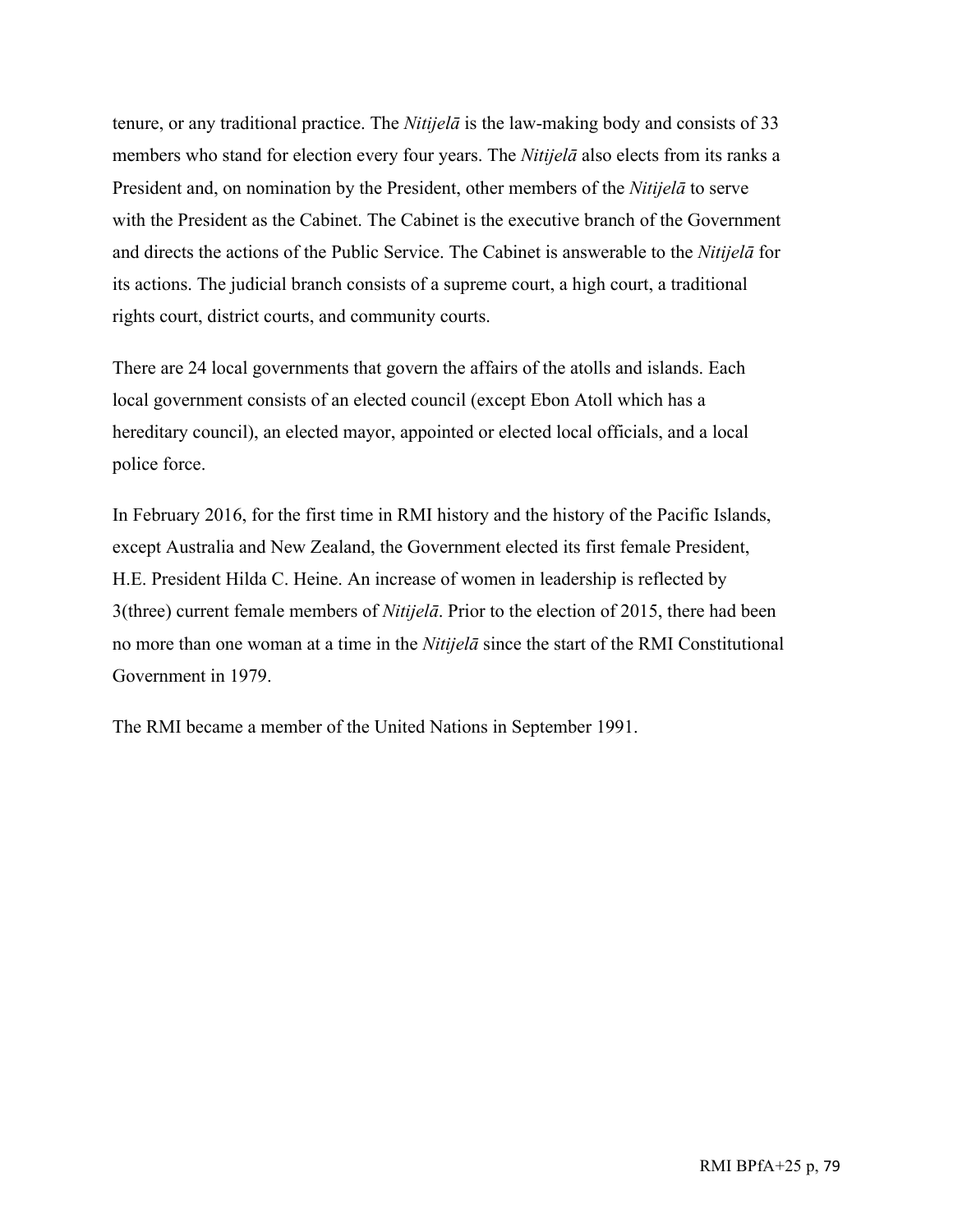### **Economic System**

The remoteness of the RMI from major markets historically has had a negative impact on the economy. Furthermore, the economy is small in relative terms, with a narrow export base and limited production capacities. As such, it is vulnerable to external shocks. The economy remains dependent on donor funding. Funding from The Compact of Free Association, as Amended, provides approximately 27 per cent of the Fiscal Year (FY) 2016 budget (FY16 Ministry of Finance).

Employment data shows that the economy has generated several additional jobs amounting to 0.6 per cent per annum during the period of The Compact of Free Association, as Amended. Both the private and public sectors have grown, despite declines at the Kwajalein military base. However, the generation of additional jobs has been insufficient to provide gainful employment opportunities for those seeking work, and outward migration remains substantial, averaging 1.7 per cent annually since 2004. (USDA Graduate School 2012).

The RMI public sector continues to dominate the economy in terms of contribution to GDP (Gross Domestic Product) and overall employment. The primary commercial industries include:

- Wholesale/retail trade
- Construction
- Tourism
- Light manufacturing
- General business services
- Commercial fisheries

### Table 1 Employment Data

|                                                    | Male s   Female s   Total |        |
|----------------------------------------------------|---------------------------|--------|
| Labour Market Activities (People Employed)   8,258 | 4,389                     | 12,647 |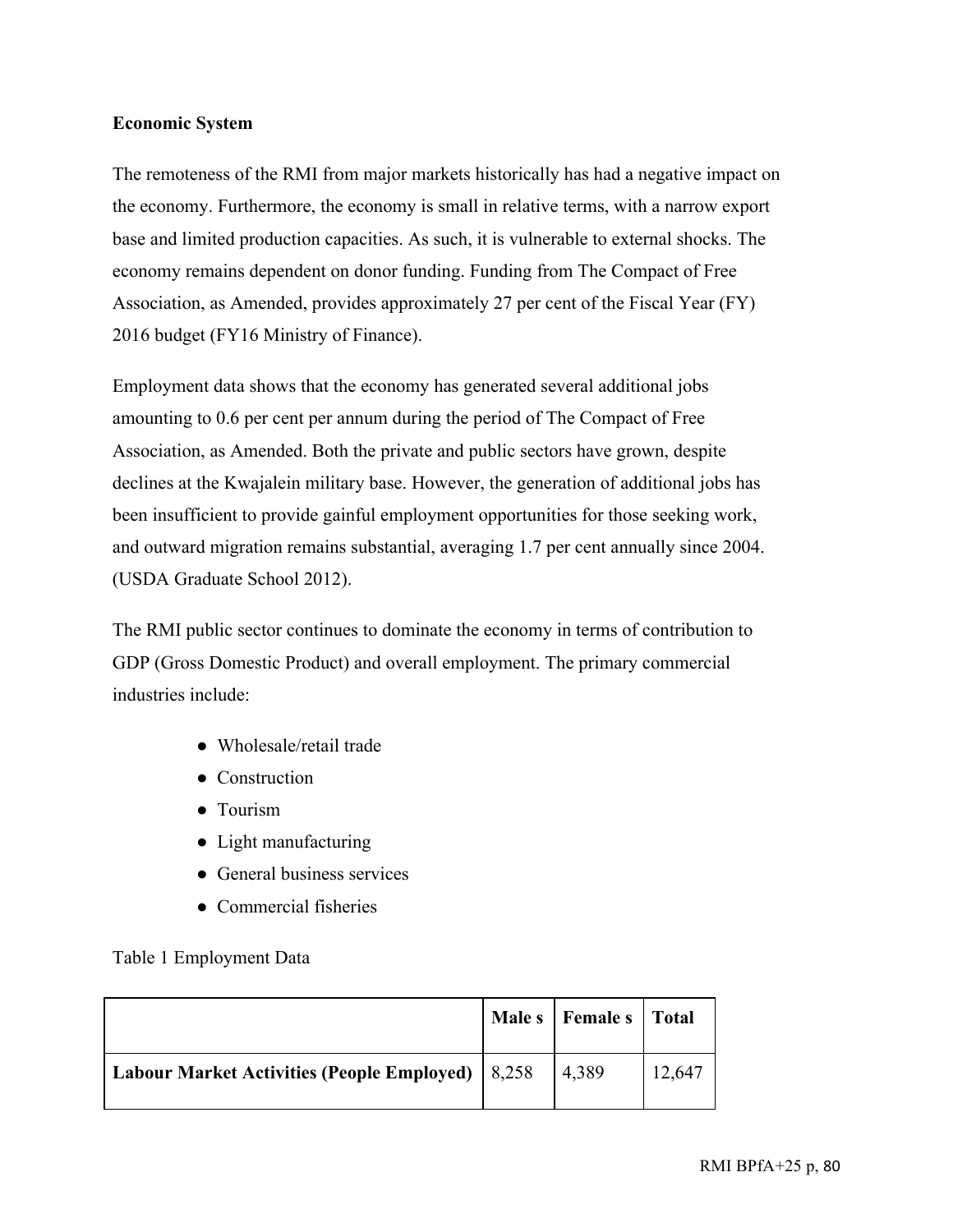| <b>Employment/Population Ratio</b> | 51% | 28% | $39.6\%$ |
|------------------------------------|-----|-----|----------|
|------------------------------------|-----|-----|----------|

Source: 2011 RMI Census

Table 2 Paid versus Unpaid Workers

| Paid   | <b>Unpaid</b> |
|--------|---------------|
| 11,932 | 715           |

Source: 2011 RMI Census

Annual export values continue to increase primarily due to continued exports of tuna by locally based fishing operations. However, the RMI continues to rely heavily on imports and continues to run a negative balance of payments. The primary export products include:

- Frozen fish (tuna)
- Tropical fish
- Ornamental clams and corals
- Coconut oil and copra cake
- Crafts

### **Key Land Characteristics**

The total land area in RMI is 180.0 sq.km. Of this land area, a total of 130.0 sq.km is agricultural land. Just over forty percent (44.4%p) of RMI land area is permanent cropland. Arable land in the RMI totals 2000.0 hectares. This makes up 11.1% (percent) of the land area in the RMI.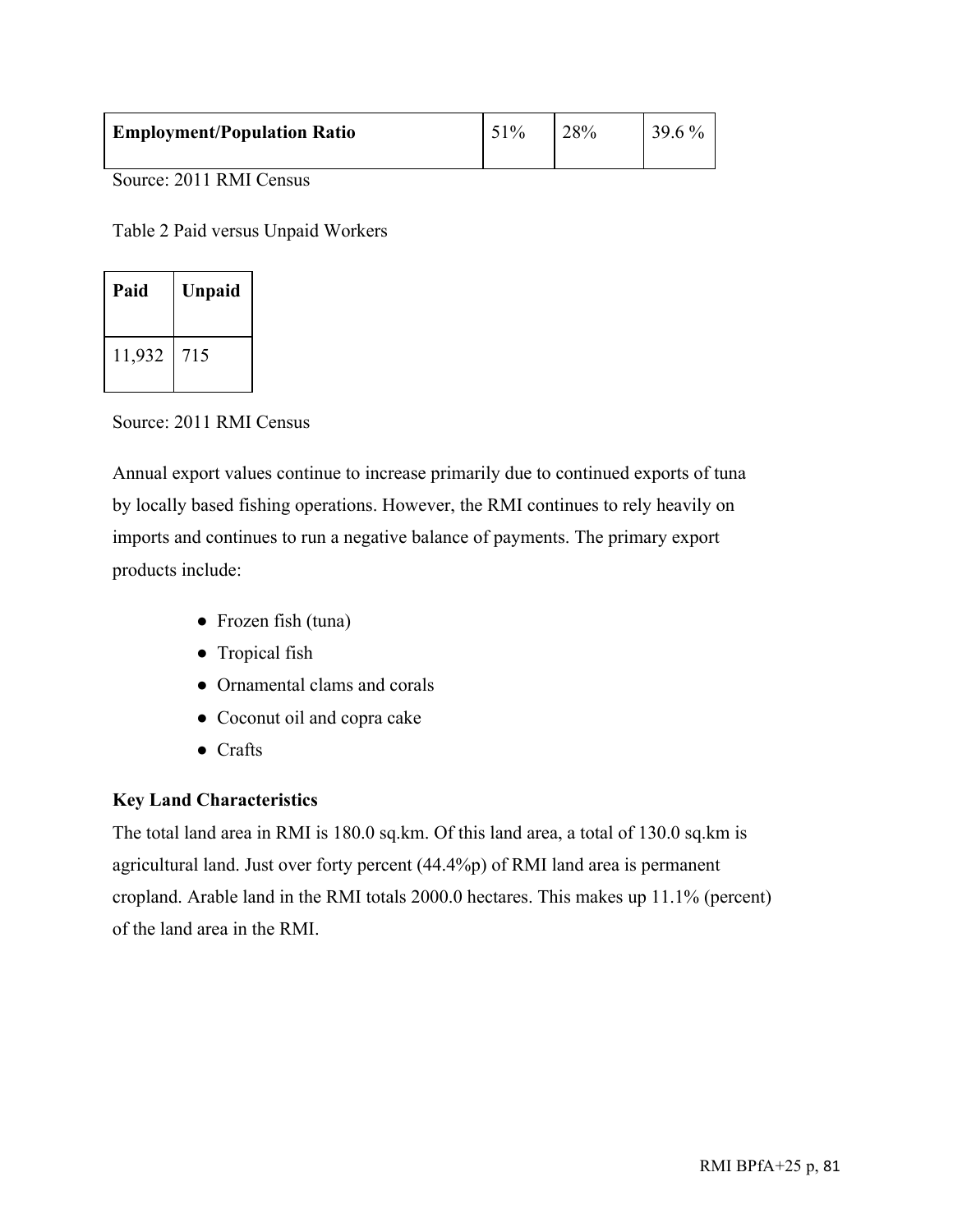### **Annex 2: Sources of Statistics and further reading**

Economic Policy, Planning and Statistics Office (EPPSO): https://www.eppso.org/ or http://rmi.prism.spc.int/

Marshall Islands Social Security Administration: http://www.rmimissa.org/

Office of the President, Republic of the Marshall Islands: https://www.rmigov.com/

Republic of the Marshall Islands. 2018. Key Performance Indicator Report 2017. Ministry of Health and Human Services (unpublished).

Republic of the Marshall Islands. 2018. *Gender Equality Where Do We Stand*. Ministry of Culture and Internal Affairs, Majuro. Available at: Download the Booklet

Republic of the Marshall Islands Ministry of Health and Human Services, RMI Economic Policy, Planning and Statistics Office and UNICEF. 2017. Republic of the Marshall Islands Integrated Child Health and Nutrition Survey 2017, Final Report. Majuro, Republic of the Marshall Islands: Republic of the Marshall Islands Ministry of Health and Human Services, RMI Economic, Policy, Planning and Statistics Office.

Republic of the Marshall Islands. National Study on Family Health and Safety Dāpij Aenōmman Eo Ilo Mōko Imōd, 2014. Available at http://pacific.unfpa.org/en/publications/rmi-national-study-family-health-and-safety

Republic of the Marshall Islands. Post disaster needs assessment of the 2015-2016 drought, 2017. Available online at http://www.ilo.org/global/topics/employmentpromotion/recovery-and-reconstruction/WCMS\_553635/lang--en/index.htm

Republic of the Marshall Islands. 2011 Census report. SPC, Noumea, New Caledonia. ISBN 978-982-00-0564-8. Available from: http://sdd.spc.int/en/resources/documentlibrary